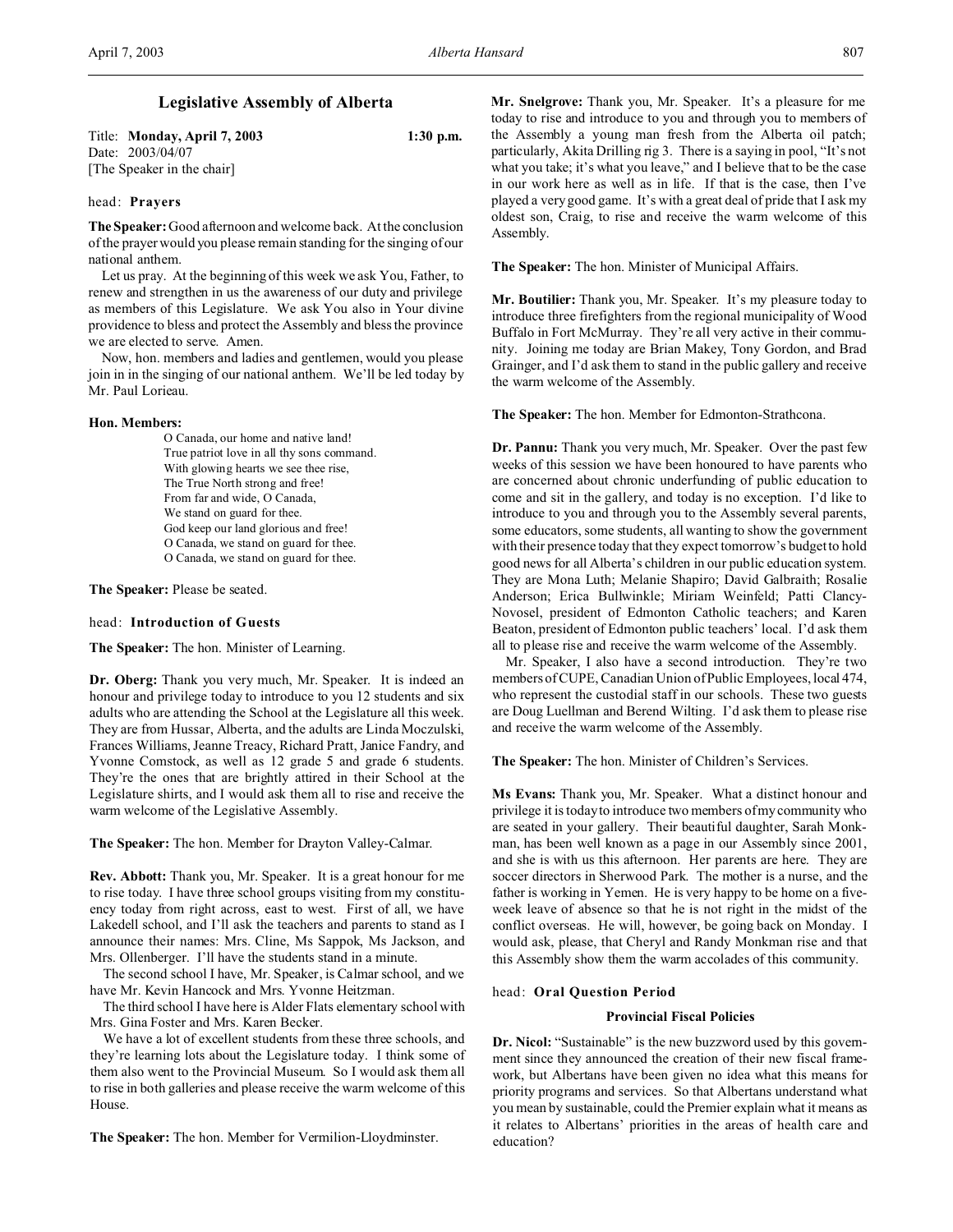**Mr. Klein:** Mr. Speaker, it means just that: sustainable; programs that we can sustain over a long period of time at a price Albertans can afford without forcing this government ever again to spend more than it earns, to go into deficit. That's what it means: sustainable. The details relative to the sustainability of this year's budget plus the three-year budget plans will all be tabled tomorrow, and indeed the key word is sustainability – reform, also, to achieve sustainability. The hon. leader of the Liberal opposition will see that tomorrow when the budget is tabled.

**Dr. Nicol:** To the Premier: would a sustainable budget in education include funding to cover teachers' salary increases, technology updates, new classroom supplies, replacement textbooks, cost of service increases, higher utility bills, more funding for special-needs programs, additional costs for infrastructure update and maintenance? Would those all be included in a sustainable budget?

## *1:40*

**Mr. Klein:** Mr. Speaker, I assume that on a reasonable-case basis all those items will be included; on a sustainable basis all those items will be included. But unlike the Liberals, who think money just falls from the sky, we know our limitations relative to the revenues we collect, and we know our limitations relative to the amount of money we have available to spend on essential programs. Indeed, everything we do we want to do to achieve sustainability.

**Dr. Nicol:** Again to the Premier: would a sustainable budget in health care include the funding for cost-of-service increases, population increases, cost-of-drug increases, the aging population, technology costs, and any salary increases being negotiated?

**Mr. Klein:** Well, Mr. Speaker, all these questions are in anticipation of the budget, which will be tabled tomorrow. If the hon. leader of the Liberal Party would wait until tomorrow, I think that he will have an opportunity to judge for himself whether the budget indeed provides sustainability in the areas he mentioned.

#### **Budget Release**

**Dr. Nicol:** Today the Minister of Finance held a press conference to outline the embargo rules for the release of the budget tomorrow. According to these rules, the media will be allowed to see the budget five hours before opposition parties become privy to any of the information. To make matters worse, the media are allowed to file stories before they can speak to any opposition members or other stakeholders. To the Premier: why did the government design a budget release strategy that short-circuits the ability of opposition and stakeholder members of Alberta to comment with the media before they file their stories?

**Mr. Klein:** Mr. Speaker, nothing is being designed purposely to short circus – short circus: a Freudian slip – to short-circuit the opposition's opportunity to comment on the budget. Indeed, the hon. Minister of Finance informs me that she didn't hold a news conference today. I don't know the details relative to how the press are to obtain the budget, the rules of the embargo, but I'll have the hon. minister respond.

**Mrs. Nelson:** Well, Mr. Speaker, the process has been very clearly worked out. It's not different. There is always an embargo and a briefing process that takes place with any budget that comes forward, but nothing has changed. I certainly didn't have a press conference today. The media came into my office and took a picture prebudget, and that was it. There was no press conference.

**Dr. Nicol:** Mr. Speaker, I apologize to the minister. I called it a press conference. It was a press release that we got in our office that outlined it. I apologize to her.

To the Premier: are these embargo rules a way to get around the Speaker's ruling that members of this House have to have access to information before the media approaches them?

**Mr. Klein:** Mr. Speaker, as the hon. Minister of Finance pointed out, the embargo process is the same as it has been in previous years. As far as I know, nothing has changed or is about to change, but again I'll have the hon. minister respond.

**Mrs. Nelson:** Well, Mr. Speaker, clearly, let's be very honest. We always have a process of embargo before a budget address is made in this Assembly. We follow that process very clearly. We do also make sure that people are briefed properly. We have the most open budget process that you could have in Canada, and we're the one government that prides ourselves on having full disclosure through our budget process. I don't know what the hon. Leader of the Opposition is concerned about. I'm quite rigid on those processes. I don't circumvent the procedures, and I tend to follow them to a T.

**The Speaker:** The hon. leader.

**Dr. Nicol:** Thank you. Then to the Minister of Finance: why is the minister holding a news conference that opposition members cannot attend that may contain information the opposition members maybe have to respond to later that day?

**Mrs. Nelson:** Well, we have a standard embargo process, Mr. Speaker, that we have followed year after year after year, and we haven't changed that process.

**The Speaker:** Third Official Opposition main question. The hon. Member for Edmonton-Mill Woods.

## **Edmonton Public School Board Operational Review**

**Dr. Massey:** Thank you, Mr. Speaker. In the tale of the two city school boards Calgary public gets the money and Edmonton public gets an audit. My question is to the Premier. Now that Calgary public is looking at a \$30 million deficit, will the government be ordering an audit of their books, or will they just be writing another cheque?

**Mr. Klein:** Mr. Speaker, I'll have the hon. Minister of Learning supplement my answer, but any news report relative to a possible or an anticipated deficit by the Calgary public school board is purely speculation at this particular time. We won't know for sure until we have a chance to review their budget in detail.

Relative to where the budget is, the status quo of the situation as it pertains to Calgary, I'll have the hon. minister respond.

**The Speaker:** The hon. minister.

**Dr. Oberg:** Thank you very much, Mr. Speaker. As the hon. member well knows, there was \$7 million given to Calgary public that was given because they had extraordinary costs from the arbitration settlement. The \$7 million put all the boards on the same footing. Approximately a week ago the Calgary public board came out that they were anticipating a \$30 million deficit. We have contacted them, we have worked with them, and quite frankly it's very hard for them to nail down an exact figure. They don't know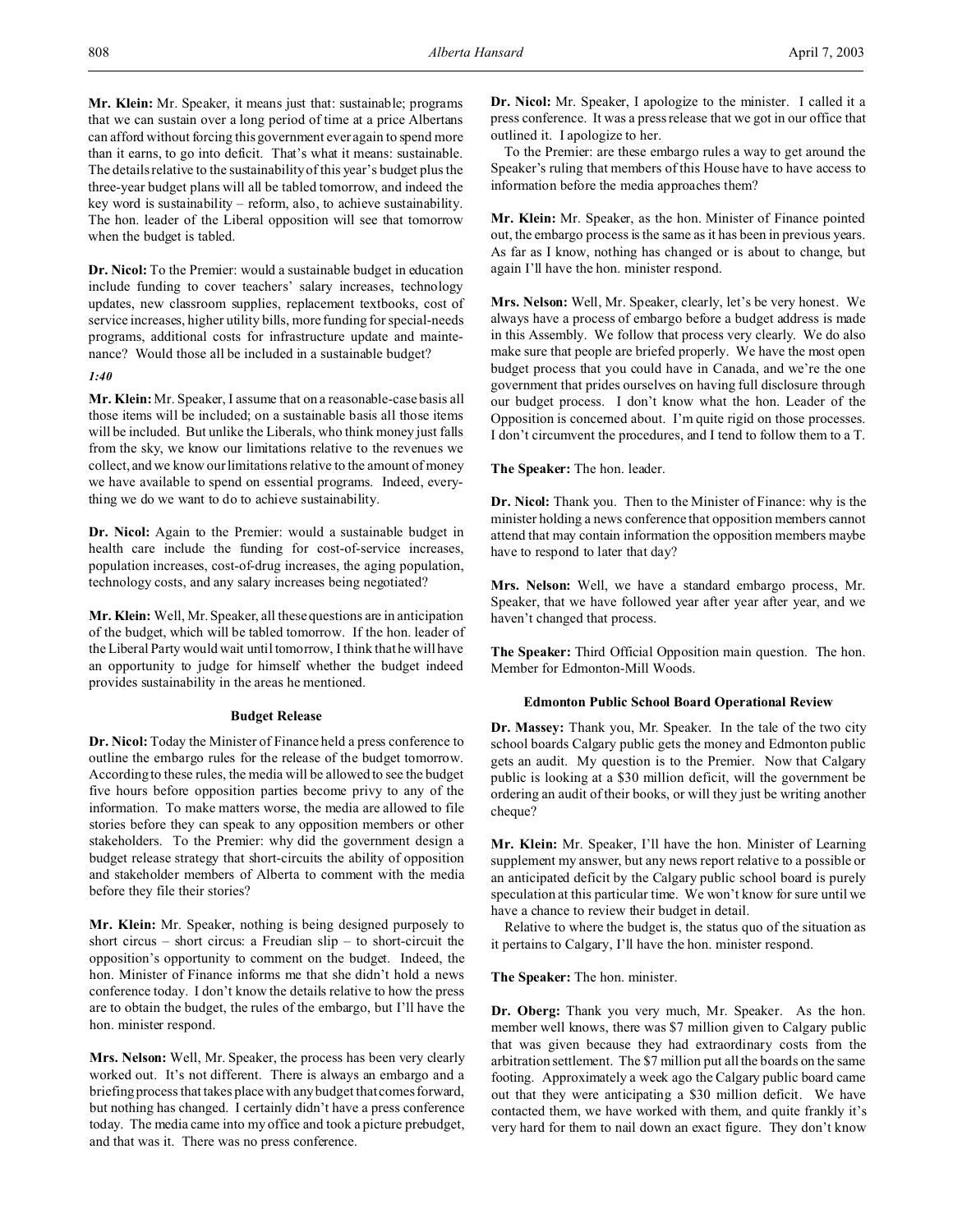**The Speaker:** The hon. member.

**Dr. Massey:** Thank you, Mr. Speaker. My second question is to the Minister of Finance. Does the minister agree with the Edmonton audit recommendation that capital assets be sold off to meet school board operating costs?

**Mrs. Nelson:** Well, Mr. Speaker, I think the question is more appropriately put to the Minister of Learning. He'll be bringing a recommendation forward to us.

**The Speaker:** The hon. minister.

**Dr. Oberg:** Thank you very much, Mr. Speaker. There is no such recommendation in the review that was done of the Edmonton public. The Edmonton public sold an administration building for \$1.9 million. These were their dollars. They were funded completely by the Edmonton public school board. They were not moneys received from us at all. They wanted to put that towards their deficit, and we gave them the approval to do that. Included in the audit are approximately \$1.6 million of capital expenditures that will occur over the next six months. We suggested that about a quarter of those could probably be put off until next year. Those are the only recommendations on capital that are included in this review.

**The Speaker:** The hon. member.

**Dr. Massey:** Thank you. My third question is to the Minister of Learning. Given that Edmonton public saved millions of dollars by eliminating a number of associate superintendents, does the minister support the Edmonton audit recommendations that would see this administration returned to oversee principals?

**Dr. Oberg:** Well, Mr. Speaker, what my people did when they took a very close look at Edmonton public is very quickly come to the realization that the chief financial officer is number 215 on the organizational chain. A chief financial officer is a very important position and does not report directly to the superintendent. As a matter of fact, he reports to an executive director. There are 208 principals that report directly to the superintendent, and what they have recommended are different approaches as to how their administration can handle some of the issues that were raised in the review, but the bottom line on it is that there needs to be more accountability for how the dollars are spent. Those are purely recommendations. Ultimately, if there is a change in management style, it will be at the request of Edmonton public and it'll be of their volition.

**The Speaker:** The hon. leader of the third party, followed by the hon. Member for Medicine Hat.

**Dr. Pannu:** Thank you, Mr. Speaker. The government spent two months sending a team of auditors and investigating the books of Edmonton public schools. This audit was largely an exercise in public relations and a waste of resources. While it's easy to be a Monday morning quarterback and second-guess specific budget line items, the bottom line is that Edmonton public has been a responsible steward of public dollars. When all is said and done, the minister's audit concludes that the government shortchanged Edmonton public by millions of dollars. My questions are to the Minister of Learning. In light of his own audit report, why is the minister refusing to fully fund the Edmonton public budget deficit for this year?

## *1:50*

**Dr. Oberg:** Well, thank you very much for that question. He's raised about three different issues that I'd be more than happy

to comment on. First of all, Mr. Speaker, when it comes to the actual budget, what we did is looked at their figures. There were \$2 million that were questionable as to whether or not it really was a deficit. At another point in time there was \$1.2 million that they had not added in. There was \$1.9 million that was received as a result of the sale of an administration building, which I commented on earlier. There's another \$1.6 million, roughly, that we feel that they can find over the next five months. Obviously, five months is five-twelfths of their budget year, and we feel that they can reasonably do it.

The other issue, I think probably the key issue, that is in this Edmonton public audit is that when Edmonton public put out their per unit teacher costs in April of 2002, the figure that they used was \$62,828. Mr. Speaker, the figure that they had used for 2001 was \$62,953, so they had actually shown a decrease in teachers' salaries despite the fact that this Legislative Assembly voted on a minimum 6 percent increase for teachers, despite the fact that there had been settlements in the 11 to 12 percent range. It would have been a lot easier. Six percent of the roughly \$300 million in teachers' salaries is \$18 million, and that probably would have solved their deficit issue.

**The Speaker:** The hon. member.

**Dr. Pannu:** Thank you, Mr. Speaker. Why has the government chosen to waste public dollars on an internal audit if the minister now has decided to ignore it and not fully fund Edmonton public schools' deficit this year?

**Dr. Oberg:** Well, again, a very interesting question, Mr. Speaker. The review was done by people from my own staff. The review was done with full co-operation of Edmonton public, full co-operation of the administration and the principals, and in reality the Edmonton review cost us nothing.

**Dr. Pannu:** My second supplementary to the same minister, Mr. Speaker: how does the government expect Edmonton public to find an additional \$1.6 million in savings in the five remaining months of this school budget year, especially when most of the savings involve adding costs to next year's budget?

**Dr. Oberg:**Well, again, Mr. Speaker, I'm really happy that the hon. member is asking me these things. First of all, we have suggested reducing the discretionary spending and freezing the discretionary funding. The next thing is reviewing the capital projects, and as I said earlier, we suggest that they freeze approximately 25 percent of the projected expenditures on capital projects. Third of all is filling nonessential positions that are vacant. That's how we expect the \$1.6 million to come.

**The Speaker:** The hon. Member for Medicine Hat, followed by the hon. Member for Edmonton-Glengarry.

## **Medicine Hat Arts Centre Funding**

**Mr. Renner:** Well, thank you, Mr. Speaker. The city of Medicine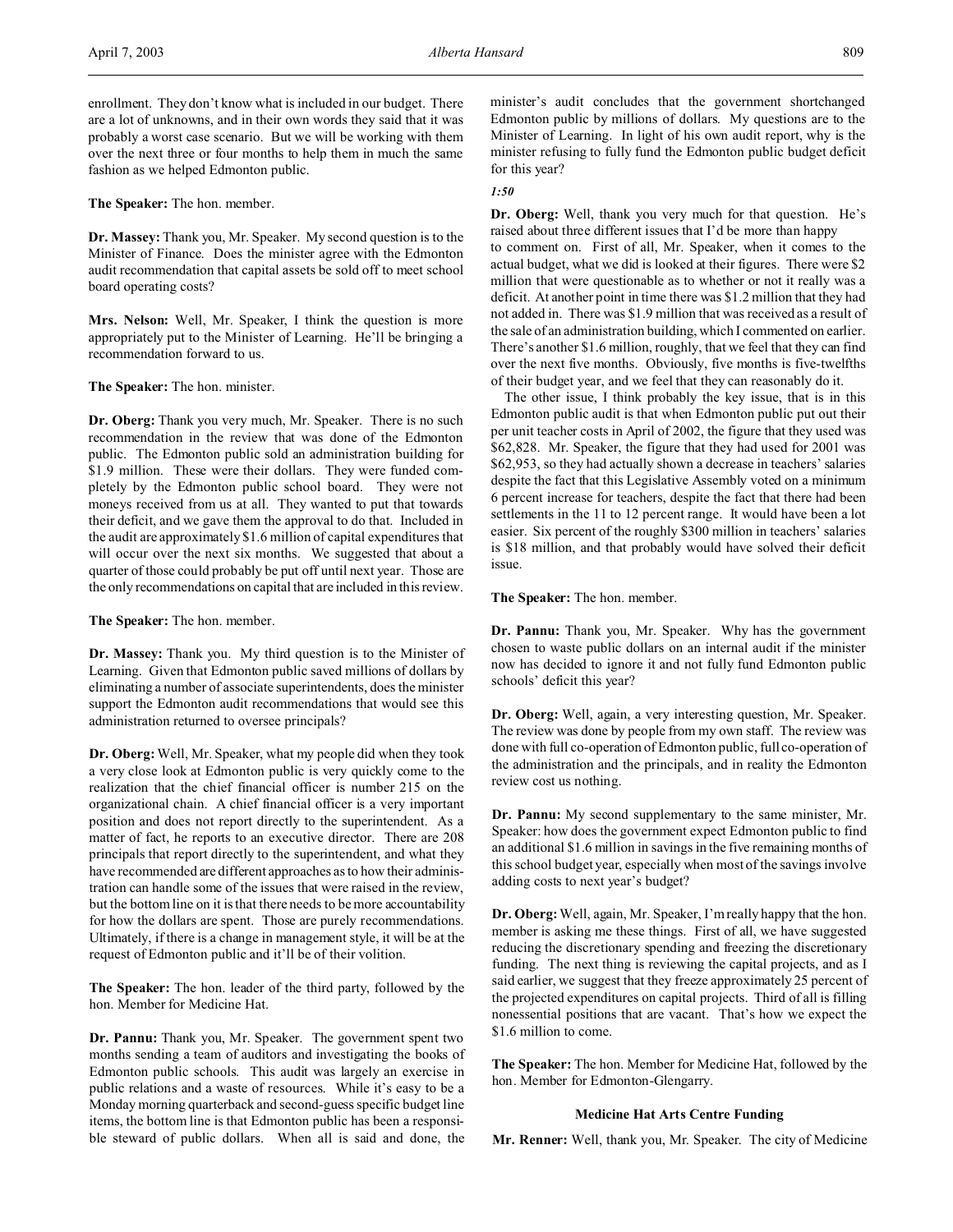Hat is currently in the final planning stages for construction of a major performing and visual arts centre and museum in downtown Medicine Hat. The total budget for this project is estimated to be approximately \$32 million. While the vast majority of the funding will come from the city of Medicine Hat itself, both the provincial and federal governments have made significant contributions. In addition a fund-raising drive is currently under way to solicit funds from individuals and groups within the area. My questions today are to the Minister of Gaming. Given that the number of community organizations who wish to contribute to this project derive a significant portion of their income from either casinos or bingos, why have your officials told these groups that contributions to this project are not allowed within the regulations governing the spending of gaming dollars?

## **The Speaker:** The hon. minister.

**Mr. Stevens:** Thank you, Mr. Speaker. This year we anticipate that some thousands of not-for-profit groups will earn about \$200 million as a result of being licensed for casinos, bingos, or raffle tickets. This particular process is the very heart of gaming. It's called the charitable model. The charitable model is based upon the Criminal Code of Canada, which indicates that there must be eligible uses for such proceeds, and those eligible uses are for religious or charitable purposes. It specifically provides that an organization that is a government or part of a government is not eligible, and as such that is the reason that the hon. member's groups have been told what they have. I might add, however, that this government has a number of granting agencies – namely, the community facility enhancement, CIP – which certainly might be able to provide some assistance because the rules are different in that regard, and in 2000 this particular organization received a centennial enhancement grant of some \$3.5 million.

#### **The Speaker:** The hon. member.

**Mr. Renner:** Thank you, Mr. Speaker. My next question to the same minister: given that there'll be a number of significant user groups in this new facility, would it be possible for these user groups to make contributions of their casino or bingo dollars to this project?

**Mr. Stevens:** Mr. Speaker, there's absolutely no doubt that this project will be of public benefit to the members of the Medicine Hat community and surrounding area, but the project, notwithstanding the nature of its benefit, will continue to be one that is part of government and, as such, will not be eligible for the proceeds of casinos, bingos, or raffles. However, the user groups that raise such funds certainly might be able to provide some support. The AGLC, the Alberta Gaming and Liquor Commission, is working with those groups at this point in time to determine ways in which they might be able to provide some assistance. For example, it may be possible that a theatre group would be able to provide a set or such products through casino proceeds.

**The Speaker:** The hon. member.

**Mr. Renner:** Thank you, Mr. Speaker. My final question: how will the minister ensure that these affected groups are made aware of these opportunities that he's outlined today?

**Mr. Stevens:** Mr. Speaker, one of the things that Gaming is very proud of is the extent of the information on our web sites, and in this particular case all of the information with respect to eligible use of proceeds is contained on the AGLC web site at aglc.gov.ab.ca.

I might also add in this regard that the hon. Member for Calgary-Cross is in the process of finalizing a report with respect to the eligibility and use of proceeds. It will be available sometime over the course of the next month or so, and that will also be on the web site.

## **Civil Fraud Suit**

**Mr. Bonner:** Mr. Speaker, Raymond Reshke, a former Assistant Deputy Minister of Infrastructure, was charged last summer with fraud for allegedly illegally funneling more than \$100,000 of taxpayers' money to a friend's company. Criminal charges and a civil suit were filed against Mr. Reshke, but three weeks ago the civil suit against Mr. Reshke was dropped. To the Minister of Justice: why did this government drop its civil suit against Mr. Reshke?

**The Speaker:** Hon. minister, let's just be very cautious of the sub judice provisions with respect to this line of questioning and answering.

**Mr. Hancock:** Mr. Speaker, I take your admonishment very seriously. The matter is still before the courts with respect to the criminal matters, and I think it would be inappropriate at this time to comment further.

**The Speaker:** The hon. member.

**Mr. Bonner:** Yes. Given that the civil suit was dropped, Mr. Speaker, and given that the province is not one of Mr. Reshke's secured creditors, how much of this money will taxpayers get back through this agreement?

**Mr. Hancock:** I think, Mr. Speaker, that at an appropriate time and in an appropriate place those matters could be and perhaps should be discussed in this House, but I would be very reluctant to discuss any details relative to that matter while it's still before the courts.

**Mr. Bonner:** To the Minister of Infrastructure: given that taxpayers have already been fleeced because of your department's lack of transparency, when are you going to release all the records relating to sole-source contracts so that Albertans know that they're not going to get fleeced again?

**Mr. Lund:** Mr. Speaker, I think that we went through this once before where we clearly laid out what the new procedures are within Infrastructure, so I'm sure that if the hon. member is really interested in learning the new procedures, he can easily find those.

The Speaker: The hon. Member for Edmonton-Rutherford, followed by the hon. Member for Edmonton-Gold Bar.

## **Edmonton Public School Board Operational Review** *(continued)*

**Mr. McClelland:** Thank you, Mr. Speaker. My question is to the Minister of Learning. In February the Edmonton public school board indicated that it was facing a funding crisis as a result of a projected \$13.5 million deficit in a \$577 million budget. Today, following the operational review by the Department of Learning, the minister has indicated that the deficit will be \$5 million, not \$13.5 as originally projected. My question: what was the most significant issue that the review team found that resulted in the significant reduction in the projected deficit, and what led to the deficit in the first place?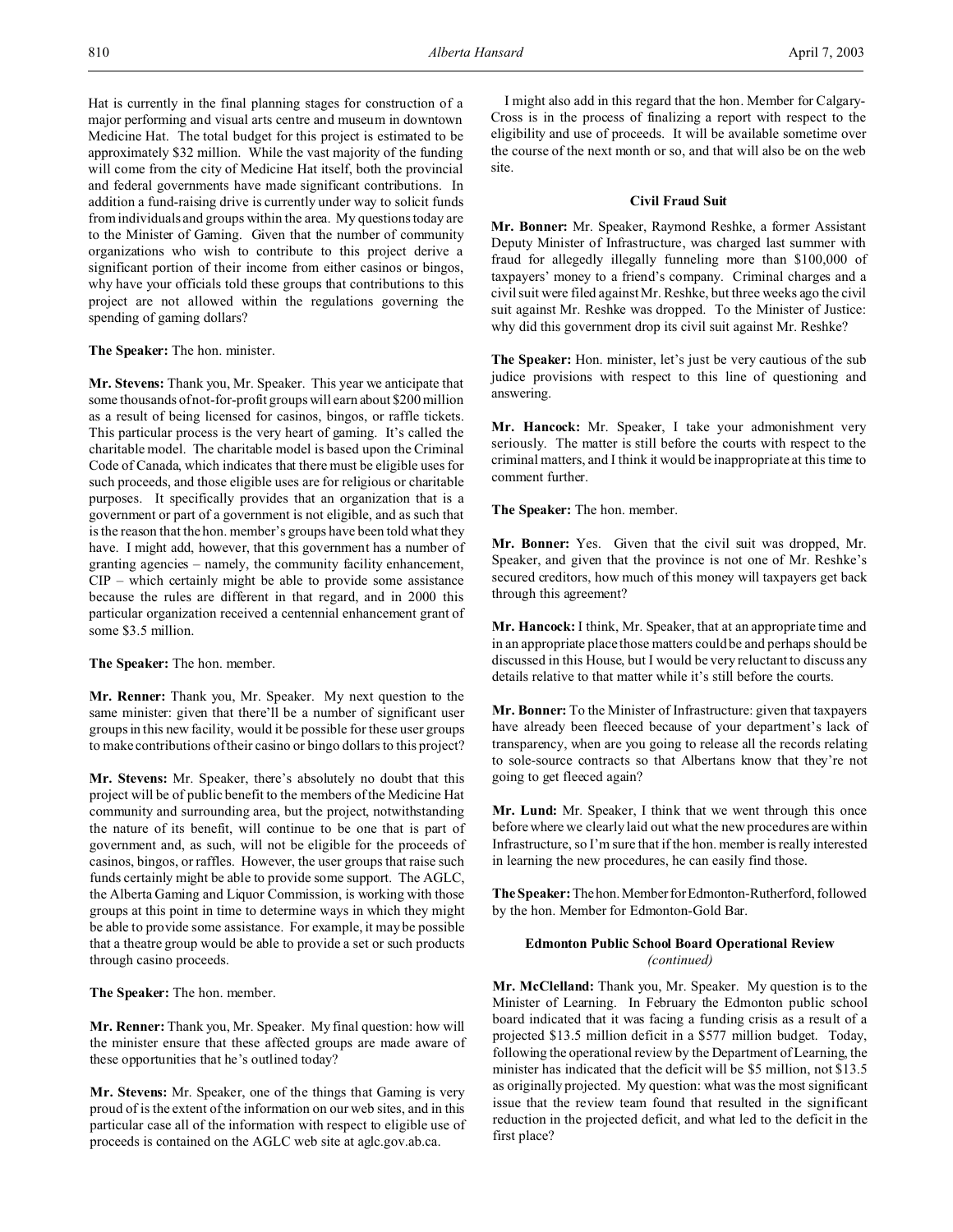## *2:00*

**Dr. Oberg:** Again, Mr. Speaker, what I will basically answer that question by is sort of a compilation of my last two answers. First of all, the accumulated deficit at schools was projected to be \$3 million by the Edmonton public school board. The accumulated deficit at central services, which is basically administration, was deemed to be \$3.8 million. They had O and M shortfall of \$3.4 million, and they had grade 10 funding changes of \$0.5 million and unplanned special-needs cost pressure of \$1 million. The total of this was \$11.7 million. So when we went in and actually did the operational review, we could only find \$11.7 million of the original \$13.5 million utilizing their own numbers.

What we then did is we removed \$2 million for Metro College. The reason for that is that all of Metro College's work will be coming in the upcoming summer months. A lot of their expenses are due to an hourly wage paid to teachers, Mr. Speaker, and they do not know how many students they have. We fully expect, in conversations with Edmonton public administration, that Metro College run on a cost-neutral basis. So that \$2 million was taken out. We then looked at the actual cost savings, which would be approximately \$1.6 million. There was \$1.2 million that was a one-time transfer from operations and maintenance and \$1.9 million from the sale of the administration building, which led to the ultimate number of \$5 million, which they will be allowed to carry over three years.

**Mr. McClelland:** To the same minister: therefore, the 350 teachers that the Edmonton public school board has indicated would be laid off and programs reduced, is that necessary? Will that happen?

**Dr. Oberg:** Mr. Speaker, I do not feel that they have enough information at this time in order to make a proper budget. They have not put in AISI funds. They do not know what is in the budget tomorrow. They do not know how many teachers are going to retire this year. Those three factors alone can account for some \$15 million to \$20 million in difference. So the bottom line is that they have not received any final numbers, but the key component here is that they have to change their budgeting processes so that the dollar amount used per teacher can be flexible and can change with changing conditions. That was the problem last year.

**Mr. McClelland:** To the same minister, Mr. Speaker: is it reasonable to assume that following a similar operational review other school jurisdictions could find the same savings?

**Dr. Oberg:**Well, Mr. Speaker, I don't believe that that is reasonable to assume, and the reason I say that is that Edmonton public has a very different system. I will say at the outset that Edmonton public has a system that gets excellent results for their students, which is what the learning system is all about. They are a very decentralized system. They are probably the most decentralized system in our province, and for that reason it has led to some of these issues. We are working with them to find areas where they can accumulate economies of scale, where potentially they can get some savings. But the key component here is that the decentralized system has served Edmonton public very, very well in the past.

**The Speaker:** The hon. Member for Edmonton-Gold Bar, followed by the hon. Member for Edmonton-Castle Downs.

## **Social Assistance Rates**

**Mr. MacDonald:** Thank you, Mr. Speaker. This government's bungled energy deregulation policy has caused inflation to skyrocket. Now we learn that the government is contemplating a meagre \$20 a month increase for social assistance benefits only for people with children. That amounts to 66 cents a day per family unit and doesn't begin to address inflation over the 10-year period. In fact, that 66 cents will only buy one pound of potatoes in Edmonton on sale. My first question is to the Premier. Why have social assistance recipients with children been chosen for this meagre raise but not single recipients or people with handicaps?

**Mr. Klein:** Mr. Speaker, first of all, this is a budget item, and the hon. member will have ample time to comment on the situation following the budget. But speaking generally, first of all, to reiterate: this is nothing but speculation at this point since the budget has not yet been tabled, but I can tell the hon. member that this government is committed to helping those most in need. Our policy is a hand up rather than a handout, and it must do so in a fiscally responsible way that maintains an incentive to work for those who can work and are receiving SFI. In other words, we don't want to let welfare become a way of life, especially for those who can work.

I would point out also, Mr. Speaker, that people on SFI have other sources of assistance that aren't generally cranked into the general payment scheme, nor are they taken under consideration when we talk about SFI payments. These include child benefits, medical coverage, training funds, and special-needs assistance, along with other programs. As well, people on SFI can earn a certain amount of money each month without having their benefits reduced. The program as it exists is a very generous, a very fair program – a fair program – and what we want to achieve is fairness, but relative to what is going to be done in the future with respect to SFI, that remains for the budget to address.

**The Speaker:** The hon. member.

**Mr. MacDonald:** Thank you. Again to the Premier: if this benefit program is so generous and so fair, how was the decision made to offer those citizens only a 66-cent a day increase in their benefits? What's so generous and what's so fair about that?

**Mr. Klein:** Mr. Speaker, I would reiterate: I'm not going to go through what I just went through, but I would tell the hon. member to wait until tomorrow. The budget will be tabled tomorrow, and at that time he'll have ample opportunity to debate the budget.

**Mr. MacDonald:** Again, Mr. Speaker, to the Premier: why does this government continue to discriminate against the poor and vulnerable citizens of this province? Why do you continue with your discrimination?

**Mr. Klein:** Mr. Speaker, we don't discriminate. As a matter of fact, we do exactly the opposite. We deliberately go out and seek out those who truly need help in society, to find out, first of all: do they need SFI, or do they need AISH? And for those who are severely handicapped, we have assured income. For those who need SFI, we look after them. For those who can work but need some encouragement to get out, we will provide skills upgrading, job retraining, educational opportunities. Hardly discrimination. A hand up instead of a handout is not discrimination; it is the right way to do things.

**The Speaker:** The hon. Member for Edmonton-Castle Downs, followed by the hon. Member for Edmonton-Centre.

## **Edmonton Public School Board Operational Review** *(continued)*

**Mr. Lukaszuk:** Thank you very much, Mr. Speaker. The opera-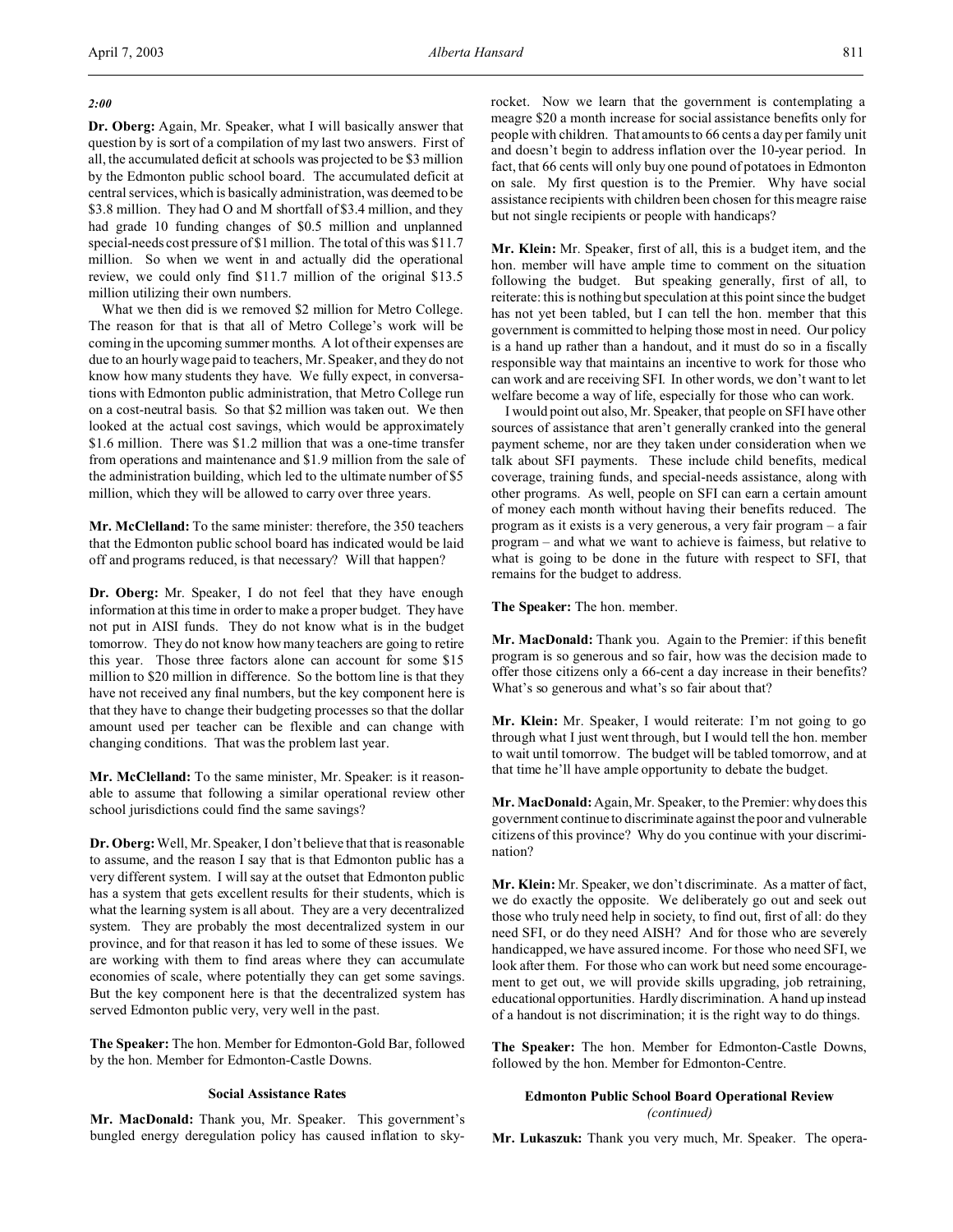tional review of the Edmonton public school board released today by the Minister of Learning outlines some interesting information and recommendations. The report highlights that Edmonton public has a very decentralized decision-making system as a result of its, quote, unquote, site-based decision-making model and recommends a number of changes to the board that the board can consider to gain systemwide efficiencies. My questions today are to the Minister of Learning. Is the minister suggesting through his report that the board reconsider its decentralized model?

## **The Speaker:** The hon. minister.

**Dr. Oberg:**Well, thank you very much, Mr. Speaker, and thank you for that excellent question. First of all, we are not asking the board to reconsider their decentralized model. I think their decentralized model has a lot of pluses. What we are suggesting to the board to take into consideration is that they look at things, for example, like janitorial services or operation and maintenance, where the principal does not necessarily have the expertise to make the decision. The principal is the educational leader of the school. It isn't necessary that he knows about when to replace windows or when not to replace windows, things like that. What we are suggesting – and I will say that it is a suggestion  $-$  is that some of the cost savings through economies of scale could be seen if they did some of these on a centralized basis, but the decentralized component, as I said previously, has served Edmonton public from an educational point of view extremely well.

## *2:10*

**The Speaker:** The hon. member.

**Mr. Lukaszuk:** Thank you, Mr. Speaker. To the same minister: the Edmonton public school board must find \$1.6 million by the end of this school year. Can the minister outline the cost saving measures that can be taken to meet that target?

**The Speaker:** The hon. minister.

**Dr. Oberg:**Thank you very much, Mr. Speaker. We have looked at four specific areas that we feel Edmonton public can reduce by \$1.6 million. First of all, there's a reduced capital-based budget, which is roughly about \$1.2 million, \$1.3 million. We have suggested that they take about \$0.4 million of that and save that for this year. We've also suggested that discretionary spending be frozen. That would save them about \$300,000. The other thing, which is very important, is that the unfilled positions that are out there right now would save them about \$500,000 from this time forward if they did not fill them. Lastly, if they were to defer some of their maintenance that was nonessential maintenance that is done over the summer, they would have a saving of about another \$400,000. The bottom line, through to the hon. member, is \$1.6 million from a budget that is \$578 million. That is what we're asking of them in this review.

**Mr. Lukaszuk:** Mr. Speaker, to the same minister: are the recommendations outlined in the review report just that, recommendations to the school board, or is the school board required to follow them verbatim?

**Dr. Oberg:** Mr. Speaker, they are recommendations through to the school board. The school board ultimately has the decision-making capability to follow them or not to follow them. I have said that they're able to have a \$5 million deficit this year that will be carried over three years, but it is extremely important that we continue to

monitor with them to ensure that they are following so that they will stay with the \$5 million deficit.

## **Condominium Property Act**

**Ms Blakeman:** Mr. Speaker, the concept of one person, one vote is essential to our democratic system, but under the Condominium Property Act the weight of a person's vote is based on geographical space and money. My questions today are to the Minister of Government Services. Given that people pay thousands of dollars per year in condo fees for services, does the minister not believe that these condo residents should have equal voting power with each other?

**Mr. Coutts:** Well, Mr. Speaker, the legislation, the condominium act, was developed in this House and debated in this House just recently, within the past five years, and the very basis of the condominium act that came forward was the fact that based on consultation with the people in the industry, with developers, with condo owners, the issue of voting rights was directly attributable to the unit factor of the amount of property that they owned in the condominium. So there lies your fairness.

**The Speaker:** The hon. member.

**Ms Blakeman:** Thank you. Does the minister see it as democratic, then, for the importance of people's votes to vary depending on their unit factor?

**Mr. Coutts:** Well, Mr. Speaker, the greater the stake in the condominium that the shareholder has, then the greater the voice the shareholder should have, and that's just a very, very basic rule of the investment that individuals or developers make in a condominium.

**Ms Blakeman:** Well, given that the act has been amended twice in the last six years, will the minister do the right thing: open the Condominium Property Act and fix the inequity instead of so blithely telling condo owners to go to court and spend thousands of dollars to get their democratic rights?

**The Speaker:** The hon. minister.

**Mr. Coutts:** Well, thank you, Mr. Speaker. We do receive a few complaints on this issue in terms of the condominium act, but very few complaints have actually come into our department. I know of various members in this House who have had meetings with condominium owners. People from our department have come out and explained the situation, explained the act in detail, and people have walked away understanding what the condominium act says, so I don't see any reason for opening up this act at this time.

**The Speaker:** The hon. leader of the third party, followed by the hon. Member for West Yellowhead.

## **Education Funding**

**Dr. Pannu:** Thank you, Mr. Speaker. Despite the fact that the government singled out the Edmonton public school board by siccing the auditors after them, school boards right across the province are telling the government that its suggested 2 percent funding increase will leave them facing huge budget deficits next year. Edmonton public is facing a \$17 million deficit next year. Grand Prairie public is facing a \$1.7 million shortfall next year. Calgary public is facing a whopping \$30 million shortfall next year.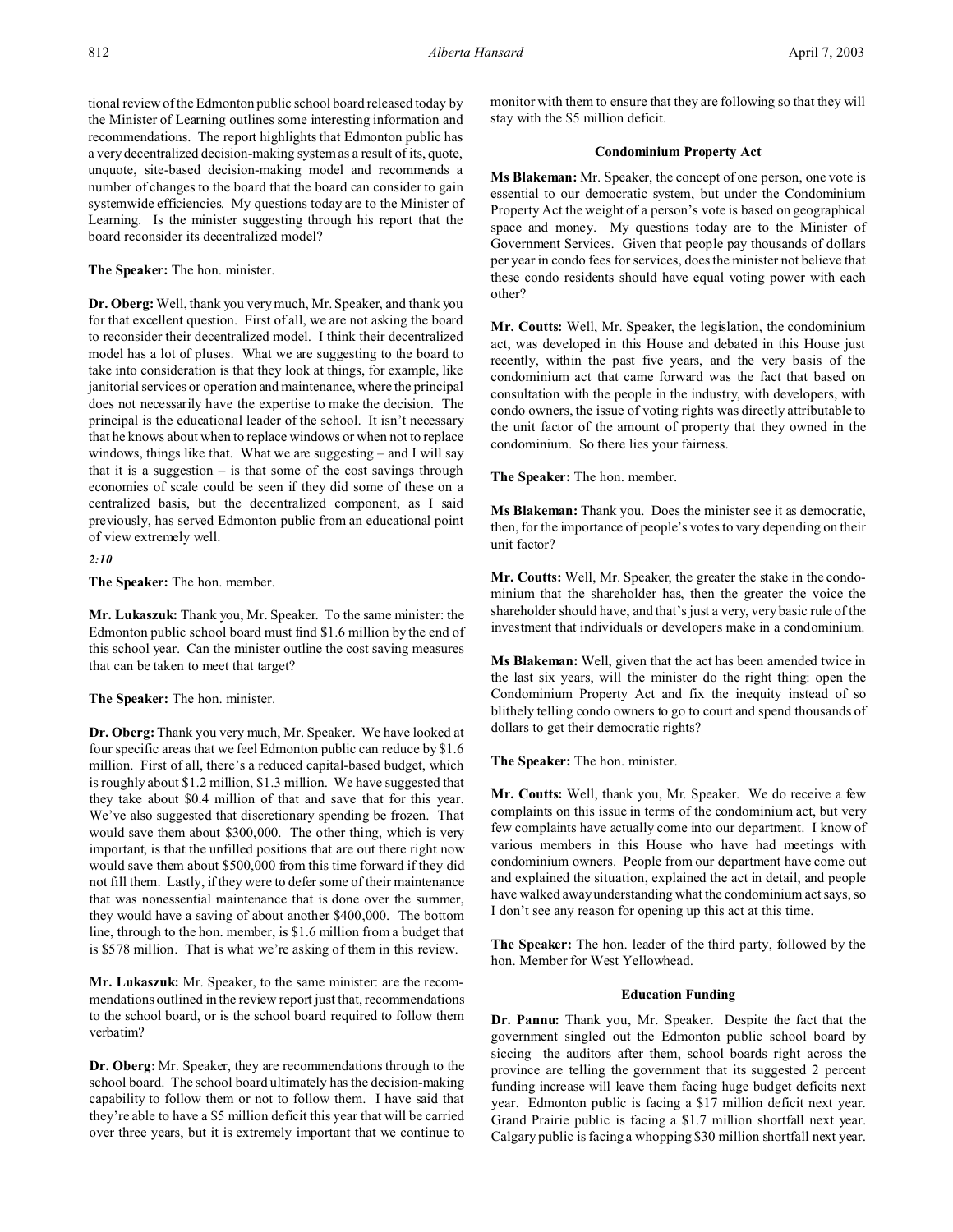**Dr. Oberg:** Well, Mr. Speaker, first of all, I will not comment on what is coming in the budget tomorrow. As far as the numbers that the hon. member has thrown out, quite frankly, they're fictitious.

## **The Speaker:** The hon. member.

**Dr. Pannu:** Thank you, Mr. Speaker. My next question is to the Premier. Why is the government turning its back on the province's children by refusing to provide adequate funds so that school boards are forced to either run huge deficits or engage in massive cost cutting including staff layoffs, threatening the quality of education that the children of Alberta deserve?

**Mr. Klein:** Mr. Speaker, I really take exception to the fact or to the statement – not the fact because certainly it's not factual – that we're abandoning Alberta's children. Our commitment to children is as strong if not stronger than it has ever been. I would remind the hon. member that generally there's been a 46 percent increase in education funding I believe over the past six years. Enrollment on average throughout the province has grown by only 6 percent. That to me represents a demonstrable commitment to the children of this province and to the education of those children. I think it's irresponsible of the hon. member to stand up and say that we have abandoned our commitment to children.

Mr. Speaker, our commitment to children is very strong through the Department of Learning, through the Department of Children's Services, through the Department of Aboriginal Affairs and Northern Development, through the Department of Human Resources and Employment, and numerous other departments. As a matter of fact, if this hon. member had been listening carefully to the throne speech, he would have found that the theme of the throne speech is indeed the future, and the future is the children.

**Dr. Pannu:** My last question to the Premier, Mr. Speaker: given the Premier's apparent commitment to the children of Alberta, why does his government prefer to let at least \$3 billion sit in the bank waiting for debt to mature while refusing to invest a small fraction of it in Alberta's children by providing increases to school boards that will avoid the need for massive deficits or cost cutting in our classrooms?

**Mr. Klein:** Mr. Speaker, this speaks to an entirely different matter. This speaks to debt pay-down and the money we have put in reserve to accommodate our commitment to pay down debt. Relative to why that money is sitting there, I'll have the hon. Minister of Finance address that particular question.

**Mrs. Nelson:** Well, Mr. Speaker, as the hon. member opposite knows, on an annual basis we have been putting money aside to pay off debt and we've put it into a debt retirement account and it's been earning interest. As the debt matures, then we have been able to pay it off as it comes due. We can't pay our debt off any faster, or we face a fierce penalty to try and prepay it, so we've been putting money aside to pay it as it comes due. That's why that money is there.

**The Speaker:** The hon. Member for West Yellowhead, followed by the hon. Member for Edmonton-Ellerslie.

## **Coal Mining Industry**

**Mr. Strang:**Thank you, Mr. Speaker. West Yellowhead has lost 95 employees at the end of this month with the suspension of Obed Mountain Coal. Also, by the end of this month we'll be losing 190 people at Cardinal River Coal. Can the minister of human resources tell these employees what help we can give to get them back into the workforce?

## *2:20*

**The Speaker:** The hon. Minister of Human Resources and Employment.

**Mr. Dunford:** Thank you, Mr. Speaker. Well, part of our mandate, of course, is to help people find work. What we've been doing in cases similar to this in the past is see how our normal operating systems are able to handle a particular situation, and if so, then we proceed with that. But every once in a while we get into a situation where a community is impacted quite severely, and this might be another one of those cases. We're not sure at this point. If so, we have the ability then to move people from other parts of our operation into a community and then start working right at ground level.

Now, the kinds of things that we can do are of course inventory the basic skills that are available then within that group of people and see what it is that we'll have to do in that particular case, and from there we can start to develop employment programs, educational programs, whatever is necessary to get these people and this community back on its feet.

## **The Speaker:** The hon. member.

**Mr. Strang:**Thanks, Mr. Speaker. My first supplementary question is to the hon. Minister of Energy. Would the minister please explain how the rest of the coal leases at the old Smoky River Coal Limited company will be proceeded with?

**Mr. Smith:** Well, Mr. Speaker, that's a good question. Firstly, let me say that one of the difficulties about the coal market is of course the volatility of the price and the contingent supply/demand imbalances that occur throughout the world. Make no mistake about it: people in Hinton and Grande Cache in the coal mining industry of Alberta play in a very rugged and a very brutal international marketplace. So when I heard last week of the impending closures and the pause on the Cheviot mine development, it was with regret and some sadness, because this is a skilled workforce. This is a workforce that can deliver good results. They've been trained in the Alberta advantage, and so they deliver.

One of the things that we can do, Mr. Speaker, with respect to other leases up there is to try to find expedient methods in which to develop these or put them out for tender or have the private sector get involved as quickly as possible so that we don't lose this talent pool resident in the member's constituency. I will be speaking with them in detail, and we have been working since the minute we heard of the impending closures and the impending job losses on other avenues of development up in that area that can put good Albertans to work in that area.

## **The Speaker:** The hon. member.

**Mr. Strang:** Thank you, Mr. Speaker. My second supplementary question is to the same minister. Would the minister explain what we're doing on the coal bed methane fields now?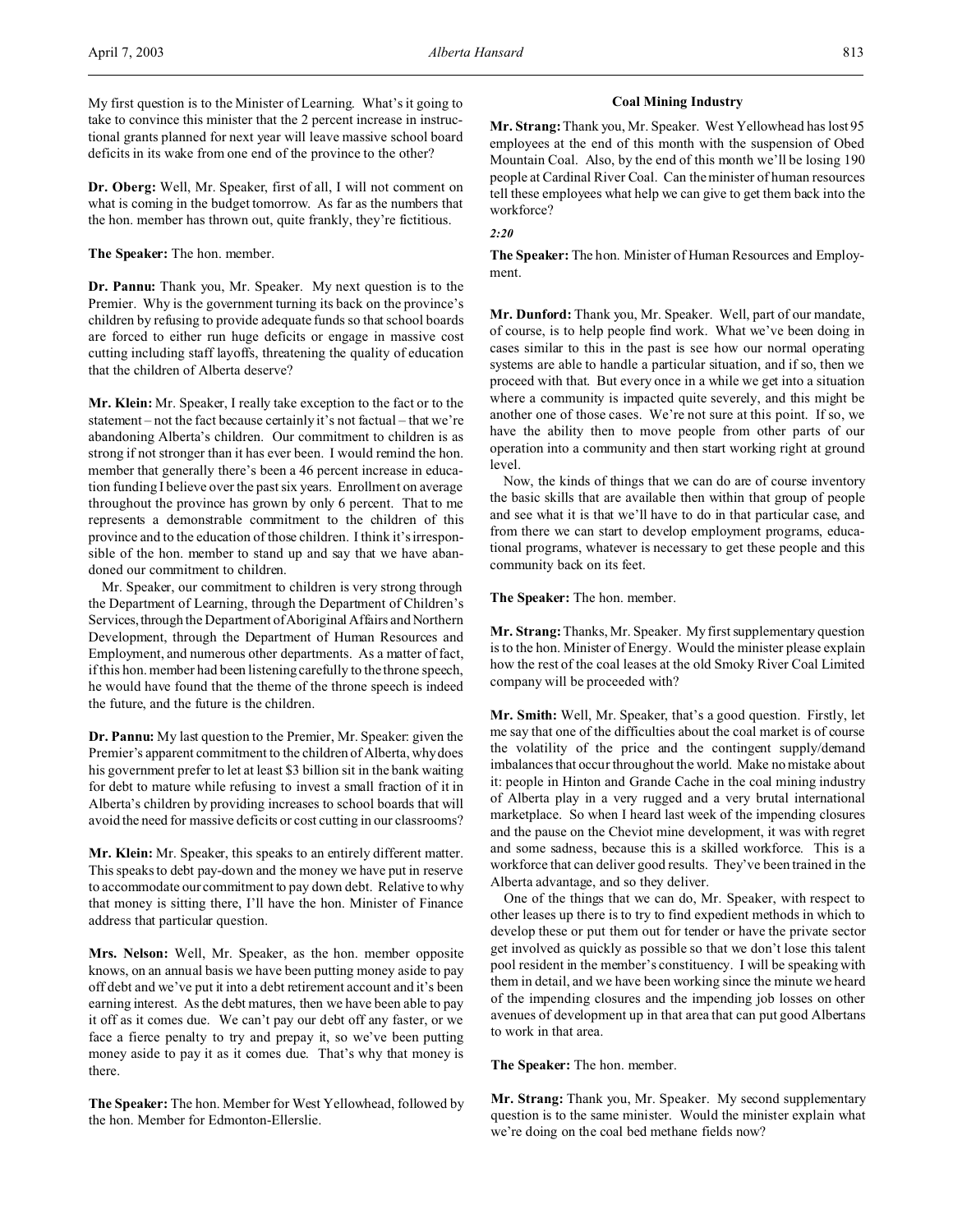**Mr. Smith:** Well, Mr. Speaker, there are opportunities with respect to coal bed methane. There is no change in our regulatory structure now, but we are asking for consultation throughout Alberta from all types and all walks, and it's a public process. We also feel, Mr. Speaker, that there might be added value in these coal beds with respect to coal bed methane. In fact, in the United States some 7 to 8 percent of the total U.S. supply of natural gas was obtained through coal bed methane extraction. These wells are very much different from our traditional natural gas wells in Alberta. They're very small volume; they're about 100,000 cubic feet per day – that kind of pressure you can literally put your hand on and close it down – in comparison with some gas wells that blow 20 million cubic feet a day in production.

So, Mr. Speaker, we are working very closely with industry and with stakeholders with respect to developing coal bed methane in an efficient, environmentally responsible, and safe manner, as we have developed all the other resources in this province.

## **Mercury Exposure**

**Ms Carlson:** Mr. Speaker, every environmentalist and health official knows that mercury is hazardous to human and environmental health. Long-term exposure to mercury can result in damage to the nervous system, heart, kidneys, and digestive system, and exposure to mercury can cause brain damage in fetuses. Alarmingly, Alberta has a large number of mercury hot spots, 18, compared to two in B.C. and five in Saskatchewan. My questions today are to the Minister of Environment. What is this government doing to clean up the disproportionate number of mercury hot spots in this province?

**Dr. Taylor:** Well, Mr. Speaker, as poorly as I feel, I still find that question amusing because the mercury hot spots she's referring to that were identified in that study clearly are mercury that is occurring in natural coal seams that are already in the ground. There's not much the government can do to fix the naturally occurring mercury in natural coal beds, but of course we'll continue to monitor.

**Ms Carlson:** Mr. Speaker, we don't agree with that assessment at all. What is the minister doing to address the 18 hot spots in Alberta that are occurring primarily in rural areas to ensure that residents of those areas know what they're dealing with in the work environment and in the total living environment that they're exposed to there?

**Dr. Taylor:** Mr. Speaker, quite clearly, she didn't understand the first answer. The hot spots that she refers to: the samples were taken from coal seams, coal seams in the ground that were placed there how many millions of years ago. That's where the hot spots were from, from naturally occurring mercury in coal beds in coal seams. I encourage her to listen to the answer.

**Ms Carlson:** Mr. Speaker, if we take a look at those hot spots in this province, they all lie along the coal seams that are now currently being mined. This government has some responsibility. What are you doing?

**Dr. Taylor:**Well, Mr. Speaker, I would like to be able to say that as Minister of Environment I can, you know, undo millions of years of work, but unfortunately I can't do that.

Of course, as we burn coal, we have very strict standards on the emissions. We have some of the toughest standards in the country. But these mercury hot spots she's talking about have nothing to do with the burning of coal. They are occurring in natural coal bed seams, and as I said, we'll monitor it.

**The Speaker:** Hon. members, we've arrived at a point where my list is now exhausted. We still have time; the first member up gets a crack.

The hon. Member for Edmonton-Ellerslie.

#### **Environmental Enforcement and Monitoring Policies**

**Ms Carlson:** Thank you, Mr. Speaker. I would like to address more questions to the Minister of Environment today. As we see that tomorrow is budget day and we know that the biggest downfall with this government on the environmental side has been the enforcement and monitoring policies, has this minister aggressively pursued more money for enforcement and monitoring in this province?

**Dr. Taylor:** Absolutely, Mr. Speaker.

**Ms Carlson:** Can he tell us how and what kind of dollar figures we see coming in terms of not only money but people?

**Dr. Taylor:** Mr. Speaker, watch tomorrow.

**Ms Carlson:** Mr. Speaker, hardly an adequate response.

Can this minister tell us that we're going to see more people in the field starting Wednesday morning?

**Dr. Taylor:** Well, Mr. Speaker, whether we put more people in the field is really not important. What's going to happen is that we will continue to maintain high standards, the highest standards in the country, on environmental issues.

**The Speaker:** Hon. members, before we introduce the first hon. member for Recognitions, might we revert briefly to Introduction of Guests?

[Unanimous consent granted]

head: **Introduction of Guests**

*(reversion)*

**The Speaker:** The hon. Member for Clover Bar-Fort Saskatchewan.

**Mr. Lougheed:** Thank you, Mr. Speaker. I'm pleased to introduce from Elk Island public schools the chair and vice-chair, Maureen Towns and Pat McLauchlan; also, the associate superintendent, Brian Carbol; science and technology director, Edna Dach; Rob McPhee, the superintendent; and Carol Moen from Dow Chemical. I'd ask that they rise in the gallery and be recognized by the Assembly.

head: **Recognitions**

**The Speaker:** The hon. Member for Little Bow.

#### *2:30 Call of the Land* **Radio Program**

**Mr. McFarland:** Thank you. Mr. Speaker, today marks the 50th anniversary of a unique radio program that is dedicated to and a proud sponsor of Alberta's agricultural industry. *Call of the Land* is broadcast weekdays on 20 radio stations in Alberta and two in B.C. First broadcast on April 1, 1953, with announcer Everett McCrimmon, today *Call of the Land* originates from the J.G. O'Donoghue Building in Edmonton. Announcer Jack Howell has been keeping Alberta farm families and the ag community current on the latest technologies, research, market trends, upcoming events, and government programs since 1970.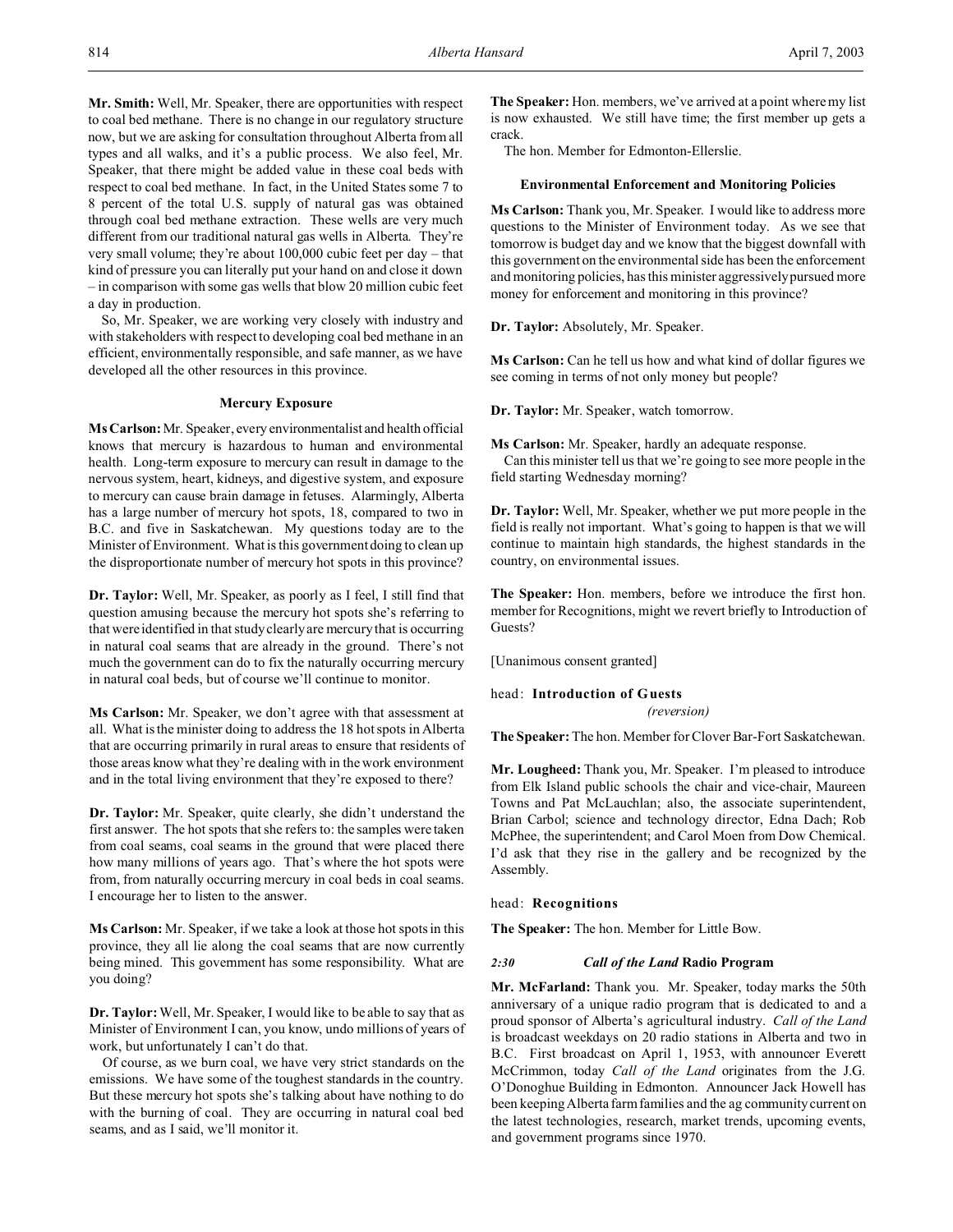Other hosts of *Call of the Land* since 1953 include Ken Blackley, Stu Wilton, Scott Flewitt, Ed Hamula, Lynn Malmberg, John Andrew, Warren Wismer, Don Potter, Douglas Pettit, Phil Thomas, and Gerard Vaillancourt.

Mr. Speaker, *Call of the Land* is an Alberta institution, and I'm pleased today to acknowledge and congratulate everyone who's been connected with *Call of the Land* for the past 50 years.

**The Speaker:** The hon. Member for Calgary-Shaw.

## **Catriona LeMay Doan Jeremy Wotherspoon**

**Mrs. Ady:** Thank you, Mr. Speaker. I'm very pleased to rise today on behalf of the hon. Minister of Finance to recognize two very special constituents who were honoured by the Minister of Community Development as Alberta's male and female athletes of the year at the Alberta Sport, Recreation, Parks & Wildlife Foundation awards banquet last Thursday.

Catriona LeMay Doan has broken the world record in long-track speed skating eight times, including a gold medal performance at the 2002 Olympics, and became the first Canadian ever to defend a gold medal at any Olympic Games.

Jeremy Wotherspoon is a nine-time World Cup championship speed skater who holds 25 world records, the most ever by a speed skater in the history of the sport. He has won 74 World Cup medals, which places him third in World Cup history.

Jeremy and Catriona have both achieved exceptional levels of success and have become incredible ambassadors for our province and role models for many aspiring Albertans. Please join me in congratulating them.

#### **Partners for Science Program**

**Mr. Lougheed:** Mr. Speaker, I'm pleased to rise in this Assembly to recognize a unique and highly successful science education partnership. I'm referring to a hands-on, curriculum-based science program called partners for science, that's offered to students attending Elk Island public and Elk Island Catholic schools.

Every educator knows that science is best learned through handson activities. The partners for science program facilitates a teacher's efforts to provide students with the very best learning experience possible.

Partners for science has been very effective. Elk Island public and Catholic students are consistently and significantly outperforming their provincial peers in terms of average achievement and highest achievement in science.

This innovative public/private partnership is supported by major and ongoing funding contributions by Dow Chemical. Ten years ago Dow provided almost half a million dollars in seed money for the elementary school program. In addition to providing ongoing funding, two months ago Dow presented Elk Island school districts with a cheque for \$300,000 to launch a junior high version of the program.

Mr. Speaker, I ask that all members assembled join me in recognizing Dow Chemical and partners for science.

**The Speaker:** The hon. Member for Edmonton-Glengarry.

#### **Alberta Sports Awards**

**Mr. Bonner:** Thank you, Mr. Speaker. Last Thursday evening the 2002 Alberta sports awards were presented to Alberta athletes and to sport volunteers of the year. In addition to Jeremy Wotherspoon and Catriona LeMay Doan, there were other awards of recognition that were also passed out. Volunteers Marilyn Barraclough, Leigh Goldie, J.R. Kelly Rich, and Yoshio Senda were recognized for their many hours of hard work, determination, and commitment that helped their organizations succeed. The diversity, dedication, and contributions of these individuals are sincerely appreciated, and their distinguished service merits a sport volunteer recognition award.

Deidra Dionne was named junior female athlete of the year. She competed at the 2002 Winter Olympics in Salt Lake City, where she claimed a bronze medal, and her other achievements include six podium finishes at World Cup events and two third-place finishes at the 2002 world championships.

Kyle Shewfelt was named the 2002 junior male athlete of the year for his accomplishments in the past year at the national and international levels in gymnastics. At the 2002 Canadian national championships Kyle placed third all around.

My congratulations to all award winners.

**The Speaker:** The hon. Member for West Yellowhead.

## **Weldwood of Canada Recreation Program**

**Mr. Strang:** Thank you very much, Mr. Speaker. Weldwood of Canada began its recreation program in the early 1970s with the development of hiking trails. Most recently it used its own funds as well as contributions from the Forest Resource Improvement Association of Alberta to greatly increase its involvement in forest recreation to benefit all Albertans. This commitment was recognized with an emerald award from the Alberta Foundation for Environmental Excellence in 2001.

For instance, it now co-operates with Community Development to manage 16 campgrounds including 13 provincial sites in the Hinton area as part of the company's special places in the forest program. In addition, it maintains seven hiking, biking, and cross-country ski trails in the area, over 600 kilometres in length. The company does its part to reduce environmental and fire risks arising from uncontrolled random camping.

At this time I'd like to thank Weldwood of Canada for working with Community Development plus Albertans.

Thank you very much, Mr. Speaker.

**The Speaker:** The hon. Member for Highwood.

#### **Marilyn Barraclough**

**Mr. Tannas:** Thank you, Mr. Speaker. I rise today to congratulate one of Highwood's constituents, Marilyn Barraclough from Black Diamond, who received an outstanding volunteer recognition award from the Minister of Community Development at last week's Alberta Sport, Recreation, Parks & Wildlife Foundation awards banquet.

Marilyn's dedicated involvement in the Alberta Curling Federation and sport in Alberta stems back to the 1970s. She's been intensely involved with curling on a provincial and national level and was for six years the curling representative for the Calgary Olympic Development Association.

She's also been involved with the Girl Guides of Canada, where she volunteered for many years as the western Canadian representative and is an executive member of the national council.

She was recognized by the Canadian Curling Association and by the Calgary Olympic Development Association for her long-term efforts to promote curling in Alberta and in Canada.

Please join me in saluting Alberta volunteer Marilyn Barraclough.

**The Speaker:** The hon. Member for Edmonton-Strathcona.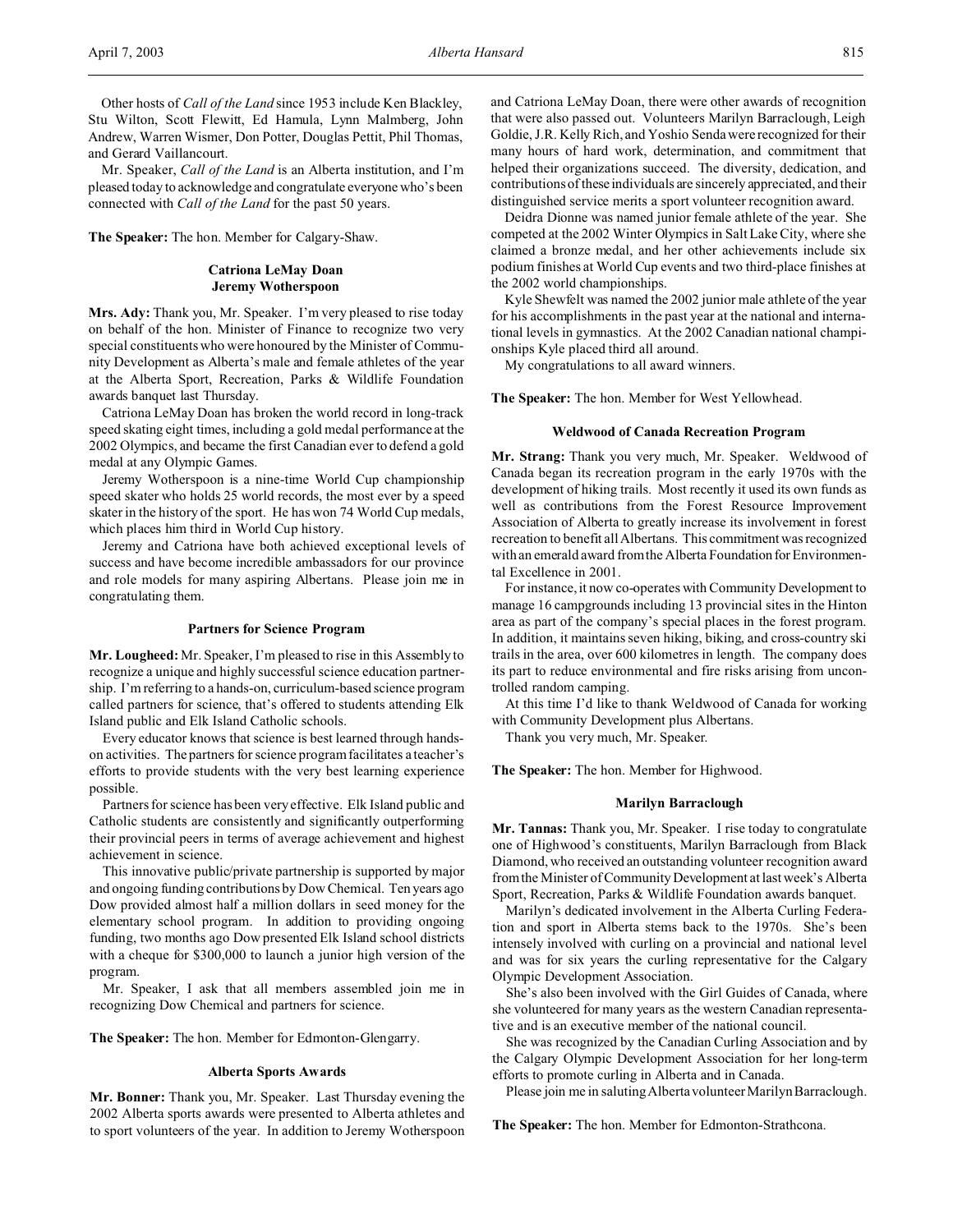#### **Larry Booi**

**Dr. Pannu:** Thank you, Mr. Speaker. I'm pleased to rise and recognize today the outgoing president of the Alberta Teachers' Association, Mr. Larry Booi. Mr. Booi served as vice-president from 1997 to 1999 and assumed the office of the president on July 1, 1999. He leaves this office on June 30 of this year.

Mr. Booi is an outstanding educator and a strong and passionate supporter of public education. He came to the ATA with over three decades of teaching experience with Edmonton public schools. He saw Alberta teachers through the largest teachers' strike in Alberta history in 2002 with exceptional leadership. He led the fight to protect the quality of education of Alberta's children and Alberta's public education system with tenacity and integrity. While he may be leaving this office in a few months, his leadership during this very difficult time for teachers will be appreciated and remembered by parents and teachers alike.

I wish him well and thank him for his service to the children, teachers, and everyone associated with public education in this province. Thank you, Larry Booi.

#### **Calendar of Special Events**

**The Speaker:** Hon. members, before moving on to the next item of the Routine, might I just advise hon. members that April is the following: Daffodil Month and Cancer Awareness Month, international Prevention of Animal Cruelty Month, Parkinson's Awareness Month, Asthma and Allergies Awareness Month, Earth Month, Oral Health Month, Stay Alert . . . Stay Safe Month. It is also the second month of the Easter Seal mail campaign. April 1 was Unpaid Work Day. April 4 and 5 was the 30-hour Famine Day. April 6 to 12 is National Wildlife Week. April 7 is World Health Day. April 14 to April 18 is Law Week. April 15 is Law Day. April 17 is International Hemophilia Day. April 18 is Good Friday. April 19 to May 19 is National Physiotherapy Month. April 20 is Easter Sunday. April 20 to April 26 is Administrative Professionals Week, as it is also National Soil Conservation Week, as is it also National Battery Check Week, as it also is the National Organ and Tissue Donor Awareness Week, as it is also Canada Book Week. April 22 is Earth Day. April 23 is World Book and Copyright Day. April 23 is Administrative Professional Day. April 23 is also St. George's Day. April 27 to May 3 is International Composting Awareness Week, as it is also National Volunteer Week. April 28 is National Day of Mourning, and April 29 is International Dance Day.

#### *2:40*head: **Presenting Petitions**

**The Speaker:** The hon. Member for Edmonton-Riverview.

**Dr. Taft:** Thank you, Mr. Speaker. I rise today to present a petition signed by about 120 Albertans from all over the province – Calgary, Edmonton, Spruce Grove, Carvel, Sherwood Park, and so on – expressing great concern about education and urging the Legislative Assembly to urge the government to "increase funding for public education."

Thank you.

head: **Introduction of Bills**

**The Speaker:** The hon. Minister of Environment.

## **Bill 36 Environmental Protection and Enhancement Amendment Act, 2003**

**Dr. Taylor:** Thank you, Mr. Speaker. I request leave to introduce

Bill 36, the Environmental Protection and EnhancementAmendment Act, 2003.

This bill does three things, Mr. Speaker. It strengthens Alberta Environment's ability to develop and enforce consistent, provincewide standards, it gives municipalities and industry the option to report environmental incidents electronically, and it will also improve Alberta's efficiency in the upstream oil and gas remediation and reclamation program.

[Motion carried; Bill 36 read a first time]

**The Speaker:** The hon. Minister of Environment.

## **Bill 37 Climate Change and Emissions Management Act**

**Dr. Taylor:** Thank you, Mr. Speaker. I request leave to introduce Bill 37, the Climate Change and Emissions Management Act. This being a money bill, Her Honour the Honourable the Lieutenant Governor, having been informed of the contents of the bill, recommends the same to the Assembly.

It essentially builds on Alberta's framework of environmental regulation and ownership and management of its natural resources. It strengthens and complements Alberta's existing legislation on environmental protection, and it also reaffirms Alberta's commitment to sustainable development and our belief that we can maintain high standards and at the same time enhance economic prosperity.

[Motion carried; Bill 37 read a first time]

## head: **Tabling Returns and Reports**

**The Speaker:** The hon. Minister of Justice and Attorney General.

**Mr. Hancock:** Thank you, Mr. Speaker. It's my pleasure today to table pursuant to Standing Order 58(6) a calendar of Committee of Supply appearances for spring 2003 in anticipation of the budget being delivered tomorrow. Standing Order 58(6), as you will know, allows for the Leader of the Opposition to send a letter to the Clerk requesting appearances. I can assure this House that we have had discussions with the opposition and that they have designated the particular ministries for the appropriate afternoons, and the calendar has been reached in agreement with the opposition.

**The Speaker:** The hon. Member for Edmonton-Strathcona.

**Dr. Pannu:** Thank you, Mr. Speaker. I've got three tablings today. The first one is an article in the *Daily Herald-Tribune* of Grande Prairie dated March 26. This is the report that I quoted in one of my questions. The report in this paper is about the crisis in education, and it mentions that "faced with its largest-ever budget shortfall next school year, the Grande Prairie Public School District board . . . will likely be forced to cut teaching jobs, axe school programs," et cetera.

The second tabling, Mr. Speaker, is a report based on visits by Mrs. Melanie Shapiro to seven schools in the Edmonton public school district under the umbrella name of the city centre education project, and she draws attention to how the very valuable programs there could be axed as a result of the funding cutbacks.

The third tabling, Mr. Speaker, is the letter based on this report that Mrs. Shapiro has written to the Premier, the Minister of Learning, the Minister of Finance, and the Minister of Children's Services drawing attention to the same looming crisis in this city centre education project, affecting seven schools that serve very needy children.

Thank you, Mr. Speaker.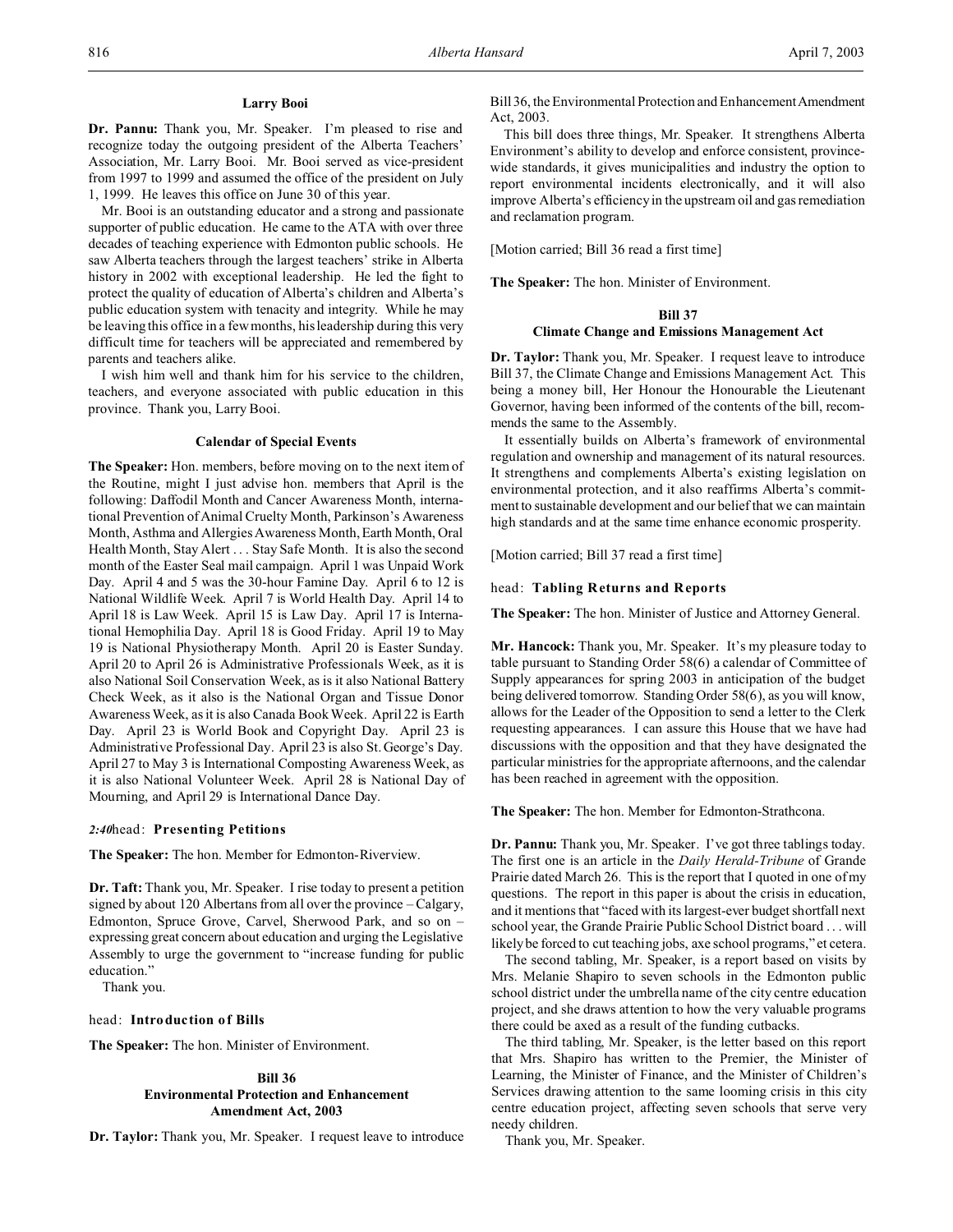**The Speaker:** The hon. Member for Edmonton-Glengarry.

**Mr. Bonner:** Thank you, Mr. Speaker. With your permission I would like to table the appropriate number of copies of the program for the 2002 Alberta sports awards banquet, and I know that all athletes and nominees mentioned in here would like to thank the generous support they get from the Alberta Sport, Recreation, Parks & Wildlife Foundation and Alberta Community Development.

Thank you.

**The Speaker:** The hon. Member for Edmonton-Gold Bar.

**Mr. MacDonald:** Thank you very much, Mr. Speaker. I have three tablings this afternoon. The first one is a summary of the MAP 2 strip auctions at Clover Bar, Sheerness, and Genesee in regard to energy deregulation. This is from the Balancing Pool.

My second tabling is a letter from Patti Skolski from the constituency of Edmonton-Gold Bar, and Patti is concerned about the funding of public education and is urging stable, reliable funding for public education and can't understand why in this province it's underfunded.

My last tabling is also a letter. This one is addressed to the hon. Premier. It is from Andrea Holmstrom of 25th Avenue and 47th Street, and Andrea is also concerned about the funding. She's appalled, actually, at the lack of funding for public education in the province of Alberta.

Thank you.

### **The Speaker:** Others?

Hon. members, I am pleased to table with the Assembly an interim annual report that the chair has received from the now former Ethics Commissioner pursuant to section 46(1) of the Conflicts of Interest Act. It is a report generally on the affairs of the Office of the Ethics Commissioner and covers the period April 1, 2002, until his last day in office, March 31, 2003. A copy of the report will be distributed to all members.

As well, pursuant to Standing Order 109 I am pleased to table with the Assembly the 13th annual report of the Legislative Assembly Office for the calendar year ended December 31, 2001. The report represents the audited financial statements for the 2000-2001 and 2001-2002 fiscal years and the fifth annual report of the Alberta branch of the Commonwealth Parliamentary Association, and a copy of the report will also be distributed to all members.

## head: **Orders of the Day**

## head: **Written Questions**

**The Speaker:** The hon. Deputy Government House Leader.

**Mr. Zwozdesky:** Thank you, Mr. Speaker. Proper notice having been given on Thursday, March 27, I would now move that written questions appearing on today's Order Paper do stand and retain their places.

[Motion carried]

## head: **Motions for Returns**

**The Speaker:** The hon. Deputy Government House Leader.

**Mr. Zwozdesky:** Thank you, Mr. Speaker. Again proper notice having been served on Thursday, March 27, I would now move that motions for returns appearing on today's Order Paper also stand and retain their places.

#### [Motion carried]

**The Speaker:** Hon. members, in calling on the hon. Member for Calgary-North Hill, might we also revert to Introduction of Guests, or does the hon. member want to proceed with it all at the same time?

The hon. member is recognized.

## head: **Public Bills and Orders Other than**

Government Bills and Orders

head: Third Reading

## **Bill 202**

## **Workers' Compensation (Firefighters) Amendment Act, 2003**

**Mr. Magnus:** Thank you, Mr. Speaker. It is a pleasure and indeed with some pride that I rise to my feet today to speak to Bill 202, the Workers' Compensation (Firefighters) Amendment Act, 2003. Just prior to moving that, though, I would like to introduce a number of people in our galleries. All of them are not in our galleries at this point in time, but they are some of the finest firefighters in the world, and they are, of course, Alberta's firefighters. They are from virtually every major urban fire department in Alberta. I'll mention a few of the towns: Grande Prairie, Fort McMurray, Lethbridge, Calgary, Edmonton, and I know I'm missing a few.

## **An Hon. Member:** Medicine Hat.

**Mr. Magnus:** And Medicine Hat. My apologies.

I would ask that they now rise and accept the warm, traditional welcome of this Assembly.

**The Speaker:** The hon. Member for Calgary-North Hill to move the bill.

**Mr. Magnus:** Thank you, Mr. Speaker. I would indeed move Bill 202, the Workers' Compensation (Firefighters) Amendment Act, 2003, right now.

Firefighters are the healthiest and fittest people of any profession known to man. In order to become a firefighter, you literally have to put in an application and compete against thousands of other people who have put in applications at the same time as you in order to get, in a major city like Calgary, probably an average over the last 10 years of 20 new firefighters per year. Thousands will apply for each and every one of those positions.

## *2:50*

Firefighters are the healthiest and fittest people out there, but unfortunately they get cancer from their job. Interestingly enough, through the debate on this bill – and we've had a tremendous amount of debate, whether it be in second reading or committee – we've had people talking about the issues and the things that are within the bill. One of the very, very important things that this bill does is it puts presumptive legislation in place, which indeed changes the onus for a firefighter. Now with this bill in place, or when this bill becomes a bill in about an hour's time, I hope, the onus will have been shifted from a firefighter having to prove where indeed he got the cancer to the WCB having to prove that he didn't get the cancer from the job. It is a very, very large shift in this responsibility, Mr. Speaker. Firefighters get it for a couple of very simple reasons. They are special and they are unique in that they are the only profession that we have today that are forced to and indeed go into unsafe working environments and battle their way through that.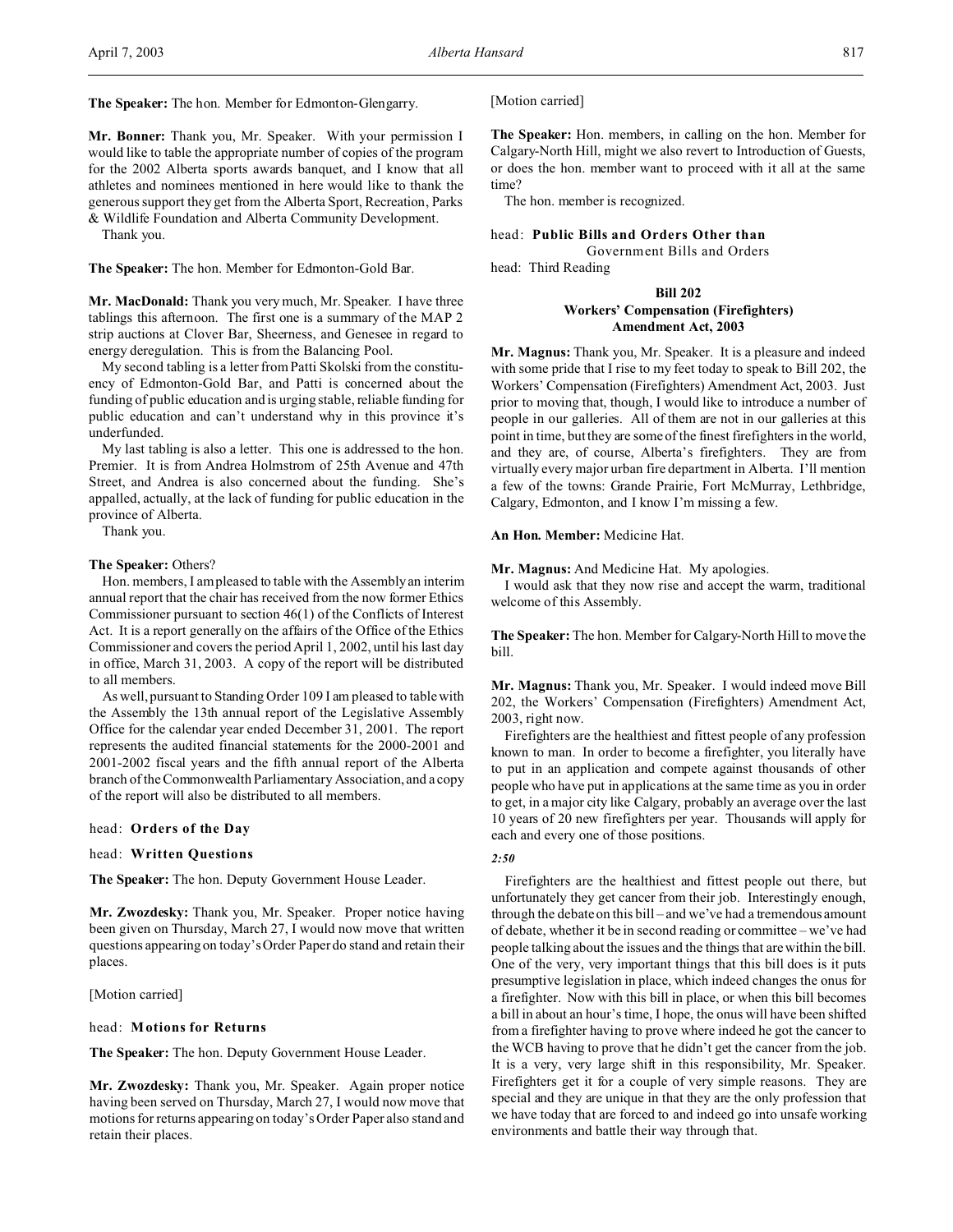Interestingly enough, I was reading something on the weekend about cancer itself and about some of the by-products of fires. One of those by-products is benzene, and benzene comes from plastics. The interesting part about that article is that there are 300 new plastics introduced in North America every year, and virtually everything we have that is out there, whether it be our car, things in our home, whatever is burning, releases benzene, and it is the most highly carcinogenic substance known to man. Regardless of the protection that a firefighter wears or the type of equipment, they are still susceptible to this because it's not just the breathing in of the smoke and the toxic chemicals; it's what gets under their equipment and gets on their skin.

This bill with its presumptive legislation being brought into place is a radical departure from the way it used to be because, frankly, no fireman in Alberta was ever paid for cancer-related illness from the job prior to all the publicity on this bill. I think what we've got at the end of the day is a very, very good bill. In fact, it's superior to bills that are being put forward in other provinces and, in fact, the bill in Winnipeg that we originally modeled our bill on. The reason for that, of course, is we have two extra cancers that have been added to the bill, and I think that because of the fact that our cancers are listed in regulations, it does make it indeed easier for us to add cancers in the future.

Mr. Speaker, we had an awful lot of people debate this, and I'm not going to take too much of the House's time, but I would like to say some thank yous, and hopefully it will be a very short debate on the closure of this third reading on my part by doing this now. I'd like to start off by mentioning Greg McFarlane, my researcher, who did a tremendous amount of work for me and shepherded this right through the Legislature, and he's here now. Greg, you may want to stand. Morten Paulsen – and I'm not sure if he's here – is a communicator extraordinaire, and he has worked for the various fire departments across Canada, indeed a very good friend of mine and, as I say, an excellent, excellent communicator who has shepherded me through the process for quite some time. We've had a bit of a campaign going on in this, as I'm sure all members are aware.

I'd also like to thank members of the Legislature because, frankly, this has not been a political issue. This is an issue, in my mind, about fairness and about doing the right thing. When I took it to the two opposition parties, they came forward immediately and said, "Yeah, this makes sense to us," and they have kept their word all along. So I would like to give them some accolades for that, as well as the members of the government of course, because while this has been at times somewhat contentious for some people, based on a whole variety of reasons – and that's fair – everybody did get up and express their opinion. In fact, we had 22 speakers at Committee of the Whole two weeks ago when this bill came before us.

I would be remiss if I didn't mention four firefighters. I know they're all here, and we've introduced them in the House before: Ken Block, the president of the Edmonton firefighters association, and Alex Forest, who's the president of the Canadian firefighters association. The rest of you will probably agree with them, but I talked to them, and they were essentially on call on their cell phones for the last two months pretty well and were available to provide me with information on this bill and to in fact answer questions. It didn't matter whether it was midnight or 7 in the morning. They were on those cells and available to answer questions, and I thank them very much for that.

The last two members that I absolutely have to thank, Mr. Speaker, are two gentlemen from Calgary: Scott Wilcox, the president of the Calgary Firefighters Association, and Gord Caldwell, who is a Calgary firefighter and who is the president of the Alberta Fire Fighters Association. Interesting to me: these two

gentlemen on this issue and on most issues that they discuss are very, very passionate but in two entirely different ways. One is a little more flamboyant than the other, but they are both passionate about this issue to the nth degree. Both of them have helped me right from the very, very beginning, and all four of these gentlemen that I've mentioned today – if the firefighters are smart, frankly, you'll make these folks presidents for life in their respective jobs because they have gone way above and beyond the call of duty in order to do this.

Mr. Speaker, the last people I would really like to thank – and I'll take my place and open the floor to debate – are firemen as a whole. We have wonderful, wonderful firemen in this province. They are wonderful all over the world. We can talk about September 11 till the cows come home, and maybe we should be talking about that, but we have examples closer to home; in the last two months in Calgary and Edmonton, as an example. We've had two fires in Calgary – one was a church fire, and one was a huge warehouse-type fire – where the firefighters in Calgary went out and showed their mettle. We've had two fires here in the last three weeks. The same crew, interestingly enough, fought both those fires: the fire at the parkade a block east of this building and the Whyte Avenue fires. They were only about a day, a day and a half apart. The same crew actually went from the one fire to the other, and we all remember the scare that we had when that parkade came down. Firefighters get out of bed every single day of their lives not knowing if today is the day that they're going to be called upon to be heroes, but they go willingly every single time.

Mr. Speaker, the time is right for this bill. The fairness, I believe, is there. We've got a good bill. Let's do the right thing. I'd ask members of this Assembly to vote in the positive in third reading of this bill.

Thank you.

**The Speaker:** The hon. Member for Edmonton-Gold Bar.

**Mr. MacDonald:** Thank you very much, Mr. Speaker. It's a pleasure to rise this afternoon and participate in the debate, as well, on Bill 202, and at this time I believe it's opportune to thank the hon. Member for Calgary-North Hill for bringing this legislation forward. Certainly, I was pleased to hear that this was going to be an item for discussion and debate at this time. I was disappointed last June when the initial discussion on this bill had a public forum, and there were certainly reservations at that time, but at this time I am pleased to stand and support this legislation. I think it's a step in the right direction not only for firefighters but hopefully at some time in the future for other workers in this province who through the course of their duties may as a result of their duties come in contact with carcinogenic substances that lead, unfortunately, to cancer.

Now, certainly in debate on this legislation a lot of issues have been covered at this time, and as I understand, there are many members of this Assembly who would like to speak at third reading. This is good legislation. I can't think of a worse thing than coming home and sharing with a loved one the fact that cancer has been discovered or diagnosed, and it would be, to say the least, comforting not only to the individual but also to the family to know that this would be a disease that is going to be recognized and covered by our Workers' Compensation Board legislation. Now, when we think of other workers in this province, certainly as our construction materials change, as the composition of those materials changes, and with the unknown effects that these materials have on workers at the time, hopefully this legislation will be a stepping-stone for others.

## *3:00*

Certainly, there are questions that I have in regard to this legisla-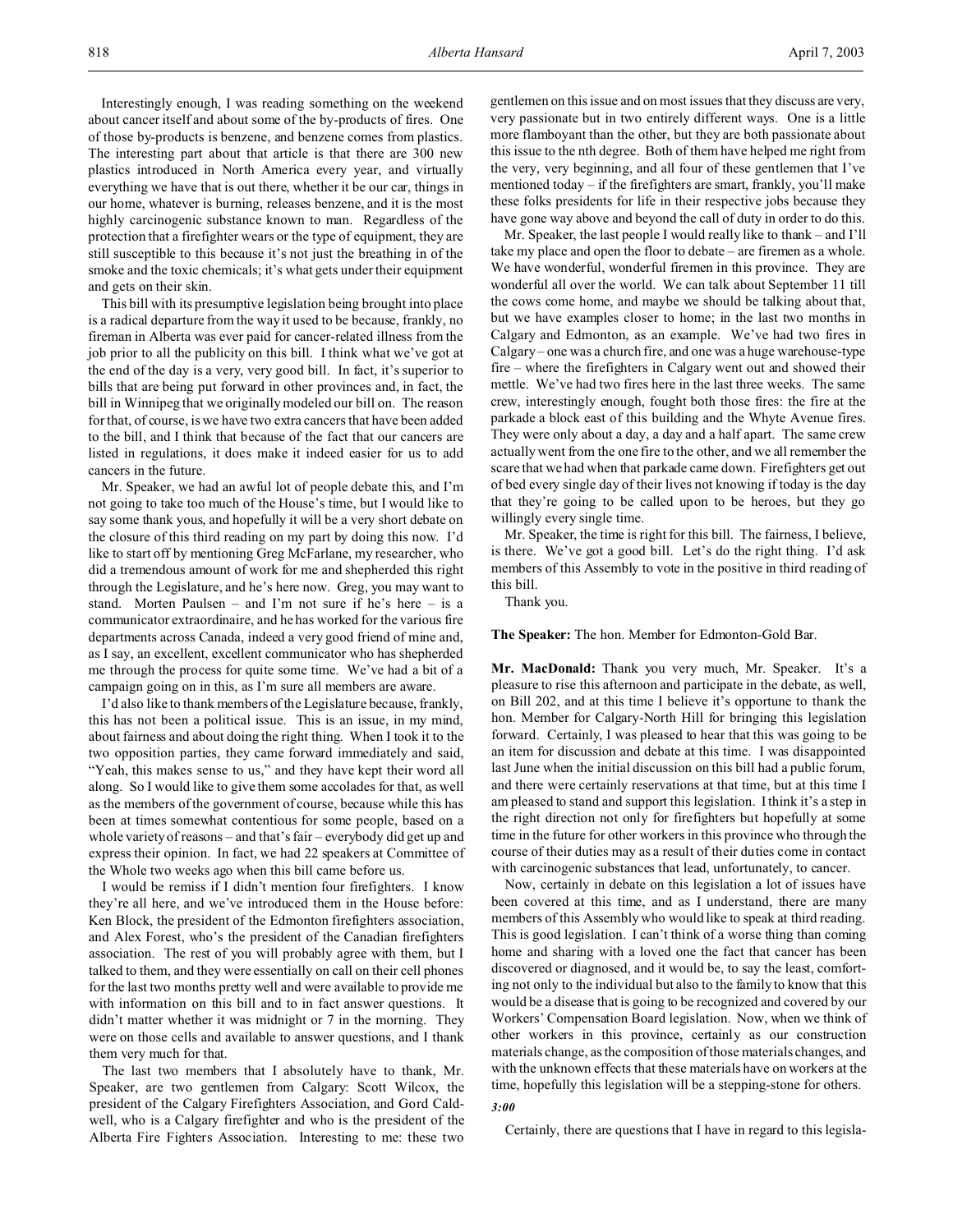tion. Specifically, what does this mean for firefighters that are employed in large industrial complexes? I noticed that earlier this afternoon the hon. Member for Clover Bar-Fort Saskatchewan introduced some individuals, I believe, who were employees of Dow Chemical. Dow Chemical is a complex that would have permanent, highly trained fire-fighting teams ready and willing. I hope they never have to respond, but in case they do, what would this legislation mean for them? Now, hopefully through the course of time my questions will be answered regarding that matter.

In conclusion I would like at this time to thank the hon. member again. He thanked a lot of individuals, and I am pleased to have the opportunity to publicly express my gratitude to him for bringing this bill forward.

Certainly, one of the most pleasant observations I have had the chance to notice in the last year in the constituency of Edmonton-Gold Bar is the fact that the firefighters have decided to make their new permanent home there. I believe they've seen the light and moved from Edmonton-Centre.

Certainly, Mr. Speaker, I wish the sponsor of this bill the best, and I would urge all hon. members of this Assembly to support Bill 202 as we know it and as it's presented here, and hopefully this will be a stepping-stone for all workers in this province, because times are changing. Thank you.

**The Speaker:** The hon. Member for Calgary-West.

**Ms Kryczka:** Thank you very much, Mr. Speaker. I am very pleased to rise today and speak in support of Bill 202, the Workers' Compensation (Firefighters) Amendment Act, 2003. I have a great deal of respect for the Member for Calgary-North Hill for bringing this important legislation forward.

With little concern for their own safety firefighters, as we all know by now at least, enter buildings which are engulfed in flames and do what they are trained to do: save lives, provide medical attention, protect property while extinguishing fires. The purpose of Bill 202 is to provide fair and just compensation to firefighters by granting presumptive status for the seven – yes, seven – specific cancers outlined in the bill. Benefits would be delivered then based on the presumption that firefighters contracted the cancer due to their work environment.

Mr. Speaker, other provinces across Canada are now recognizing and identifying the importance of this initiative. Currently, Manitoba is the only province with legislation granting presumptive status to firefighters for specific types of cancer. However, Nova Scotia, Quebec, and Saskatchewan are presently considering similar legislation.

Studies and extensive data prove that there is a link between different forms of cancer and the hazards and carcinogens firefighters are exposed to while performing regular duties. Research indicates that firefighters are more than two times more likely than the general population to get brain, bladder, kidney, colon, lymphatic, ureter, and hematopoietic cancer or leukemia. Moreover, firefighters are more likely to contract these cancers than individuals in similar stress-related occupations. Toxins and carcinogens which are released during the combustion of synthetic materials pose both immediate and long-term dangers for firefighters. These toxins combine to form a myriad of dangerous chemicals. These chemical compounds are ingested, inhaled, and even absorbed into the bodies of firefighters despite the protective gear worn and breathing apparatuses used.

I feel that an increasingly smaller part of my own image of the valiant firefighter is of one who has rescued a child, but with the help of this bill that image of mine has certainly changed somewhat. It's not lost, but it's changed. Firefighters are definitely very valiant, but through personal testimonials I have learned of the health risks and for many of them the risk to their lives. In fact, I guess I would say that I'm left wondering why young men and women recruit themselves as career firefighters.

Mr. Speaker, we have to put into place the necessary legislative amendments to make sure that firefighters are protected from any disease that they encounter due to their work environment. Bill 202, when it is passed, will amend the province's Workers' Compensation Act to establish automatic compensation guidelines when a firefighter suffers from cancer of the brain, bladder, kidney, ureter, colon, non-Hodgkin's lymphoma, or leukemia after a specified number of years on the job. Bill 202 provides a framework for granting these benefits. There will be certain thresholds of time a firefighter must spend on the job in order to receive the benefits for the seven cancers.

I would like also to mention that I am very pleased with the amendment which takes the cancers out of the legislation and places them into regulation. This provision makes it easier to add cancers without opening the act. Furthermore, as more studies are done and more precise findings are brought forward, the act can be altered to reflect the current situation and how certain cancers are linked to fire fighting and the workplace, such as lung and testicular cancers.

The presumption applies even though it is not possible to determine which exact claim is actually caused by the occupation. This presumption is a way of being inclusive in the acceptance of such claims, given that it is not possible to distinguish among them. A presumption is usually based on a demonstration that the relative risk exceeds twice that of the general population because under these conditions the likelihood of the origin being related to the exposure is greater than the likelihood of the origin from other reasons. The bill presumes that the dominant cause of the disease is the individual's employment as a firefighter unless it can be proven otherwise. However, the disease could not have been detected at the initial physical appraisal.

Currently, the burden of proof lies with the individual, and they have to rely on their own resources to pinpoint an actual cause in order to receive benefits. As it stands, firefighters would have to list every incident and fire scene that they have attended and substantiate the different materials that may have been inhaled or absorbed. Furthermore, with the numbers of synthetic materials and increased use of plastics, it would be impossible to document all the different substances that a firefighter may have been in contact with. For example, there are approximately 300 new plastics each year.

Mr. Speaker, firefighters deserve to be supported after so many years of taking care of Albertans across this province. Bill 202 would compensate firefighters for their total commitment to public safety.

Mr. Speaker, I'd just like to shift my focus for a moment and point out that volunteer firefighters, who make up the bulk of firefighters in the province, are not covered under this legislation. In the unfortunate event that one of Alberta's many volunteer firefighters is diagnosed with one of these types of cancer, these volunteer firefighters will still have to prove to the Workers' Compensation Board that the cancer they contracted was caused by their exposure to carcinogens and toxic chemicals through their duties as a firefighter. We should acknowledge and recognize that the dangers and hazards faced by a volunteer firefighter are not any less real than those faced by a full-time firefighter in Alberta's urban centres. However, I am pleased to hear that the government will be collecting research which examines the risks for volunteer firefighters so that these individuals can be assured that their concerns are not forgotten while the ease of receiving benefits could soon be extended to these volunteers.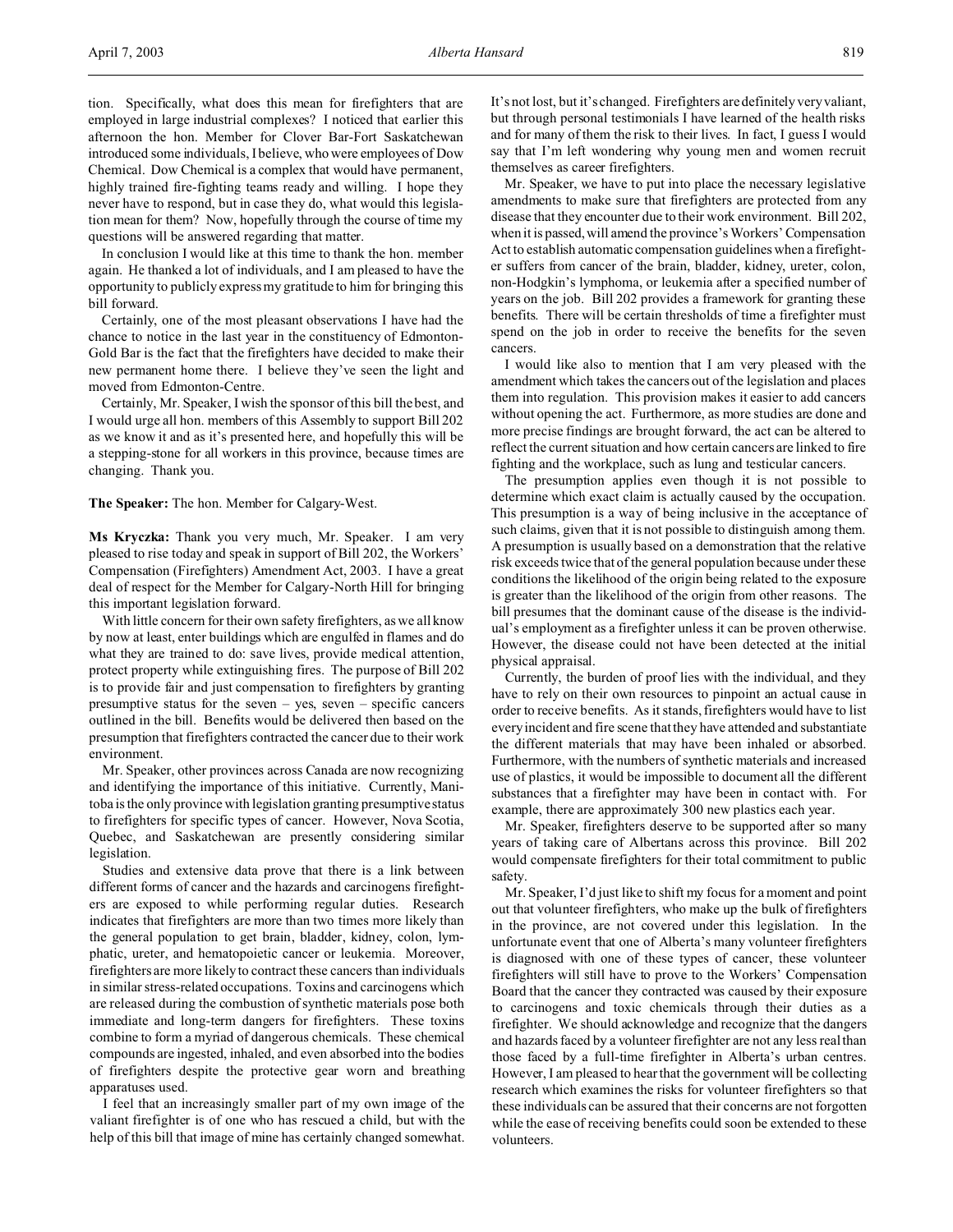Mr. Speaker, I think it is very positive that we are moving closer to an understanding of when and where it is appropriate for workers' compensation boards to provide support and benefits to workers whose cancer may have arisen from their work environment. This is an important step in providing better access and a more open and honest process to providing compensation for those who develop cancers from exposures in the workplace, especially when these work environments are uncontrollable and cannot be regulated, such as those of firefighters. At the same time, it clearly begins the approach of clarifying when a cancer can be considered work related and a framework within which employers can become much more involved in addressing factors which cause cancer and in reducing the incidence of cancer which results from the work environment.

After all, we are dealing with diseases that are potentially fatal. Firefighters daily put their lives at risk to preserve and protect the lives and the property of Albertans. Bill 202 would amend the Workers' Compensation Act, grant presumptive status for the seven outlined cancers. This amendment would provide benefits, delivering fair and just compensation to firefighters across the province that contract these diseases due to their workplace.

### *3:10*

Mr. Speaker, I highly commend the MLA for Calgary-North Hill for bringing this legislation forward. I strongly support this initiative and encourage all my colleagues to vote in favour of Bill 202, the Workers' Compensation (Firefighters) Amendment Act, 2003.

I would like to take this opportunity to sincerely thank the members of fire-fighting forces and their families across the province for their commitment and dedication to community safety and protection. Thank you so very much.

**The Speaker:** The hon. Member for Edmonton-Ellerslie.

**Ms Carlson:** Thank you, Mr. Speaker. We in the Official Opposition continue to support this bill, as we have through the various readings that we've had so far. For our visitors and for those people who are avidly following the words that are spoken in this House on this bill, I would like to explain some of those processes. In our Legislature it isn't required to have a recorded or standing vote for every piece of legislation. The process for getting a recorded vote is to have at least three members of the Assembly stand after a voice vote is taken. In second reading on this bill that's what we did. Members of the Official Opposition stood and asked for a recorded vote where it could be recorded that those from our side who were available that day stood in support of the bill. All members of the Official Opposition strongly support this bill. That information is available in *Hansard* for people to review.

The process for bills in this Legislature is that they go through three readings: the first reading, just the title and a small preamble; the second reading, where we all have a chance to speak to the bill in principle, and then committee, where there is more give-and-take in debate; and third reading, which is the final stage that we see here today as far as this Assembly is concerned. There still is another stage, and that's royal assent. We have seen in the past where private members' bills that have gone through the first, second, and third stages successfully in this Legislature never actually get royal assent. So my encouragement to all of those people who support this bill is that your job isn't finished after the vote today. We still need to ensure that we get royal assent on this bill so that it's actually passed into legislation in this province.

So I would urge everyone who likes this bill to continue to be diligent to ensure that we get what it is that has been supported by

this Legislature, this bill as amended, which we do continue to support. Thank you.

**The Speaker:** The hon. Minister of Finance.

**Mrs. Nelson:** Well, thank you very much, Mr. Speaker. I am really very pleased to be able to speak at third reading to this bill. I think this is a bill that we should all be very proud of in this Legislature. As a politician every so often you get the feeling that you've hit a home run and done something that's absolutely correct, and when you see the support on all sides of the House coming forward, as a politician you know that clearly this should have been the case all the way along.

I also want to once again congratulate the Member for Calgary-North Hill for bringing this forward. When he first told me about this bill, I was surprised that we already didn't have it in place. I couldn't believe that it was something that wasn't there, particularly when I realized how terribly dependent we all are on the firefighters. Through a simple phone call, three numbers, they're there without hesitation, without question, without concern for themselves, and without concern for their families. They come right through the door, no matter whether it's a house or a plant or a field, to deal with the emergency situation.

The amendments that were offered as House amendments by the minister I think are very, very important, and I think it's when I look at the lists of cancers that were involved – Cancer Crusade is one of my pet projects and something I support as we've dealt with it personally. Every one of these cancers is very, very, very difficult to deal with. I had the opportunity, Mr. Speaker, also to have coffee and brownies one Saturday morning with Scott Wilcox to talk about this, and I admired his staying power to make sure that there was a clear position from the firefighters coming forward in support of this bill.

So I won't talk long other than to say that every so often we do something that is absolutely correct, and I believe that that's what this bill is. It's the right thing to do. Again I will congratulate the firefighters for bringing it forward and my colleague from Calgary-North Hill for making sure that he had this entire Assembly onside to support our firefighters, because they always support us.

Thank you.

**The Speaker:** The hon. Member for Edmonton-Riverview.

**Dr. Taft:** Thank you, Mr. Speaker. It is my pleasure to rise today to support this bill. I've not had a chance just because of scheduling arrangements, I guess, to speak to the bill before now, but I have watched its progress through the Assembly carefully, and I'm delighted that it's gone as far as it has. I, like others, congratulate the Member for Calgary-North Hill and all the firefighters and their supporters, who have worked so hard on this bill.

I would like to make a comment that I hope this is the start of something of a trend and that perhaps it will lead to better recognition of many other workplace hazards and safety issues. In particular, I'd like to mention the issue of asbestos today, and I know that this is or at least ought to be a concern to firefighters in the province. Asbestos is far and away the leading cause of workplace-related disease and death, and I was just reading extensively on it again last night. The members here will know I've been digging into this issue for some time. It is undoubtedly significantly underreported. It is responsible for thousands of workplace disease deaths a year on this continent. There are about 30 reported deaths a year in Alberta alone stemming from asbestos-related diseases, and undoubtedly there are many, many more beyond that.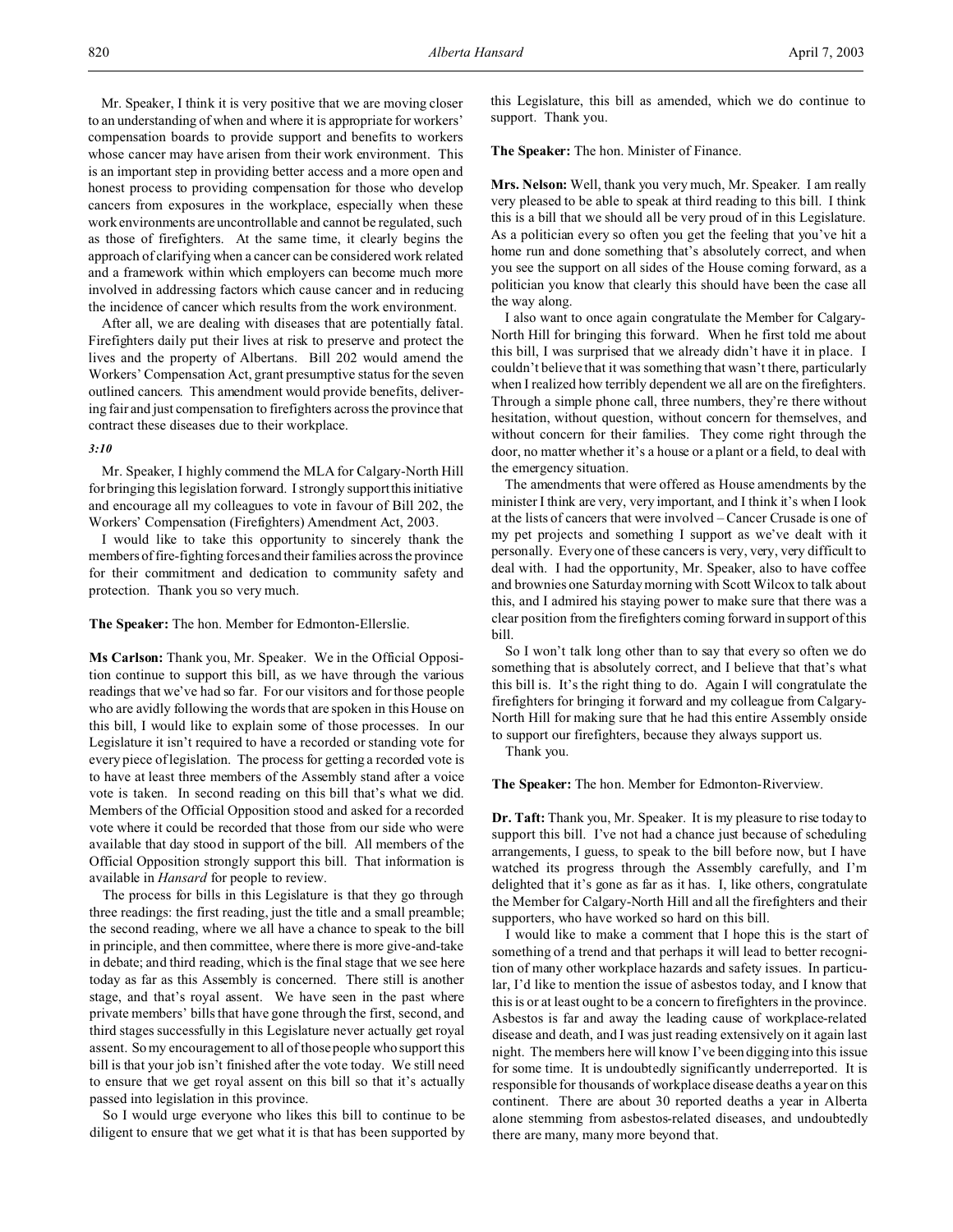Now, why do I raise it in this context? Because a tremendous number of the buildings that firefighters need to go into when they're fighting fires are loaded with asbestos, and the most dramatic example of that is the World Trade Center, which in fact had hundreds of tonnes of asbestos in it. Those great clouds of dust that went up in the air and coated the firefighters, coated the civilians, coated much of New York City had substantial amounts of asbestos fibres in them, fibres that lead to many different kinds of diseases: lung cancers, stomach cancers, asbestosis, and a particularly dreadful cancer called mesothelioma, which I learned last night took the life of Steve McQueen. I thought he'd died of lung cancer from cigarette smoking, and it turned out, I learned last night, that he died of asbestos-related diseases. He was exposed to asbestos before he was in the acting business when he was working in a shipyard, I believe.

There is no question that firefighters encounter significant risk of asbestos exposure. Asbestos is reasonably safe if it's properly contained. Of course, in a burning building it isn't, and that's a significant risk for them. So I hope that we will see other steps taken to advance the issues of workplace safety, workplace hazards, recognizing that the men and women who are exposed to these hazards through the course of their work need proper treatment. This is a step in the right direction, but it is only a first step, and as big as it is, we need to make more steps. Every journey, as the saying goes, begins with a single step. I hope there are many steps to follow to ensure that our workers are treated fairly.

Thank you, Mr. Speaker.

*3:20*

**The Speaker:** The hon. Member for Spruce Grove-Sturgeon-St. Albert.

**Mr. Horner:** Thank you, Mr. Speaker. It is a pleasure to join in debate in third reading of Bill 202, the Workers' Compensation (Firefighters) Amendment Act, 2003. We've heard a great deal about the importance of firefighters and the value that they are to urban communities. I'm sure that the firefighters appreciate these sentiments and acknowledgments, and I agree and I add my voice to them as well, but they probably care more about improving the settlement process for cancer claims.

Mr. Speaker, both rural and urban firefighters work in my constituency, and I'm satisfied that Bill 202 will address their concerns regarding cancer claims. Presumptive status through regulation will dramatically improve the settlement process for sick firefighters, who should be concentrating on their health. Opening up the Workers' Compensation Act to add or, less likely, to remove cancers is not efficient or fair to firefighters. It isn't efficient because legislation takes time. It isn't fair because sick firefighters need to battle cancer, not the WCB nor this government.

The other aspect of the bill, which hasn't been talked about as much, involves the WCB's report on the status of research already being conducted in other jurisdictions. Other firefighters such as volunteer and part-time firefighters as defined in Bill 202 often contain fires rather than go into them, and there is a perception that containing a fire leads to far less exposure than actually entering a fire. Obviously, these firefighters are not exposed as much as their urban counterparts, but I do believe that they are at risk of developing cancer.

I understand that there is a reluctance to extend presumptive coverage to every firefighter in Alberta. There are 23 states and two provinces that have either addressed this issue or are waiting for more research to be done. Every fire is different, and every firefighter is different. I think it's important that the WCB watch what other jurisdictions are doing and consider the conclusions drawn from

future research. This process will help Alberta's firefighters, specifically those who do not work in urban centres. Although the WCB has not avoided the firefighters' claims, this bill has brought all affected parties together to settle all concerns and improve the process.

Mr. Speaker, I cannot think of a reasonable argument against the intent of Bill 202. The medical research and overwhelming evidence needs to be acknowledged. One concern some may have involves the possible increase in premiums due to more cancer claims. The reality is that if workers get injured, they must be protected. In the case of firefighters, if they develop cancer, they must receive coverage.

My hope is that the instances of cancer among firefighters can be reduced with improvements to their equipment. Continued innovation in their protective gear could limit exposure, which could help reduce the chances of developing cancer.

There is an element of risk in many professions, and this bill may open the door for others to seek presumptive status. If passed, Bill 202 will certainly set a precedent. After all, there is an element of risk in several occupations and industries in Alberta, but I believe that this precedent will not be enough to justify expanding presumptive status. Workers and their employers are legally obligated to wear protective gear to reduce the risk of injury. For example, construction workers must wear a harness if they're working above a certain height, and paramedics must wear rubber gloves when treating patients, but it's hard to develop a similar policy for firefighters because the element of risk remains high every time they fight a blaze. The amended regulations in the Workers' Compensation Act will reflect the unique working environment of firefighters.

The original mechanics of Bill 202 caused concern amongst several members in this House, and I appreciated and agreed with their apprehension for supporting the original bill, but the amendments passed in Committee of the Whole maintain the autonomy of the WCB and ensure that future cancer claims are settled more efficiently.

Mr. Speaker, I support the idea of improving the process for settling claims for any sick or injured worker. Urging the WCB to monitor related research is the right action to take and necessary to improve the compensation process for Alberta's sick firefighters. I'm very happy to support Bill 202 as amended and congratulate the hon. member and the minister and all the stakeholders for working together for a solution that works for all.

Thank you, Mr. Speaker.

**The Speaker:** The hon. member for Banff-Cochrane.

**Mrs. Tarchuk:** Thank you, Mr. Speaker. It is an honour and a pleasure to rise today and join the debate on Bill 202, the Workers' Compensation (Firefighters) Amendment Act, 2003, sponsored by the hon. Member for Calgary-North Hill. Bill 202 would amend the Workers' Compensation Act to ensure that primary site brain cancer, primary site bladder and primary site kidney cancer, primary non-Hodgkin's lymphaticcancer,leukemia, and primary site colon cancer have presumptive status for any fireman wishing to receive workers' compensation benefits due to the contraction of these cancers.

Firefighters risk their lives to save the lives of others. They are trained to avoid being trapped in a burning building or crushed under a collapsing roof, but as we have heard, there is evidence that firefighters face another equally serious risk. Cancer is a silent killer. Firefighters seem to not only be battling fires and saving lives but running headlong into prime contraction areas for certain cancers.

A specialist in the causes of cancers recently looked at the death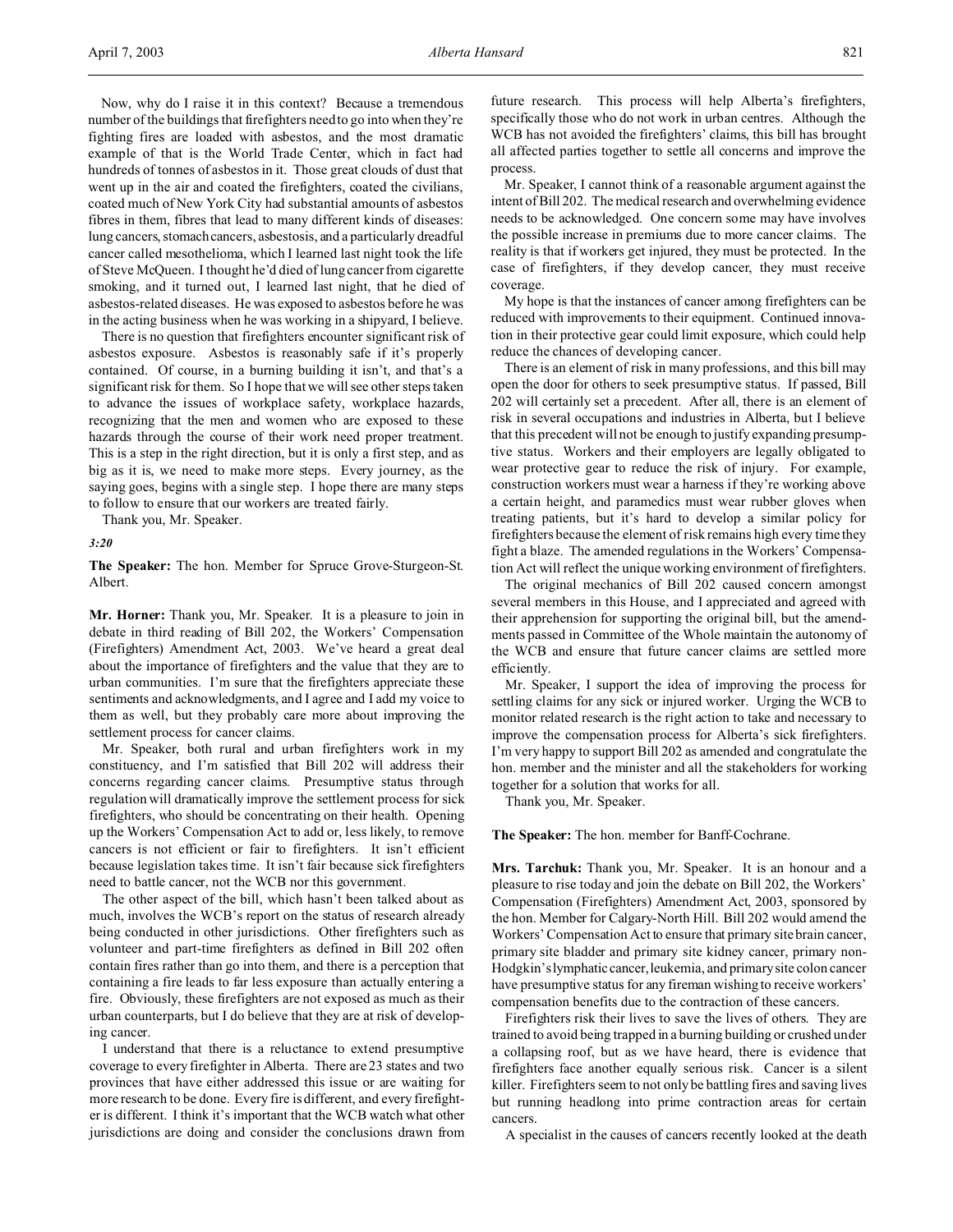reports of 6,000 firefighters from Toronto. The results of her research determined the culprit to be toxins created by smoldering plastics. These cancer-causing vapours and smoke come from commonly found glues, wraps, paints, insulation, and other building materials, the synthetics found in almost every article of modern-day life. Any fire can change an ordinary building or vehicle into a chemical whirlwind. If these chemicals and poisons are present in the majority of nonindustrial fires, then imagine the chemicals and poisons that firefighters are exposed to when dealing with a fire on an oil lease or cleaning plant or factory. We need to acknowledge that these risks are real and recognize that firefighters have more than earned our support on this issue.

Additional studies have concluded that firefighters are at increased risk for brain cancer compared to the usual control group, police officers, who are often under comparable stress. Of 14 studies done on the mortality of firefighters, 11 found excessive risk of brain cancer. A story regarding this issue may best illustrate my case. Around 10 years ago a firefighter in Kitchener, Ontario, began to realize that the men in his shift were dying and they were all dying from cancer. After checking the records, one similarity became constant. They had all fought the same fire. It was a huge blaze that occurred in 1987 at a chemical factory.

When a firefighter responds to a call, the fire is only the first risk of many. Once the fire is extinguished, a number of risks still exist. A fire can produce dangerous chemicals both during the working phase of a fire and after the fire is out. One such chemical is PVC, or polyvinyl chloride, which is used in making upholstery, wire, pipes, and wall coverings. Polyethylene and PVC are often more dangerous when smoldering than during the high heat of a working fire. They both give off carbon monoxide, hydrogen cyanide, hydrochloric acid, and other chemicals. Concrete can also pose a postfire risk to firefighters. It can act like a sponge, retaining heat and gases and then releasing toxic fumes as the fire is extinguished and cooling takes place.

With all the medical breakthroughs and all the research we still don't fully understand the links between cancer and firefighting. There will always be skeptics until a defined direct link is made between certain actions and being diagnosed with cancer. I believe we need to provide assistance and protection to those who risk their lives to protect us, and I wish to add my support to this bill and urge all hon. members to do the same.

Thank you, Mr. Speaker.

**The Speaker:** The hon. Member for Little Bow.

**Mr. McFarland:** Mr. Speaker, I think I may have stood at the wrong time. I've got another bill to speak to.

**The Speaker:** The hon. Member for Calgary-Bow.

**Ms DeLong:** Thank you, Mr. Speaker. I did have a chance during Committee of the Whole to stand up and speak in support of this bill, but I just wanted to add that there is someone in our galleries today that I'd like to introduce to everyone. That's someone who actually used to be a neighbour of mine, and I got to know him a little bit when he was a neighbour and showing me his house. I knew he was a fireman; I think he was actually a fire chief at the time. I did read just in the newspaper this weekend that he is now getting his WCB benefits. I'm really happy about that, because it means that he can concentrate on just looking after himself, living his life well. So I would like to please introduce to you and through you to the rest of the House Mr. Hemming and his wife. They're up in the gallery, and if I could ask everyone to show their appreciation.

**The Speaker:** The hon. Member for Calgary-North Hill to close the debate.

**Mr. Magnus:** Thank you, Mr. Speaker. You know, it occurs to me that firemen are there every time we need them, and they need us now. I would ask all members of this House to look at this bill in a positive light. I'd call the question.

[Motion carried unanimously; Bill 202 read a third time]

# *3:30* **Bill 203**

## **School (Compulsory Attendance) Amendment Act, 2003**

**The Speaker:** The hon. Member for Little Bow.

**Mr. McFarland:** Thank you, Mr. Speaker. Firstly, I apologize for getting up here before. I had already spoken to the previous bill, and I appreciate your co-operation. I am also pleased here today to have the opportunity to continue debate on Bill 203, the School (Compulsory Attendance) Amendment Act, 2003, in this third reading.

As we gather here, I could not help but reminisce a little bit about my early days growing up in the rural setting of Carmangay, Alberta, a small village. I, like many of my colleagues here who also grew up in small towns and attended small-town schools, realize that the emphasis was on educating children. This statement is not intended to minimize what schools and teachers do in today's environment, but I want to underscore the fact that in this setting education was the top priority. We were lucky to have any extracurricular activities outside the classroom at all. For most of us leisure time was something we would spend back home doing chores, especially on the farm. As with any group of children there were individuals who simply did not want to be in school. This is true today just as it was true when I was young. Either they had aspirations of moving to the big city for bigger and better things or they figured that they were simply going to end up farming anyway so why bother going to school.

The question has been asked here and it will continue to be asked: why should children be forced to stay in school when they have no ambition to be there? Well, I've used the argument: show me one 16-year-old child – and that's what they are, Mr. Speaker, children – that's mature enough to understand the ramifications of making the decision to quit school. There are very few who are at that level, and if they think they are, maybe their parents would be willing to sign a guarantee that they wouldn't require any public assistance until such time as they've reached that maturity.

Mr. Speaker, we have in this province many teachers who do a tremendous job day in and day out. I'd be willing to bet that many teachers feel a real sense of disappointment, perhaps even failure, when one of their students drops out of school. We as a government are giving up on our youth before the teachers do by allowing them to quit school when they're 16. We're allowing them to leave school before they even have the opportunity to graduate. We assume that any child at 16 years of age who does not want to finish school will not be influenced by the many great counselors and teachers we have here in Alberta who could instill in them the pleasure of high school completion.

While it is true that we are not a successful province because we have forced students to be educated; we are successful because we give our children opportunities. Allowing them to leave school at 16 years of age is not giving our children much for opportunity. Raising the compulsory age of attendance to 17 years does not guarantee that a child will graduate, Mr. Speaker, but it gives him or her a better opportunity to succeed, and that, in essence, is what we're discussing in Bill 203.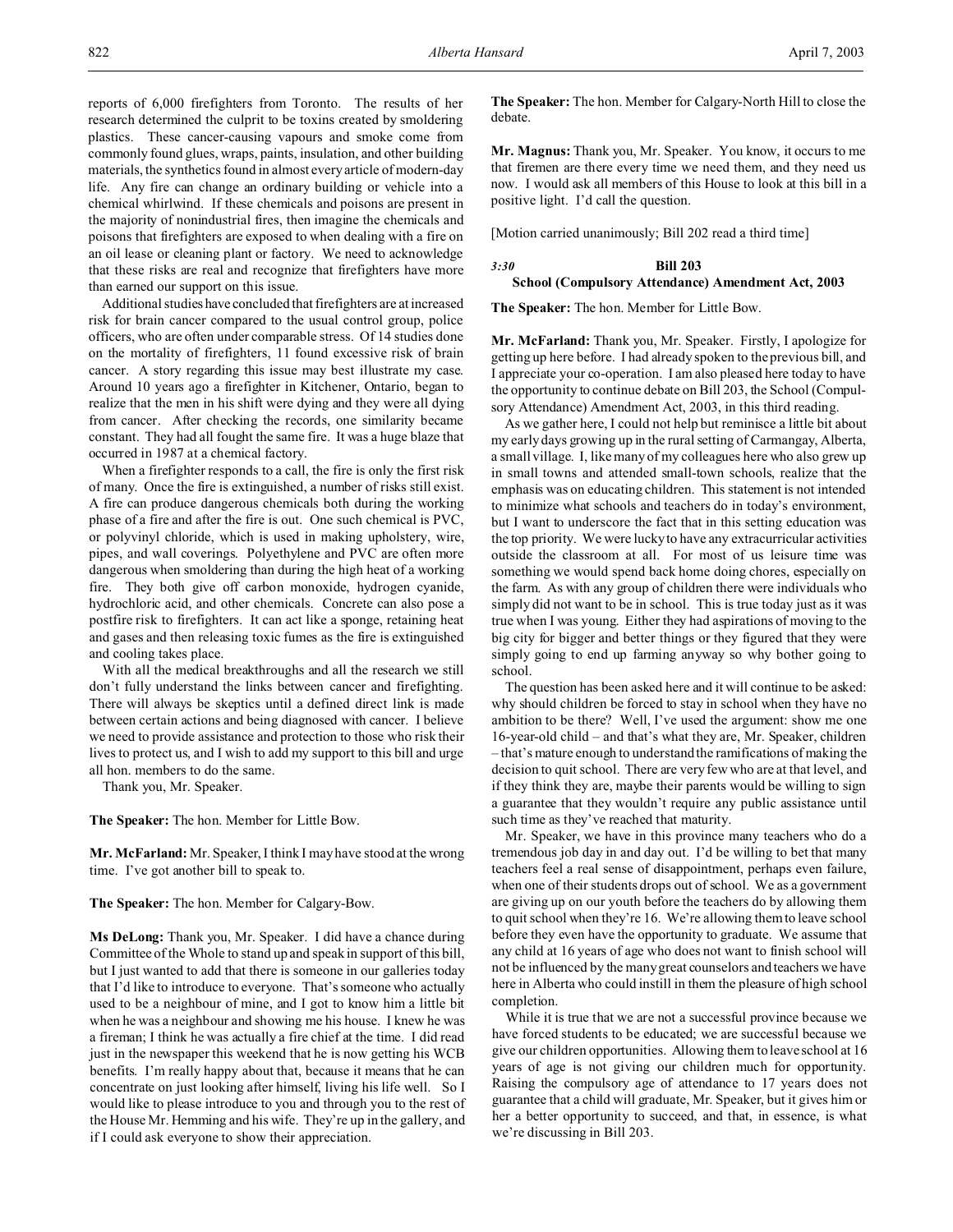In fact, many of you can remember that school was a downright drag when you were a teenager. There are so many other things that a teenager would rather be doing than sitting in a classroom listening to a teacher drone on and on about geography or chemistry or Shakespeare. I realize that it's a struggle for many students to motivate themselves to finish their education when they are this age, but the point is that beyond the conventional methods of classroom teaching there are avenues that a parent can use to help his or her youngster with their education. Institutions such as the Sylvan Learning Centre allow students who are having trouble learning in their school environment to step back and out of the traditional classroom for a time to learn from another young individual or another tutor. This is one of the many examples of resources available. It's a team effort that helps get a child through school. It should not be left to the child alone to learn, and it certainly should not be left to the child alone to leave.

There's been some discussion in this Assembly about 203 skirting around what some perceive as a central issue in this piece of legislation, and that's making graduation mandatory. If this was the case, Mr. Speaker, then Bill 203 would come right out and say so, which it doesn't. Bill 203 does not attempt to disguise itself as a magical answer to a very large problem. It's simply a step in the right direction. After all, how can we be faulted for attempting to solve some of our larger issues step-by-step? Bill 203 moves to do just that: fundamentally address one area of concern that impedes our children from achieving all we as parents hope that they will.

As I have alluded to earlier, keeping our children interested in the learning process is a team effort. It requires the help of qualified and dedicated teachers, mentors, counselors, and most importantly parents. While it is certainly true that it's up to every individual and their family to decide whether or not they should stay in school, shouldn't we at the very least provide the tools necessary for achieving some level of success? I believe Bill 203 is one of those tools that are essential.

As we move into this new age, this new economy, it will be those regions, those countries, and those individuals who have committed themselves to lifelong learning who will succeed in society, business, and life. We should strive to instill this belief in every one of our children, allowing none of them to be left behind, none of them to be discarded before their true potential is realized. By allowing a 16-year-old child to leave school early, are we not just giving up on them, leaving them behind, Mr. Speaker?

When I think back to the small-town school that I grew up in, I remember how it was expected that each one of us would not just graduate but excel in whatever profession we chose afterwards. It was knowing even at a young age that I had the support and the backing of many people to ensure that I fulfilled my potential. That sense of accomplishment even in the face of adversity is what builds character. For the individuals where scholastics was a challenge, with the support and backing of teachers and parents they were able to realize their goals, and that's what set the course for the life of their person.

Not all of us are academically inclined. There's no disputing that. For some school can be the ultimate in challenges, while others breeze through it without much effort. What does matter at the end of the day and what shows up in a person's makeup for the rest of his or her life is: in the event of difficulty how do they react? Some people panic. Some people falter. Others focus and prosper. To the 16 year old who is contemplating dropping out of school, will he not be forever burdened by the thought of backing down in the face of a challenge? This is when they need support and guidance from people who have been there before them and pulled through to succeed.

Mr. Speaker, a lot of debate has occurred on Bill 203, and that's a good thing. Debate brings issues front and centre, where all of us in the Assembly can air our viewpoints and engage in productive discussion. In my time here today it has been my intention to bring into the discussion more of a human element rather than concentrating on statistics and noncompletion rates for my argument. We as legislators, as citizens, and most importantly as parents have a duty to encourage and support our children to fulfill all their potential. As the old adage states: the mind is a terrible thing to waste. Too many of us may in fact waste too much of that too often.

I encourage everyone to continue the debate, and thanks very much.

#### **The Speaker:** The hon. Member for Edmonton-Manning.

**Mr. Vandermeer:** Thank you, Mr. Speaker. It is my pleasure to rise today and speak in third reading stage of Bill 203, the School (Compulsory Attendance) Amendment Act, 2003. Bill 203 is a simple piece of legislation which increases the mandatory school age to 17 years of age. I feel that this is not a good idea, and I would like to take this opportunity to speak against the legislation being considered today.

#### *3:40*

Mr. Speaker, this bill goes too far, and this government should not be making this change. I don't think it is in the best interests of this government to be increasing the mandatory age of young people in school. We should steer clear of this matter because it is not our business whether or not a young person should go to school. This is the job of parents. If a young person at the age of 17 does not wish to be a part of the school system, it should be up to the family to resolve this issue and not legislation made by the government. We are becoming too involved in the private lives of the citizens of Alberta. There is no need for government to stick its fingers where they don't belong, and I would argue that our fingers do not belong in this matter.

#### [Mr. Shariff in the chair]

Not all young people are students. There are many young adults in Alberta who are not cut out for school. There are many who have no desire or ability and feel that they have no need to be in school. They feel that life would be better for them if they dropped out and did something worth while like begin working. Now, Mr. Speaker, I'm not advocating that children should be able to drop out whenever they feel like it. In fact, I don't think a young person should drop out, but rather all should try to finish their high school education. However, if they feel that they cannot finish or they don't want to finish, we should not be the ones that tell them otherwise. It is a private matter between the young adult and his or her parents. We should not be forcing our desired outcomes on those who wish to make their own decisions.

Mr. Speaker, I realize that a lot of people feel that high school is a necessary requirement to get ahead in this world, and I agree with those people. Children should do their best to stay in school. Even so, as I said before, it is not the job of this Assembly to pass a law that will force young people to stay where they do not want to be.

What would be the outcome if we passed this bill? I feel that there would be consequences that are harmful to the learning environment of those who do wish to stay in school. For instance, if a 17 year old is in grade 11 and not being productive, he or she may skip relentlessly causing the principal to continually have to discipline the student. This is a distraction not only for the students in the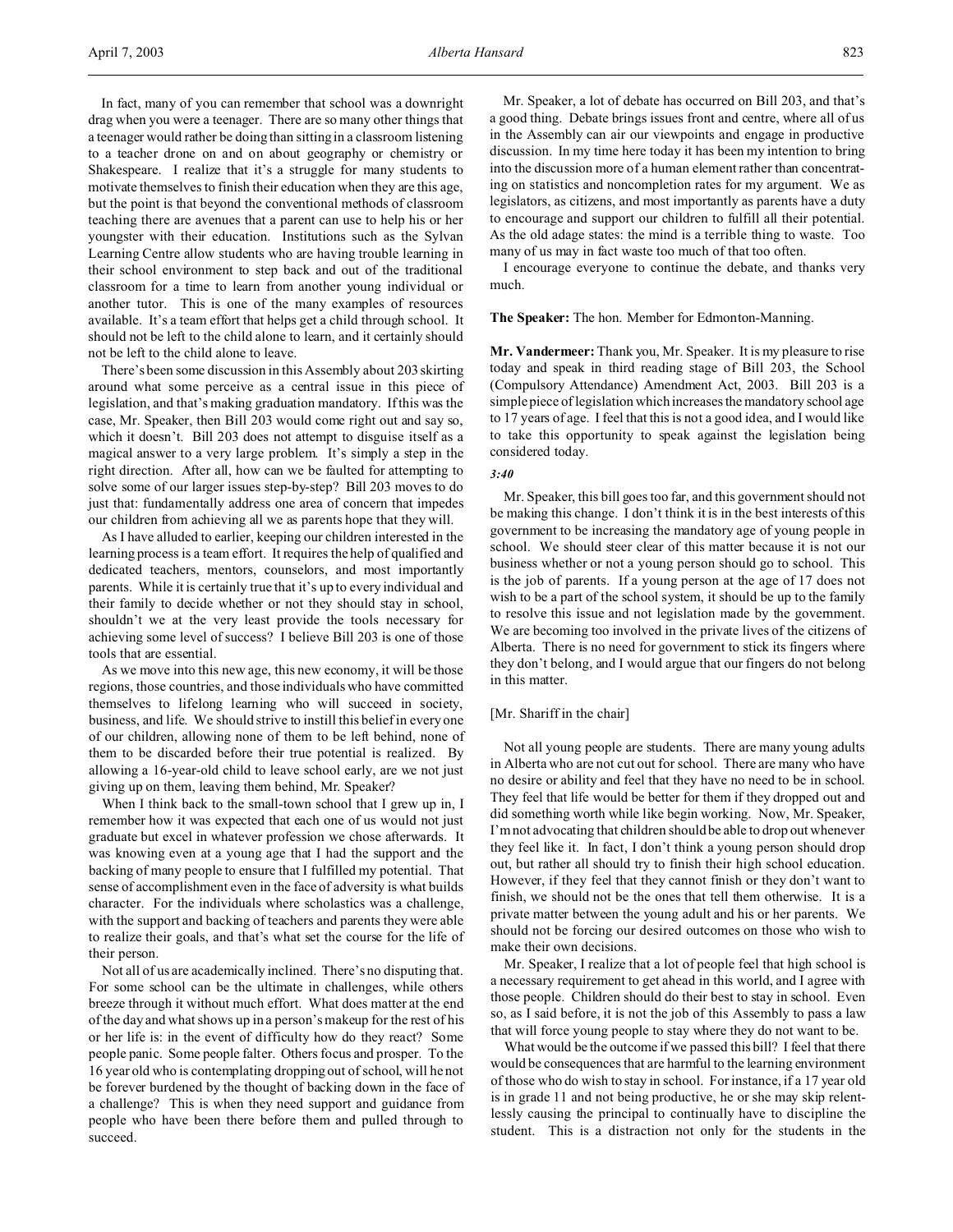As I said before, having a young adult hang around school when they have no desire to be there causes more harm than good to the other students who want to be there. If they decide that there are other opportunities, that school isn't for them, then they have a way out, and I feel that they will make sound decisions with the advice of their parents.

As well, Mr. Speaker, it may have a benefit for kids to drop out early. It may be the only way they learn to appreciate how important being educated is. Life has a funny way of teaching us. I say let a young adult have a taste of life if he or she so desires. Put a young person to work at a young age and it might be a wake-up call for them, and they may decide that getting an education might be a good idea after all. They make the decision to go back to school, not the government.

Mr. Speaker, Alberta children are important. We should and we do a great job of advocating for what is best for our children. However, when it comes to families and their private decisions, this is where the government should not be involved. It is not our responsibility.

I think it would be prudent for us to vote against this bill today. This bill just does not fall in line with the policies of this government. We try to stay out of the private affairs of Albertans as best we can, and passing this bill makes us look like meddling politicians. Every day bills are passed or debated and have serious implications on Albertans, and this is one of those bills, one which I feel is not in the best interest of our electorate. I urge all members to vote against Bill 203.

Thank you.

**The Acting Speaker:** The hon. Member for Edmonton-Gold Bar.

**Mr. MacDonald:** Thank you very much, Mr. Speaker. It's with interest that I rise to participate in the debate this afternoon on Bill 203, the School (Compulsory Attendance) Amendment Act, 2003. Certainly the previous speaker's comments were noteworthy, but I'm afraid that at this time I would have to disagree with the hon. member and urge all members of this Assembly to support this private member's bill as proposed by the hon. Member for Little Bow.

There are questions in regard to this legislation, and one that I have in the research that has been provided that remains unanswered and perhaps can be answered in the course of debate is: what happens with an individual who is interested in taking up a trade in this province, whether it's a compulsory or optional certification process, if that individual is to, say, take that trade up at age 16 on a part-time basis? What effects would this legislation have on that individual and their employer, or if that person is involved in part of the RAP program, exactly how, if this bill became law, would those individuals be affected? Certainly we need to encourage young people to take up the trades in this province.

I am looking forward to the estimates debate on Learning because I think we are making some significant mistakes in some of our public policy issues there, but we will get to that later, Mr. Speaker. Now I'm just curious as to how  $-$  and if the hon. Minister of Learning has an answer, I would be very grateful for his time because I think this is an important question. Many people, even while they're finishing off their last year of high school, are participating part-time in a trade certification. How would this affect them?

I'm going to support this bill, but certainly I feel that there would be less need for this legislation if the public education system in this province were adequately funded. Perhaps if we had more guidance counselors, there would not be nearly the dropout rate that we have. I think we can certainly do better than having 72 percent of Alberta students graduating from high school. It is quite unfortunate that many Alberta students for one reason or another quit high school. The hon. Member for Little Bow makes it quite plain and points out correctly that a study released recently by the Alberta Association of Colleges and Technical Institutes shows that for each year a student attends Lethbridge Community College, his or her annual income increases by \$2,100. The hon. member is quite correct in explaining that this is a positive story to tell students.

Now, to think that this bill would in some way be an invasion of one's family obligation or an invasion by the government of obligations that belong with the family – I think that in light of our society this bill is perhaps prudent, and I would again encourage all members to please consider this proposal to raise the compulsory attendance age to 17. I think this is beneficial, and at this time I will await.

Hopefully I will receive an answer to my question in regard to apprentices and how he or she would be affected by this legislation. It's certainly something that I would be proud to support, and I thank the member for bringing it forward at this time, Mr. Speaker.

Thank you.

*3:50*

**The Acting Speaker:** The hon. Member for Edmonton-Glenora.

**Mr. Hutton:** Thank you, Mr. Speaker, for giving me the opportunity to rise today and join in the debate with regard to Bill 203, the School (Compulsory Attendance) Amendment Act, 2003. Before I begin, I would like to thank my colleague from Little Bow for bringing forward such an important piece of legislation, which aims to help some of Alberta's most important individuals, our children.

Before I begin dealing with the specific aspects of Bill 203, I would like to offer some of my thoughts on the vital role that education has and continues to play within our society and the world today. In many ways, Mr. Speaker, if it were not for the importance that was placed upon education of our young people, our society would not only stop evolving but we would eventually become stale and unresponsive to the winds of changes that are affecting the global community.

I am sure that all members of this House are keenly aware of the fact that Alberta is a net exporter of such natural resources as oil and natural gas. Our province's economic success and our society's high standard of living can be in many ways attributed to the fact that the rest of the world needs this kind of resource in order to function and survive. Knowledge and technology have helped Albertans harness our natural resources and transport them to other nations that are in need of such necessities. Our economic success is a testament to the fact that no longer can a country isolate itself from the rest of the world and expect to be prosperous. Not only would the people in such a country forfeit their chance for economic prosperity, but they would also be compromising their opportunity to learn about the world in which they live and in turn make it a better place for all humanity.

As a famous Edmontonian by the name of Marshall McLuhan once said: "There are no passengers on the spaceship earth. We are all crew." Never has such a quote been more relevant to the times in which we find ourselves today, Mr. Speaker. Education is a vital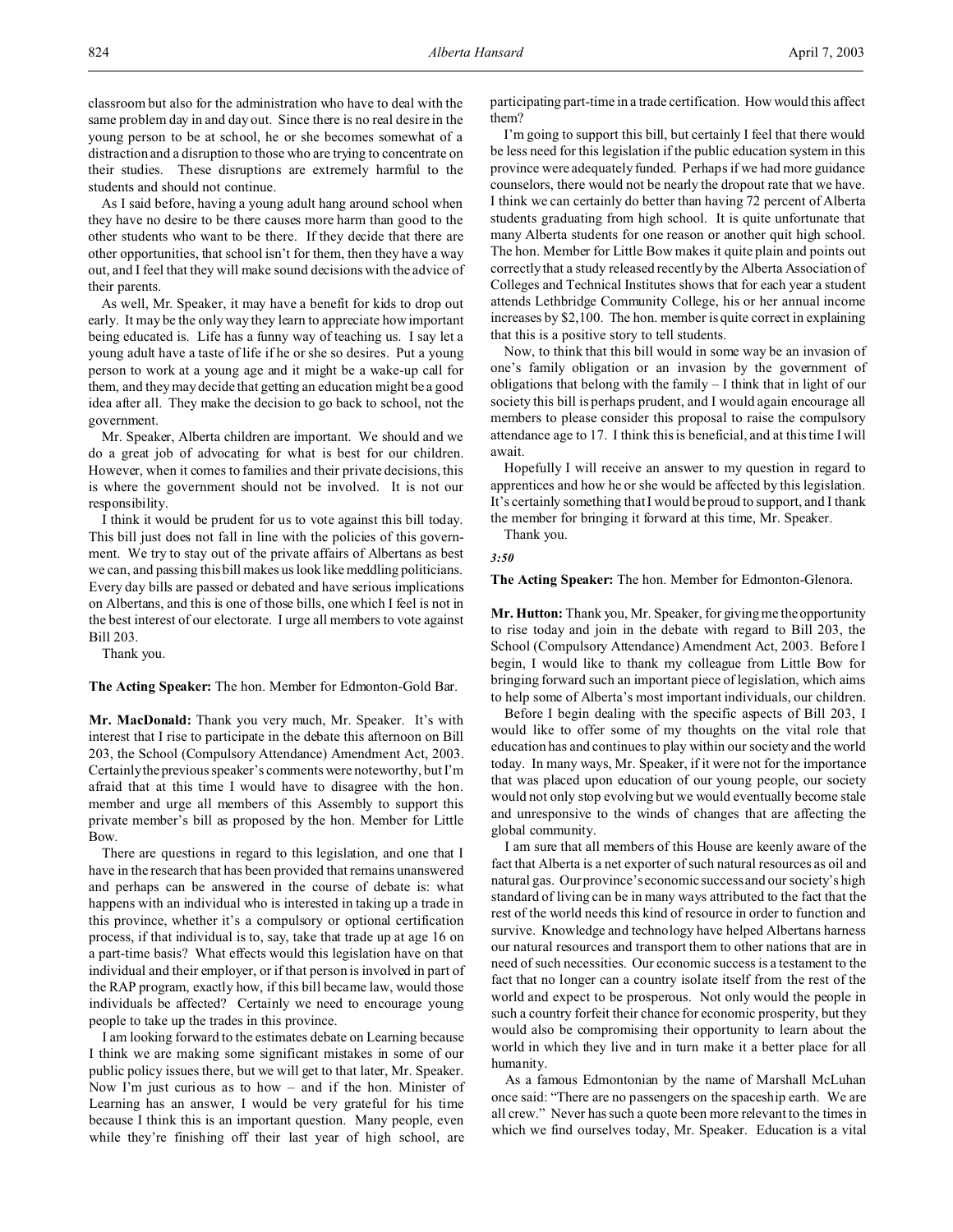medium which generates the necessary knowledge that humanity utilizes in order to move forward and steer this spaceship earth towards a bright and prosperous future. As a result, education of our youth has not only significant impacts upon our province but the world as well. We should never forget that it is the next generation of individuals which will lead us and the global community into the uncharted waters of the future, and therefore we have an obligation to provide them with the best possible education that our resources can provide.

In Alberta, Mr. Speaker, we have one of the best and most effective education systems in the world. The School Act is presently deficient in certain areas, three of which are addressed in Bill 203. Firstly, section 13(1) of the School Act permits students to discontinue their high school education once they reach the age of 16. This is a problem because the vast majority of Alberta students have not completed secondary education by the age of 16 and therefore are in no position to receive the necessary high school diploma. By not attaining the essential certificate, these students seriously compromise the opportunity to further their education and knowledge. Bill 203 attempts to remedy this problem by amending 13(1) of the School Act, making it mandatory that all students attend school until they reach the age of 17. Giving our youth one more year of school will undoubtedly help increase the graduation rate and would also allow those students who are thinking about dropping out time to reconsider.

Secondly, section 13(5) of the School Act allows parents to take their children completely out of school due to certain family-related religious or social beliefs. On top of that, Mr. Speaker, the act permits parents to not only take their children out of school but permits them to do so even before their children reach the age of 16. The problem here again is that such children are denied the opportunity to gain the necessary knowledge which will enable them to compete and succeed in the modern globalized world. Bill 203 proposes to strike out section 13(5) and instead proposes to apply the mandatory attendance rules outlined in the School Act on a constant and predictable basis. This would in turn ensure that all students have the opportunity to receive the basic education at least up to the age of 17.

Thirdly, Mr. Speaker, section 15(1) of the School Act allows attendance boards to resolve disputes relating to student attendance. The problem with such an arrangement is that it complicates the enforcement of student attendance because the process involves both the attendance boards and the school boards. As a result, issues have arisen with regard to which entity has a particular jurisdiction. Bill 203 would eliminate this problem by eliminating attendance boards altogether and placing all the jurisdictions related to this matter with the school boards. The benefit to this type of arrangement is that the school attendance rules would be administered and enforced in a clear and consistent manner. I believe that by having clear and consistent rules, we will see more students attending their classes and eventually completing their secondary education.

Alberta, Mr. Speaker, needs this kind of legislation to ensure that graduation rates improve not only on the provincial but on the crosscountry level. According to Stats Canada 18 percent of high school students in the country do not complete grade 12. This equates to 120,000 students per year, which, in turn, costs Canadians annually about \$2 billion. Also, according to a study conducted by Alberta Learning in 2001 the department identified and tracked the progress of 38,000 grade 10 students in the province. Of the 38,000 students 72 percent completed high school, 25 percent did not graduate, while 3 percent continued on with their studies. According to a study completed by the United States Department of Justice in January 2003, about 41 percent of the inmates in the country's federal, state,

and local prisons and 31 percent of the probationers never completed high school. As a measure of comparison 18 percent of the general population in the United States above the age of 18 never finished grade 12.

With regard to the matter of health study after study has proven that people who have received secondary and postsecondary training are more likely to live longer and healthier than those who decide to drop out. As a result, there is a direct correlation between government spending, the time on health care, and the high school dropout rate.

In the final analysis, Mr. Speaker, it is in the interest of this government to try to minimize the high school dropout rates not only for the sake of our youth but for the sake of the greater community. At the end of the day a well-educated society is more productive, more healthy, less taxing on the government's social and health programs. I believe Bill 203 is one step forward to achieving this goal. Even though some of our young people may not realize it yet, education is a tool and a medium for their future success in life. As I mentioned earlier, they are the future leaders of not only our province and our country but the world as well. In order to be successful in their future endeavours, we need to make sure that they are equipped with the right tools and the necessary knowledge. Graduating from high school is one step in achieving that knowledge.

With this in mind, I urge all of my colleagues to support our youth by voting in favour of Bill 203. Thank you very much, Mr. Speaker.

#### **The Acting Speaker:** The hon. Member for Airdrie-Rocky View.

**Ms Haley:** Thank you very much, Mr. Speaker. I promise not to take very long. I know that my colleague over there is waiting again.

I wanted to just bring up a couple of quick points, Mr. Speaker, and that's with regard to what the intent of the bill is. The intent of the bill is to keep children in school longer. I understand that. I still do not understand why it is necessary to force children through legislation, by the time they're 16 and 17 years old, to stay in a place that they may not wish at that point to be in. What I suggested the other day was that there are young people who drop out of school, and I think it is tragic because I believe in lifelong learning. I've demonstrated that in my own life. My sons are both lifelong learners, and I hope that they will continue to do that as they age. But they didn't do it because somebody in government decided that they had to. They did it because it was the right thing to do.

The speech the Member for Edmonton-Glenora gave fascinated me because he started bringing up the religious aspect of it. That is something that I failed to address in my speech last week, and I wanted to bring it up today. I have several Hutterite colonies in my constituency, Mr. Speaker. I have great respect for them. I have great respect for what they do on the land, the fact that they farm it – they don't sell it for condominiums or for acreages – that they take what they do in their lives seriously. They care about their children. I've been out at the Fairview Colony school. I was just there the other day at a class of grade 1 to grade 8 students of all ages, an absolutely fascinating group of kids that asked phenomenal questions about the processes here, how bills work, what the Mace is, what the Speaker does. These were very well-informed children.

The truth is that when we talk about some parents taking their kids out of school for religious reasons – although I don't believe it's actually been said in here – I believe the people we're actually talking about are the Hutterites. They do, in fact. Many of their children after their 15th birthday finish school, but they don't leave learning, Mr. Speaker. They go out onto the farm. They go into apprenticeship programs throughout the entire farm, which includes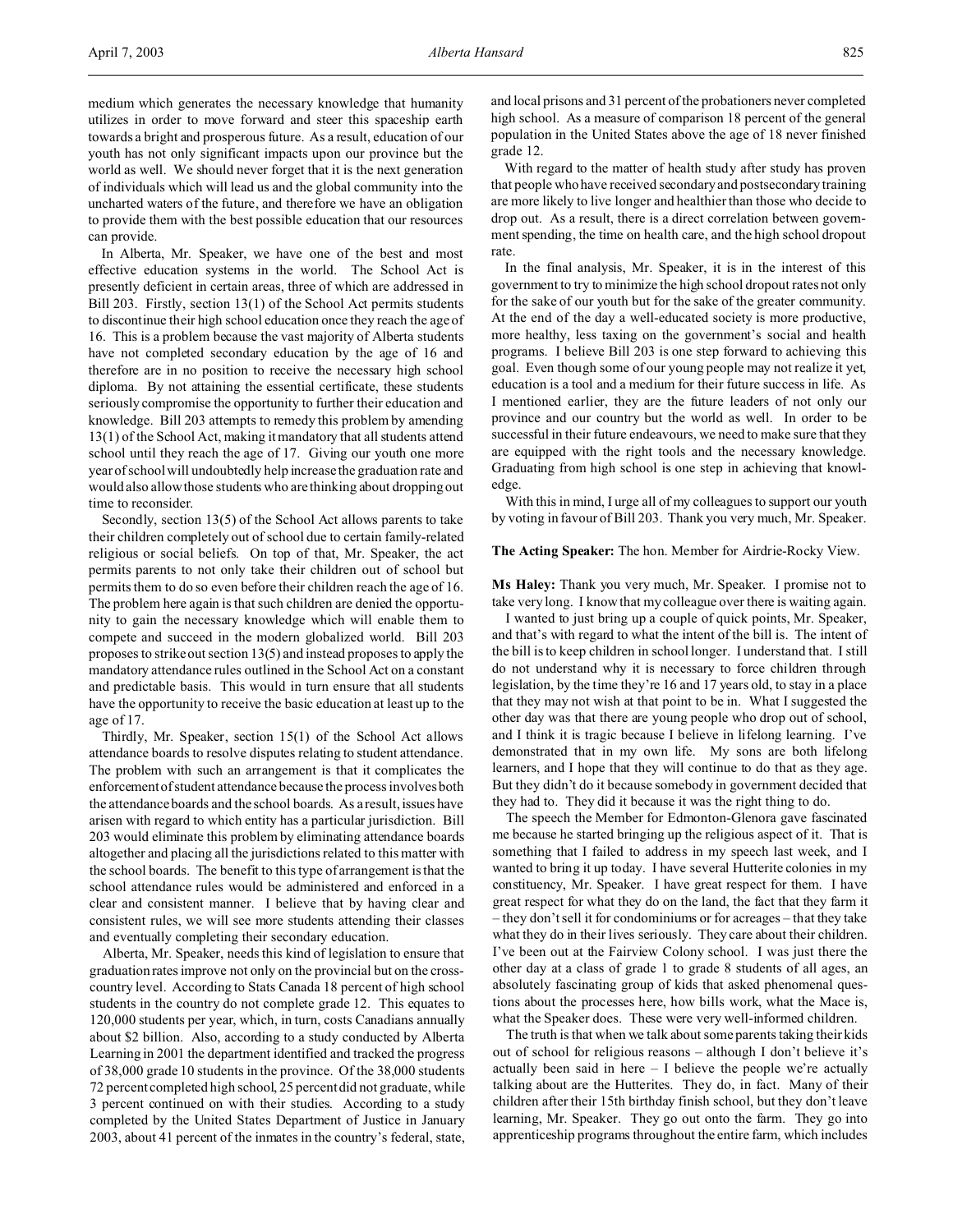everything from learning how to bake, to grow vegetables, to learning how to work a metal lathe, to carpentry, to animal husbandry, to actually handling huge pieces of equipment, and it is all part of their lifestyle. I support their right to choose their own lifestyle. They worked out deals with the provincial government a very long time ago on the basis that we would have regular teachers go out to a colony as opposed to having their own teachers, who may not be ATA certified.

## *4:00*

Rocky View school division runs many of these schools, and the children do very well, thank you very much. As they weren't consulted as to their opinion on this bill, I can only ask my colleagues here: while all of us want children to learn and we all want everybody to get a university education and we want everybody to be successful, please let us not impose our own judgment on people without consulting with them first. I have had the opportunity to speak to several principals in my riding. They've not been consulted on this bill, and they flag many concerns with doing what we're anticipating doing here.

I guess, Mr. Speaker, the only thing I can ask is that if this bill is this important, it would eventually come back as government legislation and to have the Minister of Learning bring it in after doing a full, provincewide consultation on the pros and the cons of forcing people to do something that they may not wish to do. Many young people that I know that have inadvertently for whatever stupid reason dropped out of school have in fact turned around and gone back a year later, but they go back with a good attitude. They go back wanting to learn. I don't think we can ask for more than that. When you tell somebody that they must stay there, it doesn't mean that they're going to be a good influence in that classroom or that just because they're sitting there, they would be willing to learn anything. I think there are enough hassles in a classroom without trying to force a child who does not wish to be there to in fact be there.

We have many alternatives for young people now. We've got virtual schools. We've got private schools. We've got Catholic schools. We've got public schools. You know, I think that there's an unending list of places where children can go to learn things when they're ready, Mr. Speaker. I encourage that because I think it's important that everybody have options, but I am absolutely, totally, 100 percent opposed to this government forcing people to do something that they've not asked for. Not one person out of 50,000 in my riding has asked me to vote for this bill – not one – and that concerns me. So I'm going to vote against it, and I can only encourage people who have not done a proper and thorough consultation in their ridings: please don't pass this bill today. Let it come back with government legislation. If it's something that we need to do, let's do it the right way.

Thank you.

## **The Acting Speaker:** The hon. Member for Olds-Didsbury-Three Hills.

**Mr. Marz:** Thank you, Mr. Speaker. I'm pleased to rise again, I think a third time, to speak on this bill. I hadn't planned on doing it, except I think it's one of the most important pieces of legislation brought forward to this Legislature this spring. I've heard some very good arguments in support of this bill, and I've also heard some arguments that were much less convincing in my mind, and I'd like to try to do what I can do to convince those that voted against it the last time to maybe reconsider their viewpoint on this.

Some of the reasons that were brought up in the past were that no

calls were made to an MLA's office to support this bill. Well, Mr. Speaker, if that's the rationale for supporting a bill, then I couldn't in all clear conscience support most of the government bills that are brought to the floor of this Assembly, because I don't get a lot of calls about, especially, amendments and that sort of thing that are brought to the floor of this House and are debated. I just don't get a lot of calls in my constituency telling me that I should support that bill or not support that bill. On very few government bills do I get an opinion, and then I usually get a strong opinion one way or the other. So I don't think that that's a rationale.

Another reason that was brought forward was that just because students have no desire, we shouldn't force them to go to school. I'd like to share something very important with this Assembly. When I was 12 years old, I changed schools, and I went to a town school. It was a hamlet, a small village school. I went into grade 8, and I was one of the smallest kids in that class – I know this Assembly may find that hard to believe – and I didn't want to go to school. I wanted to quit, and I had some good reasons for wanting to quit: I got physically beat up two to three times a day every day for a whole year.

## **An Hon. Member:** Say it ain't so.

**Mr. Marz:** It was so. I was black and blue from my neck to my waist. I didn't want to go to school, but there was a law in place, and my parents had the wisdom to say that I should continue to go to school.

Now, I don't know what the magic age is or what the perfect age is for allowing children to drop out of school. I can't sit here and say that it's 16, but after we vote some time later today, I'm going to have to go back to my constituents and say: well, I believe that 16, the status quo, is the magic, perfect age. Well, I'm not prepared to say that. I'm not prepared to say that 17 is the perfect age either.

## **Mr. Rathgeber:** How old are you, Richard?

**Mr. Marz:** I'm 58, and I've got a lot more experience than you do. I don't know what the perfect age is, Mr. Speaker, but I know that things have changed since I went to school, and we require a lot more education even down on the farm, which was brought up about Hutterite colonies. I'd like to point out that the Hutterite colonies – and I have three of them in my riding, and they're very good friends of mine – have embraced new technology faster in most cases than other farmers have, and their young people are going to be able to be better educated to continue to endorse that new technology if they're going to remain successful in operating their colonies for the future.

No, I haven't got any calls saying that I should support this or I shouldn't support this. I have to decide today based on the arguments I've heard and reading this for myself: is this the right thing to do or not? In my own mind I don't think that 17 is old enough. I think it should be 18. I think that a minimum should be grade 12 to allow students to get the important education they need to continue on and to be able to become successful, contributing members of society.

Yes, it's been mentioned that not all young people are academically inclined, and perhaps, Mr. Speaker, we have to do more in our education system to address that particular situation. Maybe we need to look at more technical, mechanical, trade types of education within the school system itself, because once a student drops out at 16, it doesn't mean to say that they're going to go into the trades. A lot of them don't because they don't have the skills to do that. A lot of them aren't hired because, as the member that brought this forward said, they are still children. And they are still children.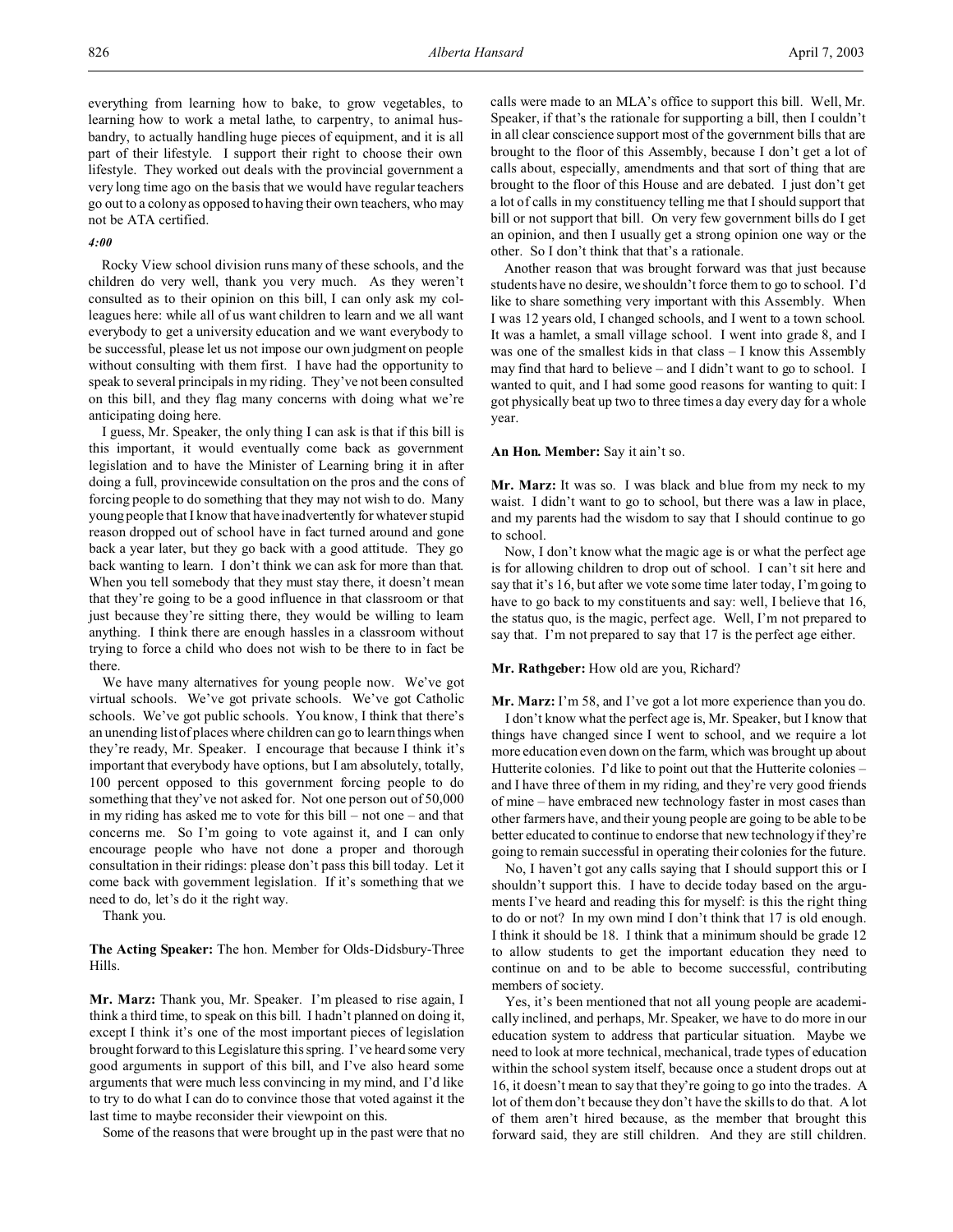They're not mature enough to handle a lot of responsibility in jobs, and outside of some very, very low-paying jobs, they don't get those skills.

A lot of them don't go back to school because they leave home after they drop out, and that window of opportunity that they've had with their parents in most cases to support them while they're going to school is no longer there, and if they're out for three or four years, some parents aren't willing to have them come in. Pride takes place in a young person that may have dropped out when they were 16. When they're 20, are they going to go back and say to mom and dad: "Well, that was a mistake. I did the wrong thing. I'd like you to support me now, four years later, for another two years to go to high school and perhaps after that some more training"? A lot of times that opportunity disappears, Mr. Speaker, and I think parents would be better positioned and so would students if they were encouraged to continue on at 16.

I don't think there's anyone in this Assembly who could find a reason greater than I could for wanting to drop out at 12. I could have argued very strongly at 12 years old why I should have been able to drop out of school. Survival would have been the number one thing, just to survive. [interjections] I hear some chuckles, but it's not funny. It was a very serious thing. There are a lot of strong reasons why people maybe want to drop out. I don't know of anyone that had a stronger reason than I did to want to drop out of school when I was 12 years old. Lucky for the foresight of my parents, who did only have – my father had a grade 8 education, and my mother had grade 10. Lucky for their foresight. They insisted. They didn't allow me; they forced me, as the member said. It was not my desire to go. Well, my parents stepped in, and I thank God that they did.

So I urge everybody in this Assembly, Mr. Speaker, to think twice before they shoot this down and to support this bill.

*4:10*

**The ActingSpeaker:**Thehon. Member for Edmonton-Meadowlark.

**Mr. Maskell:** Thank you very much, Mr. Speaker. It's my pleasure to rise in the Assembly today to again participate in the discussion and debate of Bill 203, the School (Compulsory Attendance) Amendment Act, 2003. As I said previously in second reading, initially I had some doubts about this bill, but then, you know, after three decades the ghosts of students past  $-1$  saw those faces and remembered the youngsters that I wished I would have been able to help and keep in school.

Mr. Speaker, I must stress that we're now living in a global, knowledge-based society where the requirements for skills and knowledge are rapidly evolving as learning and the capacity to learn take on fundamental economic and social importance. Moreover, the attainment of knowledge, skills, and education will soon determine to a greater extent the success of both individuals and democratic societies in economic as well as social terms.

Bill 203 sets out to achieve three objectives: increase the mandatory school attendance age from 16 to 17, apply this age requirement universally and consistently, and thankfully eliminate the use of attendance boards. There has been no more useless, wasteful activity for school principals and counselors and so on than trying to make these school attendance boards work. Anybody who tells me that principals haven't been consulted and that they don't support this idea – I certainly wouldn't mind having a little chat with these people to see what they were really thinking at that moment in time.

As I feel that all three objectives are important, I find the most valuable to be the increase of the mandatory school attendance age. Mr. Speaker, high school graduation is an important goal and provides many benefits for the individual and for our society. Measures to reduce the number of high school dropouts in Canada have primarily focused on providing more programs, more counseling, and more supports. Most of these measures replicate existing school structures and processes. I acknowledge that these measures are important and have improved our education system, but I also feel that increasing the mandatory attendance age will be an important step, taken along with these other initiatives, to address the number of high school dropouts.

Results of increasing the mandatory school attendance age have proven favourable for New Brunswick. Completion rates have increased for both Anglophone and Francophone systems since it became a requirement for youth to stay in school until they graduate or turn 18.

Mr. Speaker, we are living in a world where standards are high and graduates must be capable of strong performances and productive contributions to societal development. Adolescents who are dropping out of school do not have a grasp of what lies ahead. They believe they know what is best for them, although they cannot fully comprehend how their actions today will affect them in the future. Bill 203 would require youth to stay in school until they are 17 years old, bringing students one year closer to graduation and better prepared for an ever changing society.

Early school leavers often describe their personal and social lives as being difficult. They also express that the adults in their lives did not support or help them to stay in school. I have to tell you – and I've said this before – how many times students have said to me: why didn't you make me, why didn't you help me stay in school? A legal provision increasing the mandatory attendance age would reinforce and bring a heightened awareness of the importance of secondary education. This bill would send a clear message urging students to complete their studies.

It must also be noted that early school leavers often do see the value in education and fully intend to return. However, once individuals leave school, the likelihood of them returning declines. Moreover, the longer these individuals are away from school, the less likely it is that they will ever return. We must help these individuals in school, encouraging and supporting them to obtain their diploma. Students leaving school are not doing so primarily due to poor achievement. Many of those who drop out have good or excellent grades. It is clear that students leaving are not struggling with their marks, necessarily. These students are talented students that should not be exiting our schools, and this bill can help keep them in the classroom.

Bill 203 is one measure that could help to increase the completion rate of secondary students. It keeps students in school for one year longer, bringing them that much closer to graduation. Studies indicate that the closer they are to receiving their diploma, the more likely they are to stay in school. I do not believe that this bill will ultimately solve the problem of high school dropouts in our province, but it's definitely a step in the right direction.

Society has evolved over a number of years into a knowledgebased entity. It is argued that a key feature of this new world society is the increased emphasis on intangibles such as knowledge, ideas, and intelligence rather than the tangible goods that have long been the staple of human interaction. It is essential now more than ever that individuals obtain a basic set of learning skills.

Mr. Speaker, high schools are undergoing increased program flexibility, and I would say that all of the members in here don't even know what that means. I mean, schools are moving away from that old 9 to 3 mentality, that agricultural mentality. We're looking at flexible kinds of scheduling now where we can have trimesters, where students can move through far more quickly than they did in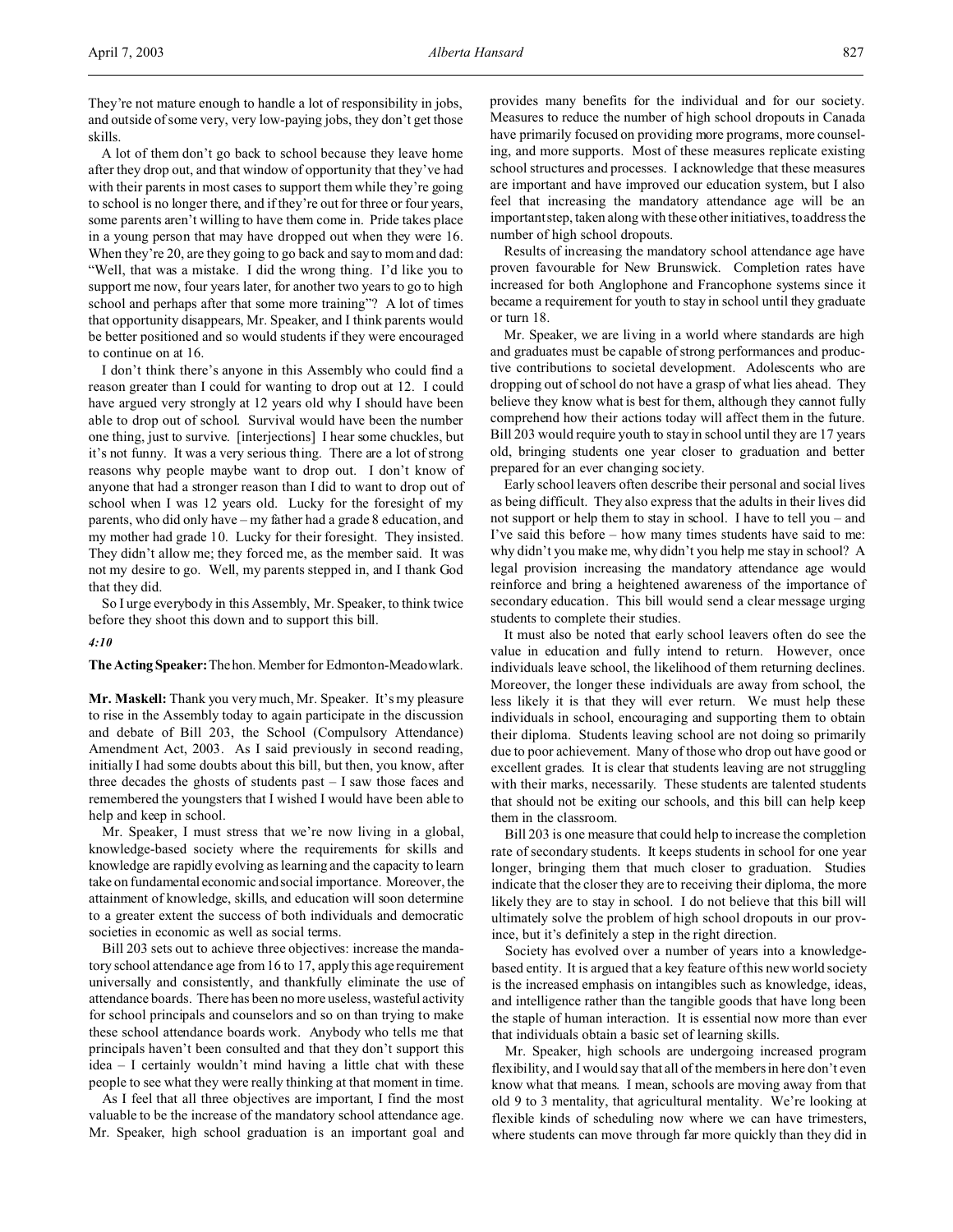the past. We've got to get kids out of that failure cycle and courses where if they didn't finish by the end of June, they had to repeat it again, and they might have got stuck with Mrs. Smackhammer for a second or third time. Then they may have been doomed, and poor Mrs. Smackhammer was doomed as well. With the new kind of flexible scheduling that we can provide students, this helps keep them in school.

High schools are altering their programming to accommodate students. We're also seeing a greater choice in courses offered throughout high schools which are not solely based on academics. High schools are offering relevant program options that better meet student needs. Education used to favour academically oriented students. This isn't the case anymore. Program options offered do vary according to the school, but there are many different learning opportunities within Alberta's education system. These alternative courses also provide a chance for students to explore other areas of interest and potential career choices.

Education, skills, and knowledge are fundamental aspects for the growth of individual Albertans and our society as a whole. This bill would help to increase the completion rate of secondary education and thus would help to better prepare Alberta's youth. These individuals are the future of our province.

Mr. Speaker, it's evident that in a competitive economy dominated by technology and advanced skills, high school completion may be the minimum level of education needed in order to have an opportunity to compete in the labour market, obtain an entry-level job, and secure a basic standard of living. Furthermore, much more education and training are required for any positions beyond entry level, basic incomes, and life chances. Anything less than the minimum may restrict youth to long hours, tedious jobs with little opportunity for advancement, and a low quality of life. The economic and social costs to individual Albertans as well as to our communities are too high to become complacent about a 25 percent noncompletion rate of Alberta high school students. A commitment of our province's education system must be to provide each citizen with opportunities to grow personally, professionally, and as a citizen in accordance with his or her abilities, preferences, and interests.

Mr. Speaker, Alberta is dedicated to providing excellent education services to its citizens. The province is devoted to ensuring that the Alberta education system remains one of the best in the world. However, we need to make sure students receive the benefits of our education system by completing their secondary schooling.

The noncompletion rate of students in Alberta is among the highest when compared to other provinces. A completion rate of 72 percent with an additional 3 percent of dropouts returning to school are not numbers to be pleased with. Colleagues, this is not acceptable. We need to ensure that more students stay in school and receive the benefits of graduating from a secondary institution in our province. Alberta needs to render certain that its citizens are equipped with the knowledge, skills, and qualifications they will need to be competitive in the workforce.

#### *4:20*

**The Acting Speaker:** The hon. Member for Clover Bar-Fort Saskatchewan.

**Mr. Lougheed:** Thank you, Mr. Speaker. I'm sure all of us here would agree that education is very important, and certainly from my perspective of many years in the classroom and in administration I would just like to offer a few observations with respect to this bill before us. I'm sure we're all keen as well to devise some kind of mechanism to improve student achievement. However, I do believe that sometimes a few individuals cannot be convinced of the importance of education. These students would undermine the best intentions of parents and teachers and even Legislatures and legislators.

How do they do this? Well, they do it by taking courses that lead to no career path because they have some minimal interest in it or are taking the lesser of some subjects that they don't want any of. Sometimes they enroll, but they don't attend, and we allow, unfortunately, intermittent attendance, which is a bad learning experience for the student when society expects production on time and of good quality from anybody that's hired in our workforces today. In fact, some students are suspended, Mr. Speaker, for misbehaviour or even for nonattendance. For not attending school, the only resource left for the boards, the teachers, and the administrators is to expel a reluctant student from the school.

Some would suggest that legislation might help, and perhaps this bill before us might even help, but if a student does not want to go to school, he or she will not attend or, even worse, they will attend and make life miserable for everyone, including the students and the teachers and the administrators in that school. In fact, to further illustrate the futility of legislation to compel students to attend, many students after appearing before a judge on various charges are ordered by the judge to attend school. What's the result of the judge's order? Well, in many cases nonattendance or, even worse again, disruptive attendance. They're there. They disrupt school activities, but by virtue of the judge's order, they have some legitimacy for being present in the school, or in fact they may even engage in further illegal activities.

I'd further submit that for students who feel that school is not for them, there are many alternative programs that have been developed: storefront schools. We've got the RAP program, the registered apprenticeship program. We've got virtual schools. We've got distance learning. We've got home schooling.

We must be careful of scapegoating others for the lack of student success. Often teachers are the targets. Some will say that teachers don't offer them motivation or the challenge and so on. We must also be careful about seeking to compel students to attend school in an effort to ensure their success. Too often we fall into a trap of believing that student success depends primarily on other factors, factors such as school size, funding, programs, homogenous groupings, extracurricular incentives, or even the school-leaving age. Instead, I believe academic success is primarily determined by three factors: first, the commitment of the student; secondly, the support of the family; and third, the skill and dedication of the teachers. These are the factors we must emphasize, and to pass legislation like this bill to increase the school-leaving age only serves to detract from the student, the family, and the professional responsibility.

I urge all members present to oppose passing the revision of the School Act. Thank you.

#### **The Acting Speaker:** The hon. Member for Calgary-Montrose.

**Mr. Pham:** Thank you, Mr. Speaker. I originally did not plan to participate in the debate on this bill, but after listening to the speakers from both sides, I feel compelled to join the debate at this time. First, let me say very clearly that education is very important and that every effort should be made to make sure that Alberta children can access the best possible education. I also agree with the previous speaker that we should do everything that we can to reduce the high school dropout rate in our province, but forcing the students to stay in school is not the answer. Staying in school and graduation are two totally different things.

I have a personal story I would like to share with the Legislature. When I was 17, I dropped out of school because I couldn't afford to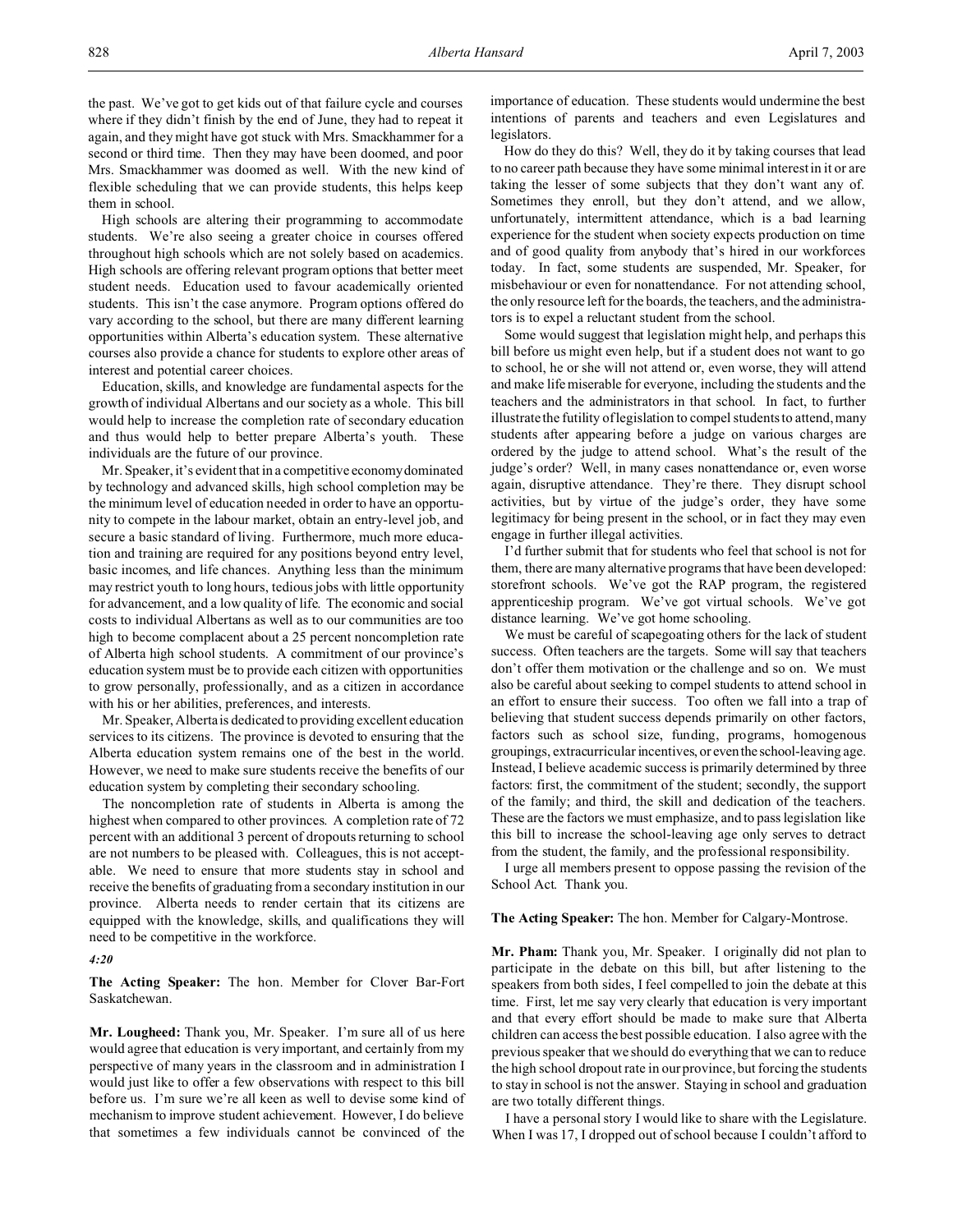stay in school, Mr. Speaker. I had to go out and find a job to support myself to go to school at that time, and thankfully we didn't have Bill 203 in place at that time. My parents were not here with me, and I had to make sure there was money to pay the rent and pay for the food, and the only way that I could do that was to go to work in the daytime and go to school in the evening. I still remember those days very vividly in my mind. I never graduated from high school, but I was able to earn enough credits to go to university later on and graduate from university.

I agree with the previous speaker that the most important factor that contributes to the success of a student is his or her own determination. Passing legislation forcing students to stay in school will not make better students out of those students who do not want to stay there. They will only distract the other students in the classroom, and in some cases it may do more harm than good.

I urge everybody to vote against this bill. Thank you, Mr. Speaker.

**The Acting Speaker:** The hon. Member for Little Bow to close debate.

**Mr. McFarland:** Thank you, Mr. Speaker. I understand that I have five minutes. I would like to try to summarize maybe four of the key points that I've heard today. I'll maybe just bounce around a little bit.

Number one, the whole intent of the bill in upping the legal leaving age to 17 is not to force any student who's in an apprenticeship program or who wants to be there who can't afford to to go to school. It's to try to provide through a regulatory framework, which I'd be more than thrilled to work with the Minister of Learning on, the opportunity to provide flexibility and deal with the students on an individual basis rather than giving carte blanche to anyone that feels like they're ready to face the world and leave school when they're 16. If somebody is short of funds, ideally we could manage an educational plan so that they could come back to pick up the courses and go out to work, much like they have in a co-op program at university. I do feel that the apprenticeship program that one of the members brought up is an ideal opportunity for the counselors, the parents, the students, the school to help design their educational plan so that they know how they're going to get to that minimum requirement that they're going to require for many of the apprenticeship trade programs, whether it's 55 percent minimum in 20- and 30 level courses. But help them get there rather than leaving school and then finding out that they have to upgrade for a year and a half and in the meantime have worked for minimum wage.

I am very happy that a couple of my colleagues brought up the nono, the Hutterite colonies. I'm so thrilled to hear that there are actually a couple of people who've got two or three colonies in their whole constituency. Guess what, people? I've got 23 in a 60-mile radius of our community, and I'm going to tell you something to set the record straight. There is not one child – not one child – that I have been aware of in any of those 23 who has completed school after their 15th year. They have left school on their 15th birthday, in the middle of a school year. Another popular myth: they're taking an apprenticeship program. Could be. They're learning how to be carpenters and mechanics, but I can tell you one thing. The colony is getting free labour, and they're not paying unemployment insurance. They're not paying a lot of the different things that the businessman who has to put a student through a registered apprenticeship program is compelled to do, nor are they being instructed by a qualified journeyman mechanic, carpenter, welder, or anything else. They're learning from their fathers, and I don't have a problem with that, but it is not comparing apples to apples.

I would also like to bring forward that with this bill you don't have to stay in school, as some might think, until you're 17 even if you've completed or graduated. If you are very bright and you complete school when you're 16 or 16 and a half or 16 and threequarters, at the end of the semester you graduate. You're out of there. You don't have to stick around till 17. Why would you? You want to go to university. You want to go to college.

#### *4:30*

Lastly, I want to go back to an individual who approached me, Mr. Speaker, two weeks ago. The individual came from one of these communities that people mentioned having in their constituencies. The fellow left the colony when he was 14 years old, came to Edmonton. He's worked as a mechanic, or tried to. He's been taken advantage of by an employer because he couldn't read or write. He's been evaluated by a career development college here in town with a grade 3 level of education. He's been ripped off by his employer, who told him he would be paid \$14 an hour, and he finds out he's got \$9,000 for the entire year. He was so grateful that somebody was doing this. He said: you know, I may not have left the colony if I could have stayed and had some education. But, in fact, he left because he had a horror story. He was beaten by his German teacher. He spoke no English, could write very little. He's here living on social assistance now, and he said: this should have happened a long, long time ago.

With that, Mr. Speaker, I'm sorry we had to go back to one particular instance, but I will tell you that I have not had anyone particularly jumping up and down saying that we should have this bill, but I was thinking of the betterment of our youth today and our youth tomorrow and how they're going to adapt to the 21st century. Thank you.

[The voice vote indicated that the motion for third reading lost]

[Several members rose calling for a division. The division bell was rung at 4:31 p.m.]

[Ten minutes having elapsed, the Assembly divided]

[Mr. Shariff in the chair]

| For the motion:     |             |                |
|---------------------|-------------|----------------|
| Ady                 | Griffiths   | Masyk          |
| Boutilier           | Hlady       | McClelland     |
| Calahasen           | Horner      | McFarland      |
| Cao                 | Lund        | O'Neill        |
| Carlson             | MacDonald   | Taft           |
| Cenaiko             | <b>Marz</b> | Tannas         |
| DeLong              | Maskell     | VanderBurg     |
| Dunford             | Massey      | Zwozdesky      |
| Against the motion: |             |                |
| Abbott              | Hancock     | Pham           |
| Broda               | Jacobs      | Rathgeber      |
| Danyluk             | Knight      | Stelmach       |
| Doerksen            | Lougheed    | <b>Stevens</b> |
| Friedel             | Melchin     | Strang         |
| Goudreau            | Ouellette   | Tarchuk        |
| Haley               | Pannu       | Vandermeer     |
| Totals:             | For $-24$   | Against $-21$  |

[Motion carried; Bill 203 read a third time]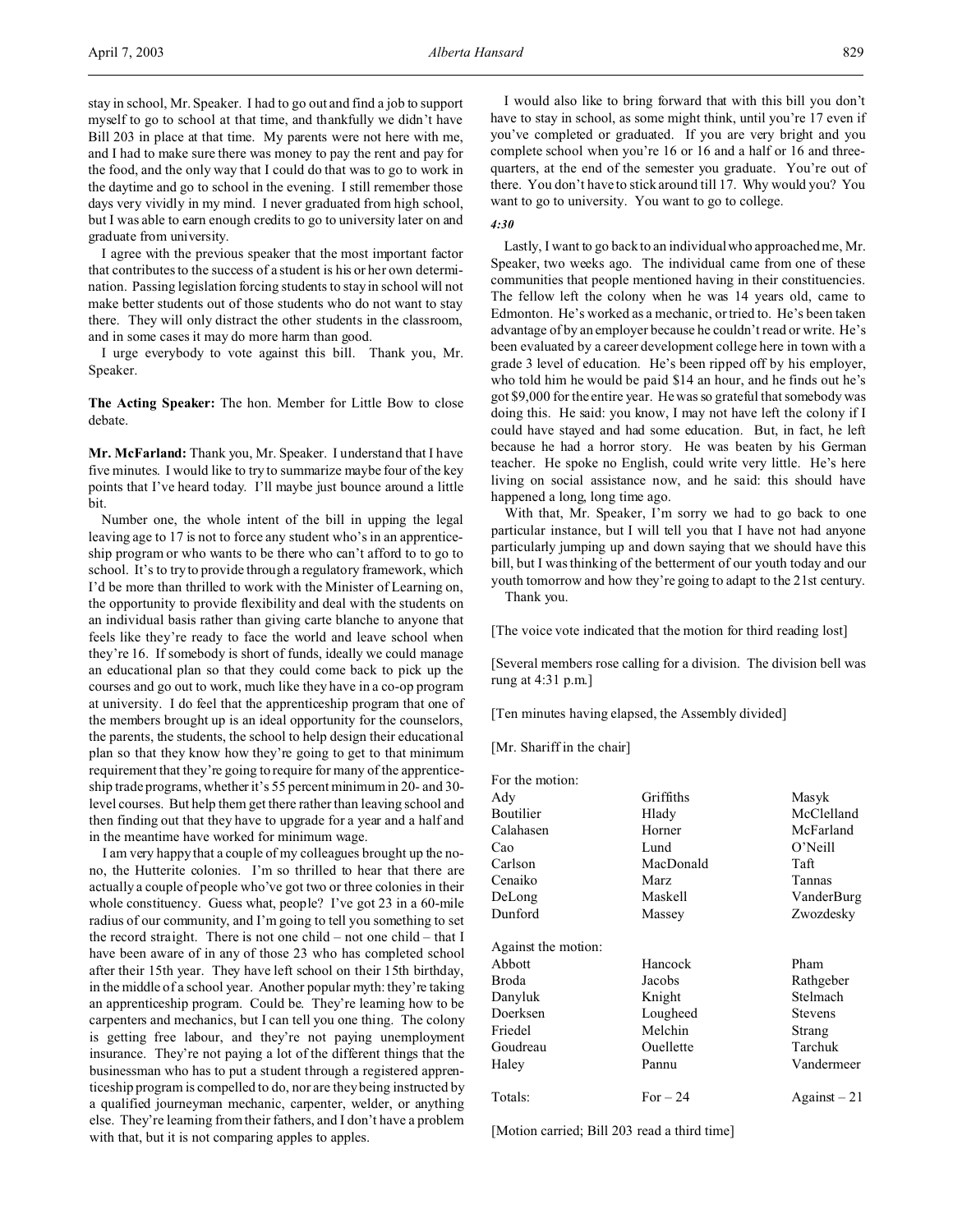# head: **Public Bills and Orders Other than**

Government Bills and Orders head: Second Reading

## **Bill 204 Insurance (Accident Insurance Benefits) Amendment Act, 2003**

#### [Debate adjourned March 10: Rev. Abbott speaking]

**Rev. Abbott:** Mr. Speaker, it gives me great pleasure to resume debate on Bill 204, the Insurance (Accident Insurance Benefits) Amendment Act, 2003, in the Assembly this afternoon. As mentioned when I began this speech almost a month ago, recently Alberta has seen quite a bit of debate over the workings of the insurance industry as well as the litigation surrounding insurance claims. It is my hope that this bill can once and for all protect the granting of section B benefits from the often contentious battles that insurance companies and injury lawyers get into over benefits that a client ought to receive. I would like to remind this Assembly that the purpose of Bill 204 is to amend the Insurance Act to increase the limit on section B medical benefits delivered to those who have been in an automobile accident to \$25,000 over four years from the current level of \$10,000 over two years. Bill 204 also includes provisions for a dispute arbitration mechanism between insurance companies and claimants receiving section B medical benefits. That's basically where we left off last time, Mr. Speaker, so this brings me back to my third point regarding independent medical examiners.

It is this section of Bill 204 that I believe really puts consumers back at the heart of insurance concerns. As it stands currently, Mr. Speaker, any insurance company wishing to stop paying medical benefits to claimants can send claimants to a doctor of the company's choice, and if that doctor states that the medical benefits are of no use to the claimant, the claimant can be cut off from further medical benefits. Now, if that person is still injured, they can sometimes fall back on Alberta Health and Wellness' medical services and cost Alberta taxpayers money that should be covered by their insurance companies, or they may even end up at a Human Resources and Employment office seeking AISH benefits.

The assumption among many civil trial and insurance lawyers is that the current system for assessing a section B claimant's health is unfair to the patient. It's also assumed that with a change in the law requiring that doctors be chosen from an impartial list, the process will be made more fair for claimants. If they're being honest, lawyers and insurance reps will both tell you that they hire doctors who will spin medical information to their side or their point of view one way or another.

Now, Bill 204 would alter the current arrangement by setting up an impartial arbitration mechanism to settle disputes between insurance companies and claimants. As well, Bill 204 would establish independent medical examinations by mandating that the examiner be chosen from a list approved jointly by the College of Physicians and Surgeons and either the Minister of Finance or the superintendent of insurance. By asking for an independent medical examination group . . . Is that the end of my time?

**The Acting Speaker:** Hon. member, you had three minutes left on the time allocated to you.

**Rev. Abbott:** Thank you.

**The Acting Speaker:** The hon. Member for Calgary-Fort.

**Mr. Cao:** Thank you, Mr. Speaker. It is my great pleasure to rise today in support of Bill 204, the Insurance (Accident Insurance Benefits) Amendment Act, 2003. Most of us know someone who has been involved in an automobile accident. In fact, some of us may even have had an unpleasant experience ourselves. Even if it's just your car that gets damaged, it's an experience that we do our utmost to avoid. Dealing with insurance companies and auto mechanics tends to take a lot of time and cause a lot of frustration, and until the process reaches its conclusion, one is likely to feel as if one's life is under the complete control of others.

## *4:50*

As if that weren't enough, Mr. Speaker, you can imagine what it's like when an accident involves personal injury. If you are the party responsible for the accident, you will have the guilt of knowing that someone is hurt as a result of your actions. If you are the injured party, worries about your health, your job, and other matters set in almost immediately. This, of course, says nothing of

the accident where lives hang in the balance or, worse, the accident results in death.

At any rate, Mr. Speaker, a car accident can in a matter of seconds turn a perfectly fine day into a living nightmare whether or not you are responsible for the accident. The last thing anyone should have to worry about at such a time is money. Whether one has been injured or caused the injury, one should be able to concentrate on getting well and on returning to normalcy, not getting matters settled.

Now, Mr. Speaker, section B benefits are classified as medical benefits that must be delivered by insurance companies to a person who has been in an automobile accident regardless of whether or not the person is held responsible for the accident. In many cases when claimants are pursuing a larger settlement or award through litigation, section B benefits constitute the money they use to pay for their immediate medical costs.

If I may, I'd like to speak bluntly for a moment. Let us assume for argument's sake that in a situation like this the insurance companies are loath to pay out any more than they absolutely have to. Claimants, in the meantime, want to be awarded as much as possible. I realize that these are generalizations, but they do show how the insurance companies and the claimants take two fundamentally opposing attitudes regarding compensation. No wonder, then, that lawyers get called in and that no one likes dealing with insurance companies. It seems obvious to me that when claimants are awarded large settlements, these awards contribute directly or indirectly to rising insurance premiums. No one likes that either.

Therefore, Mr. Speaker, one of the main benefits I see stemming from the passage of Bill 204 is that if we were to raise the limits on section B medical benefits from the current level of \$10,000 over two years to \$25,000 over four years, we would provide accident victims with a cushion against the costs associated with the aftermath of an accident. Moreover, by increasing the time period in which claimants can access section B benefits as well as the amount available for such claims, Alberta would ensure that accident victims were more likely to get the treatment they required under section B claims.

Mr. Speaker, I am also inclined to think that the passage of Bill 204 could have an additional unintended benefit. It would raise awareness of the importance of having proper insurance coverage. Opting out of certain kinds of coverage can prove disastrous at times when you would need it the most and can make you vulnerable to legal action.

What if you are the victim of an accident? Once you've seen a doctor, had your diagnosis made and your claim approved, aside from the aches and pains you may be experiencing, that's more or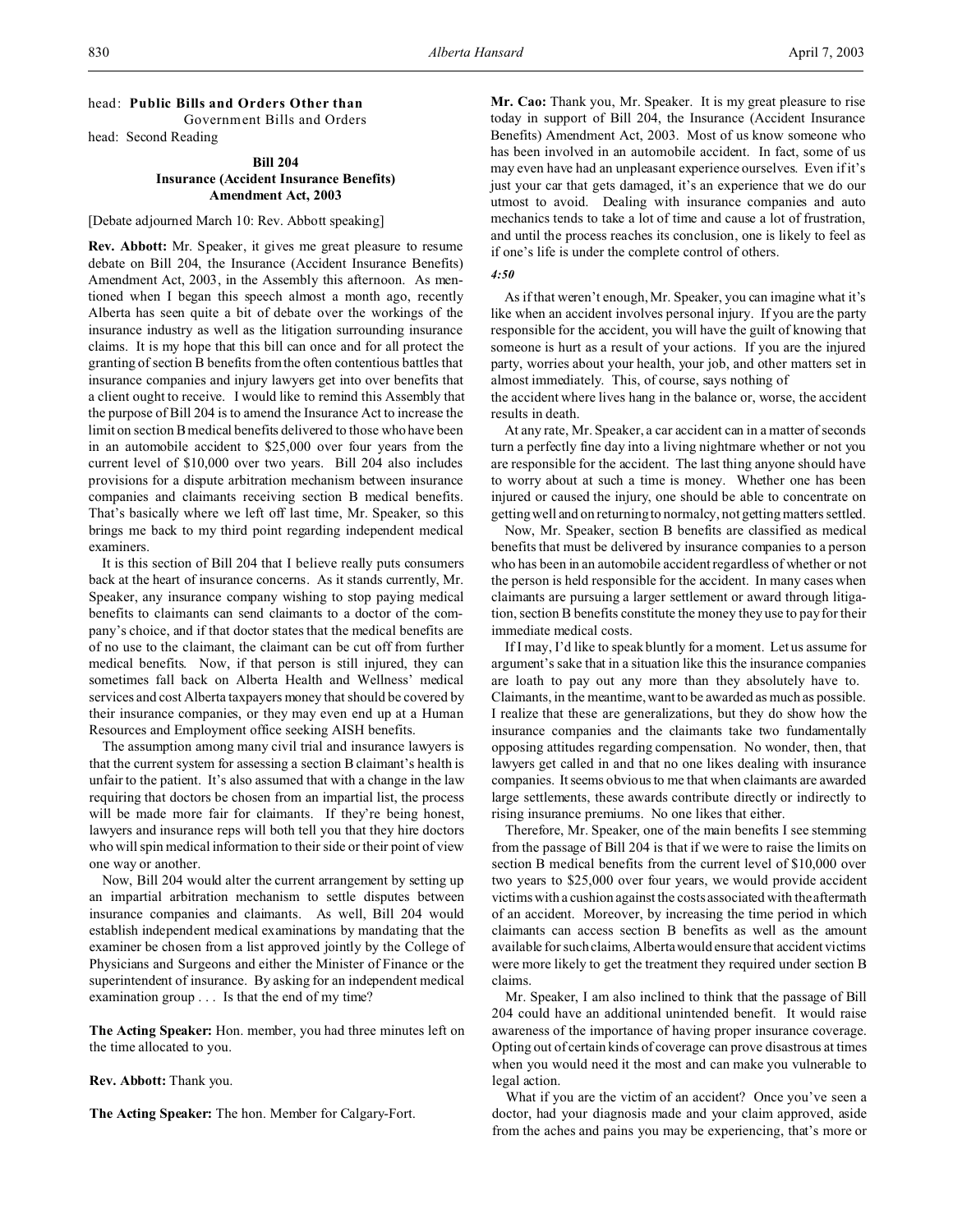less all. But that's not necessarily so. This is where Bill 204 could offer another benefit to the insured and the insurers as well. You see, Mr. Speaker, at the present time if an insurance company wishes to stop payment of medical benefits to a claimant, it can do so. Of course, on termination of the claim the claimant must see a doctor, but in situations like this the insurer will in all likelihood send the claimant to a doctor of his choice. If that doctor states that the medical benefits are not warranted, well, there goes the payment, and the claimant is cut off.

Mr. Speaker, if this doesn't sound fair to you, you are not alone. I don't approve of such procedures and apparently neither do many civil trial and insurance lawyers. Among them the prevailing view is that the current system for assessing a section B claimant's health is unfair to the patient.

So how can we make this part of an already difficult experience easier and less cumbersome? As I mentioned, one of the other benefits of passing Bill 204 is the establishment of an impartial arbitration mechanism to settle disputes between insurance companies and claimants. Such a mechanism would I think be appealing to all parties. Particularly, it could have the highly desirable outcome of keeping out of court a large number of cases that really can and should be settled out of court.

If that weren't enough, Mr. Speaker, Bill 204 would make mandatory independent medical examinations to limit the instances where either party takes issue with a particular diagnosis. This is a simple solution to what can often be a big problem. The independent medical examination would be accomplished through the compilation of a list of physicians approved jointly by the College of Physicians and Surgeons and either the Minister of Finance or the superintendent of insurance. From this list, then, an independent medical examiner would be chosen in contested cases. His or her diagnosis would be applicable to both the insurer's case and that of the insured.

Mr. Speaker, while the insurance industry in Alberta is not operated by the government, the fact that it is regulated by the government makes it subject to the values and goals that guide us. I include this aspect because I believe that although we no longer run the insurance industry in Alberta, it is subject to provincial regulation. To my way of thinking, these regulations must reflect the values and goals of the government. Establishing a dispute mechanism and mandating independent medical examinations would be consistent with the principles of fairness and openness which have guided us and continue to guide this government.

Lest I be remiss, I think we can assume that with the change in the law requiring that examining physicians be selected from an impartial list, the process will be more fair for claimants. Presumably, this will result in lower costs to the insurance industry, and I feel certain that this will be the case in the longer term.

This is important too but for an entirely different reason. While Alberta is a people-friendly province, we are business friendly too. We know that creating a climate conducive to business will make Alberta a place that companies find desirable in which to do business and in many cases also to be located here. We are sometimes criticized when we lower corporate taxes. While it is important that we always accompany corporate tax reductions with tax breaks for individuals, lowering corporate taxes has benefits that go far beyond leaving companies with more money. Reducing corporate taxes creates a business climate that makes companies want to operate in Alberta, and if they are already here, it makes them want to stay here. When companies want to stay here, it means that they are going to give jobs to Albertans.

A quick look through our wallets and pocketbooks will, I am sure, reveal the variety of insurance costs.

I would like to encourage our members to vote for the bill. Thank you.

**The Acting Speaker:** The hon. Member for Edmonton-Gold Bar.

**Mr. MacDonald:** Thank you very much, Mr. Speaker. It's with interest that I rise to participate in the debate on Bill 204, the Insurance (Accident Insurance Benefits) Amendment Act, 2003. Certainly, I wouldn't be alone in this Assembly talking about the visits that we all have to our constituency offices from individuals who are concerned about the high cost of automobile insurance and other insurance policies in this province. Certainly, it has increased dramatically. We all know the effects on inflation that energy deregulation has had in this province, but at the same time insurance premiums are also mentioned as one of the contributing factors to our inflation rate, which last month was over 7 and a half percent. Now, what should we do to reduce insurance premiums and make insurance policies more affordable for Alberta consumers? Well, the first thing that I would certainly like to see accomplished is an allparty parliamentary committee, a fact-finding committee, to study this industry as it currently exists in this province.

#### *5:00*

Mr. Rathgeber: Are you looking for a job?

**Mr. MacDonald:** Yes. The hon. Member for Edmonton-Calder has asked if I would be interested in a job. I would certainly be pleased to sit on an all-party parliamentary committee to study this issue in the province, and included in that committee would be perhaps a visit to Calgary, perhaps a visit to Cochrane, perhaps a visit to Grande Prairie, Drayton Valley, certainly, and Whitecourt. This committee could hear directly from citizens who were affected by the high cost of insurance. Not only citizens but some business enterprises have contacted this member and have expressed a great deal of dissatisfaction with the current premium increases.

Now, we know that there has been a significant decline in the stock markets across North America and other parts of the world, and this has created financial pressures on the insurance industry. The insurance industry in the past has been able to rely on a doubledigit return on their investment pool, and that has been a fact, a way of life for the industry, but we note that the government of Alberta, the Department of Finance in particular, states that the profitability of property and casualty insurance companies, or P and Cs, is sensitive to small changes in investment returns. The profitability of the Canadian P and C industry is cyclical, and profitability fell in the early '90s and recovered strongly between 1994 and 1997. That does not apply today, but if you look at the insurance industry over a long period of time, it has certainly survived and prospered.

Now we are in this period of very, very high premiums. We are at risk in this province of having some insurance companies refusing to take new customers or new clients. What is that going to mean for the market premium rates for everyone? I don't know. Certainly, that would be another reason why we should have an all-party parliamentary committee to study this issue. The insurance industry, Mr. Speaker, I note, after-tax profits declined from \$908 million for the first six months of 2000 to \$269 million for the first six months of 2001. These statistics were last updated in October of 2002, and I believe they came from an Alberta Transportation web site.

When we consider how the markets operate and how investors in the equity markets can expect a return to historical rates of return at some point in the future, hopefully premiums would decline, but if permanent changes to the civil justice system are made that result in improving the profitability, the Department of Finance must be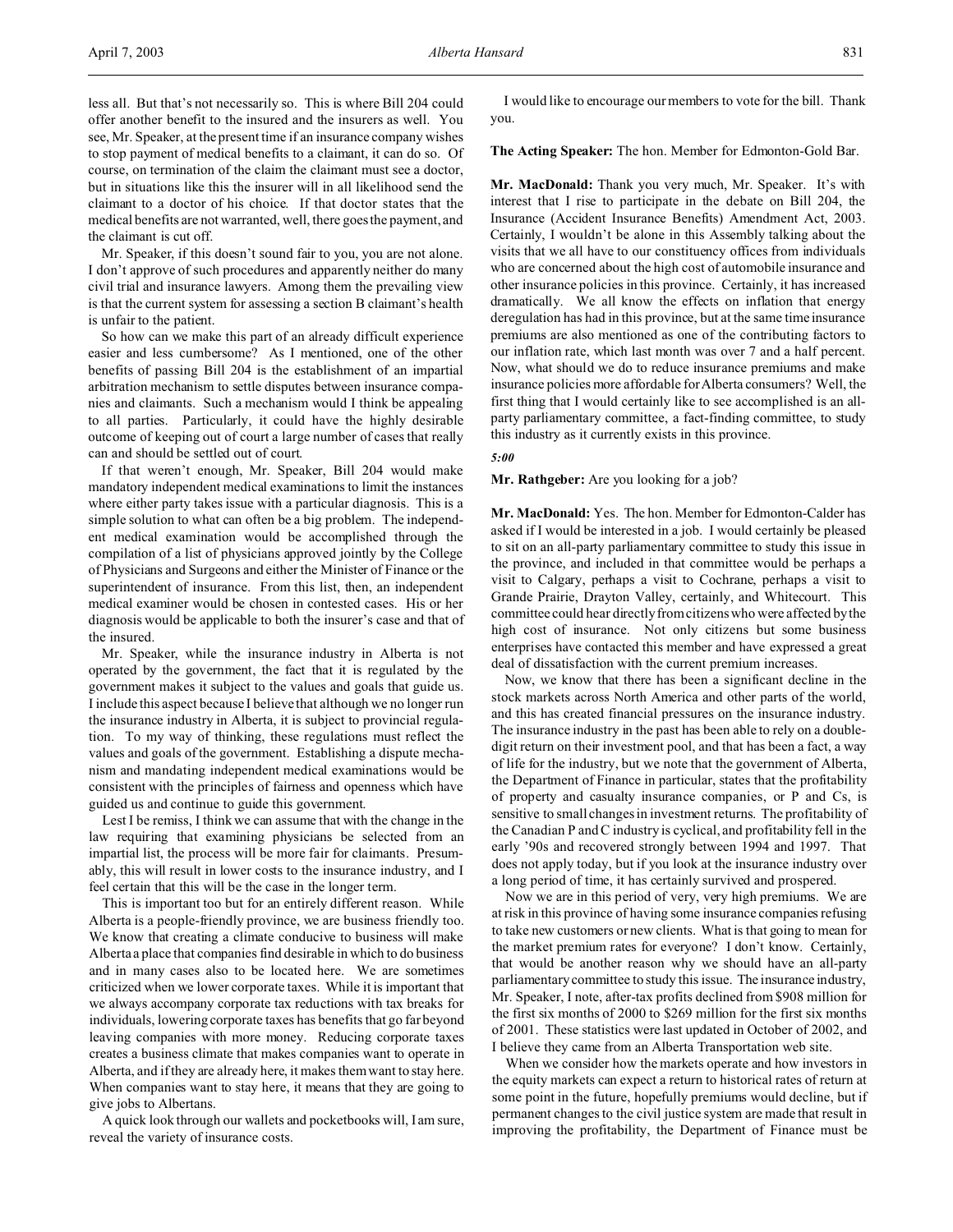vigilant in ensuring that when market conditions improve, these changes do not result in completely inappropriate windfall profits down the road. I have not experienced in my lifetime as a driver, as a consumer of automobile insurance, even though I've had no accidents, a decline in my premiums. I thought that as I got older, my premiums would go down, but that certainly has not been the case. I consider myself lucky in this province that the insurer that I do have is willing to continue to offer insurance.

Now, Mr. Speaker, in regard to Bill 204 we look at raising the maximum amount of medical benefits and rehabilitation to \$25,000 from \$10,000. The hon. Member for Drayton Valley-Calmar is anxious to allow for a claimant to call on a dispute resolution panel made up of a doctor picked from an approved list by the insured, one by the insurer, and one jointly if the insurer terminates benefits. I would be very interested to learn from the hon. member just precisely what sort of a cost saving the member envisions here, if any, and how this will speed up the process.

There are two issues to be dealt with here. When we look at this bill, it certainly sounds like it is helping accident victims. However, the IBC, or the Insurance Bureau of Canada, insists that it will drive up the cost of insurance premiums and deliver a result that isn't any better. The Insurance Bureau of Canada, as I understand it, states that victims deserving more than \$10,000 can access a larger reward through a tort claim or by having purchased optional coverage. A general insurance ombudsman service was instituted across Canada last year. After we have a look at that and we look at another piece of legislation that's a government piece of legislation – I believe it's Bill 33 – I'm not sure if one is not contradicting the other here. Perhaps in due time of debate the hon. member can clarify that for the House and for this member.

Certainly, when we look at this bill and when we understand that when an insurer terminates benefits on the basis of a medical report, the insured may request a review by this dispute resolution panel consisting of a physician. Now, if that were to go ahead and this bill was to become law, if accident victims in this case with Bill 204 can choose a physician for accident insurance purposes, why not victims involved, Mr. Speaker, in WCB claims? The WCB is in my view in a world of its own, and if you talked to some of the injured workers across the province, they would agree with me. Last year before closure, whenever we debated Bill 26, there was at least hope that the system would be improved, but unfortunately it has not. In light of what's being proposed here, if it's good enough for the insurance industry, I would have to question why it would not be also valid with WCB.

Now, as I understand it, this panel as proposed "must be provided with all medical reports and relevant information held by the parties," and "the panel may require the insured to undergo a medical examination."

# *5:10*

## **The Acting Speaker:** The hon. Member for Edmonton-Norwood.

**Mr. Masyk:** Thank you, Mr. Speaker. It's my pleasure to rise today and speak to Bill 204, the Insurance (Accident Insurance Benefits) Amendment Act, 2003, sponsored by the hon. Member for Drayton Valley-Calmar. It is such a good bill that I think I'll vote with high octave and high decibel when I holler. Bill 204 amends the Insurance Act to increase the limit on section B medical benefits delivered to those who have been in an automobile accident to over \$25,000 over four years from the current levels. As well, Bill 204 includes stipulations for dispute arbitration mechanisms between insurance companies and claimants receiving section B medical benefits. This will hopefully help clear up any contentious issues that arise when claims are being made.

Mr. Speaker, this bill essentially is an attempt to make this section of the Insurance Act into a more no-fault insurance system rather than focusing on the tort system that we have in place right now. The tort system is one which is causing extreme hardships to the insurance industry, and I believe it is part of the cause for rising premiums that so many people are dealing with in this day and age, especially when it comes to premiums that have to do with automobile insurance.

Mr. Speaker, a tort is a legal term for a wrong. The tort law is composed of statutes and court decisions that give you the right to sue someone who causes you harm, whether it's careless driving, a corporation that manufactured a defective product, a credit card company that overcharges you, or someone that slaps you on the sidewalk. This system is the cause for the steep rise in civil lawsuits over the past decade as more and more cases become heard in the court system. Insurance companies have dealt with the court system for many years, especially with respect to the automotive industry. For instance, under the tort system if I was in a car accident and it was not my fault, I could sue the driver of the other vehicle for all he has. This is my right in the province under this system.

The problem with the tort system is that when individuals sue, their automotive insurance companies usually have to pay the money and therefore increase the cost of premiums as the companies need to find ways to get their money back. Mr. Speaker, compensating auto injuries through the tort system imposes a significant cost to all types of businesses and individuals, ranging from small entrepreneurs to corporations with thousands of vehicles to folks like you and me or people you see at the corner store. For many businesses auto insurance is an irrevocable cost of doing business that must be covered by prices they charge customers. Unfortunately, all the factors that make auto insurance extremely expensive are very hard to reverse, and I feel that we are in an upward spiral when it comes to rising premiums in insurance. The incentives of the tort system encourage accident victims to inflate their insurance claims above their actual losses in order to increase their damage awards.

Mr. Speaker, it's noted at some point that when somebody gets in an accident, they open the glove box and there's already an inflatable neck collar. We have to discourage these things. This lawsuit-based system for compensating auto injuries allows claimants to seek payment for uneconomic losses. Of course, absent from this is an objective way to value such uneconomic damages such as pain and suffering. So the rule of thumb is for lawyers and the claimant to calculate these losses at two or three times the claimant's economic losses. Economic losses are things like lost wages and medical expenses. Since pain and suffering awards are measured as a multiple of medical and wage losses, there's a powerful incentive to inflate one's claim of economic damages and pursue legal action. This should give all members a better idea of why insurance premiums have been going through the roof of late.

As more and more people are suing and insurance companies pay for it in the end, that is why in principle Bill 204 is a good idea. Bill 204 takes away some of the problems that have been associated with and caused by the tort system. It makes section B benefits move toward a more no-fault insurance system, and I feel that a no-fault insurance system is a much better way of operating for automobile insurance. No-fault insurance is a general term that is used to describe any auto insurance system that requires drivers to carry insurance for their own protection and places limitations on their ability to sue other drivers for damages. In an accident under nofault laws your auto insurance company will pay for damages regardless of who was at fault in the accident. Any other drivers involved will be covered by their auto insurance policies.

Now, Mr. Speaker, there are many benefits in the no-fault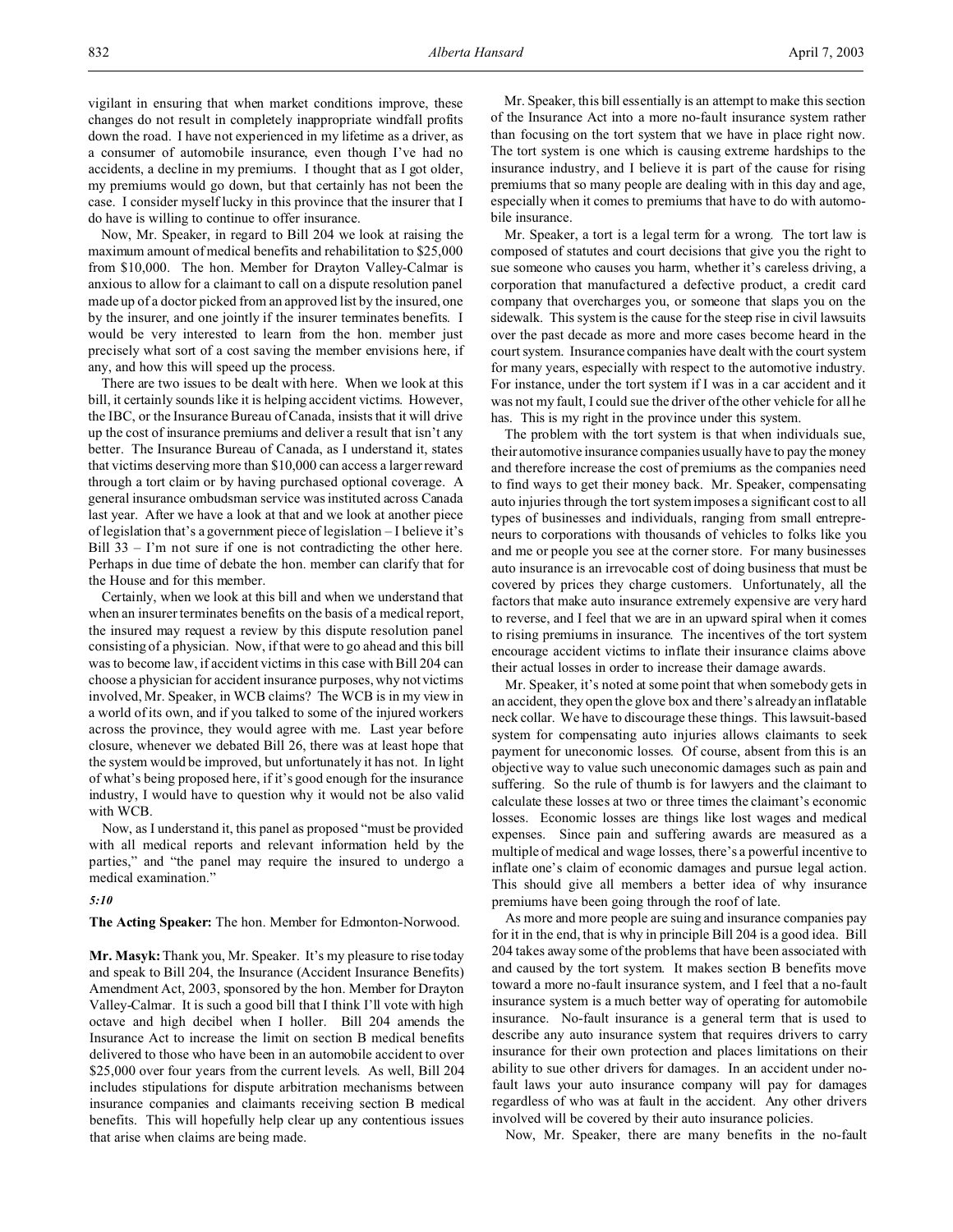Another benefit is that since the price of insurance is ultimately reduced, the lower rates mean that auto insurance is accessible to people with lesser means. As a tort system drives prices up, no-fault insurance is best to bring prices down. Granted, it's true that nofault insurance can be a bit more expensive. However, in the long run it'll be far cheaper than would be the tort system, Mr. Speaker.

Again, Bill 204 will bring more no-fault to our insurance system. Our system is a bit of a mix of two systems, tort and no-fault, but it leans more towards the tort system, which in turn is a reason for premiums steadily rising. By increasing the amount of benefits that a person can get under section B and by setting up an impartial arbitration mechanism to settle disputes between the claimant and the insurance companies, we'll make it more fair for the claimant. Fairness means a better system for all. By increasing section B benefits, we would be ensuring that people who are in accidents are able to get money for the treatment right away.

Mr. Speaker, this means that lawsuits' time is cut dramatically, and this saves money for everyone. Saving money is a good outcome of this bill as we as a government do the best we can to save money. This bill is an opportunity for Albertans to save money on their insurance premiums, and in the long run it also gives us an opportunity to move away from litigation that clogs up the process. The tort system in reality causes hardship. I believe that Bill 204 – well, it's a small step in my notes, but I think it's a big step in the right direction to help fix the problem.

Mr. Speaker, I want to thank you very much, and that, they say, is that.

## **The Acting Speaker:** The hon. Member for St. Albert.

**Mrs. O'Neill:** Thank you very much, Mr. Speaker. It is a great pleasure to rise and join debate on Bill 204, the Insurance (Accident Insurance Benefits) Amendment Act, 2003, sponsored by the hon. Member for Drayton Valley-Calmar. Albertans are becoming increasingly dependent on the automobile as a preferred form of transportation, and statistics show that there has been a dramatic increase in the number of cars on Alberta's roads and highways over the past 10 years. I was somewhat startled to hear on the weekend – our economic development officer in St. Albert told me – that in our community we have 3.2 cars per household, which is quite a number. However, I can also tell you that I've received a number of calls from constituents who find that the rising rates of insurance are indeed preventing them from driving those cars in some instances and certainly from driving them with the coverage that they should properly have.

There is a stretch of highway 2 near Red Deer that was used by close to 15,000 vehicles per day in 1993, and it's interesting to note that that number has increased to close to 25,000 today. That's an increase of a thousand vehicles per day per year for the last 10 years. It's an example of one of the less congested areas of Alberta's main highways. Why do I speak about that? I speak about it because we are in Alberta using cars as the major mode of transportation in increasing numbers, daily in fact. Although these statistics are limited to Alberta's highways, the increase in the number of vehicles on city streets is just as dramatic.

#### *5:20*

Now, Mr. Speaker, the issue that concerns me the most as I read these statistics is that the more vehicles that are on the road, the more chance there is of an accident. In 1997 there were 92,365 traffic collisions on Alberta roads and highways. In 2001 there were 104,463, and that's an increase of 12,000 collisions in four years, or a 13 percent collision increase during that time period. Imagine what those numbers are going to be like in another five or 10 years when the number of vehicles on the road doubles, and statistics suggest that they will double.

These numbers concern me for one reason and one reason alone, and that is the insurance premiums. It seems at times that insurance premiums, especially for auto insurance, are always on the rise for any number of reasons, sometimes valid, other times curiously specious. I read in the news a while back that insurance companies were going to raise premiums because the city of Edmonton didn't plow its streets often enough.

In 1995 section B of the insurance policy in the regulation was increased from \$5,000 to its current \$10,000 limit. This increase along with increases for funeral expenses, income replacement, and death benefits resulted in premium increases from about \$25 to \$55 per vehicle. We need to keep this in mind when we look at Bill 204. I think this bill has its heart in the right place, Mr. Speaker. By increasing the limit on section B medical benefits to \$25,000 over four years from the current level of \$10,000 over two years, it is possible to see a decrease in lawsuits against insurance companies as many people in insurance firms will choose to participate in section B payout instead of suing. The average section B payouts have stayed at reasonably the same amount for the past five years. However, I believe that a majority of individuals involved in accidents do not bother to claim section B benefits because \$10,000 over two years may not cover their medical expenses. So instead of accessing their section B benefits, they choose to sue for more adequate amounts of money that cover all their costs. By raising the limit on section B medical benefits, it is possible that more individuals will access those benefits instead of suing the insurance company, and any decrease in the number of lawsuits brought into insurance companies would be extremely helpful in the battle to decrease insurance premiums for consumers.

Now, although I support the aim of Bill 204, I firmly believe that this needs to be looked at as only one step in a whole process of reform. Mr. Speaker, the Assembly's main concern should be the reform of the Insurance Act to address specifically rising insurance premiums. I hear it from my constituents all the time. Over the last two years automobile insurance premiums have increased by 20 to 30 percent annually. The Department of Finance is currently conducting a consultation on minor tort reforms to the automobile insurance system which may assist with stabilizing premium increases. The review of the automobile insurance system is slotted for 2003 and is driven in part by concerns over the ever increasing rise in automobile insurance premiums and lack of available automobile insurance from the regular licensed market. I look forward to proposed changes to protect Alberta automobile drivers from what I will call exorbitant insurance premiums.

I would also like to recognize and commend the Department of Transportation on their continued support of pre-emptive measures such as safe roads. Through the safe roads program Alberta Transportation recognizes that the cost to society resulting from traffic collisions is staggering. In Alberta in 1999 traffic collisions killed 347 people and caused an astounding 25,451 other nonfatal injuries. The sad truth is that the majority of these deaths and injuries could have been prevented.

In 1999 approximately 89 percent of all collisions involved an